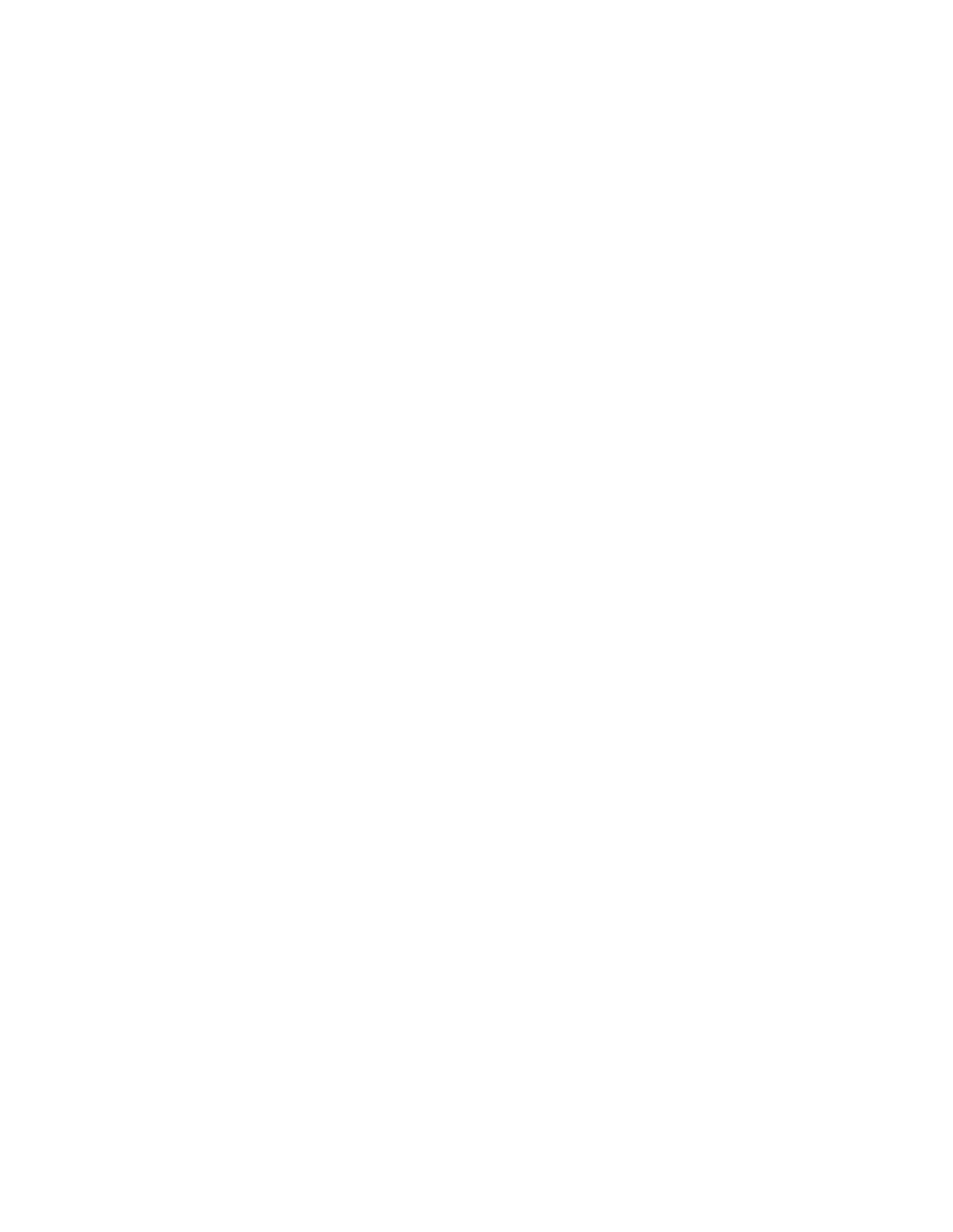# **TABLE OF CONTENTS**

| <b>EXECUTIVE SUMMARY</b>                                                                      | $\mathbf{1}$ |
|-----------------------------------------------------------------------------------------------|--------------|
| <b>SECTION I. DEVELOPMENTS IN IPR PROTECTION AND ENFORCEMENT</b>                              | 5            |
| <b>Positive Developments</b>                                                                  | 5            |
| <b>Initiatives to Strengthen IPR Internationally</b>                                          | 7            |
| <b>Capacity Building Efforts</b>                                                              | 8            |
| <b>Trends in Counterfeiting and Piracy</b>                                                    | 9            |
| <b>Internet and Digital Piracy</b>                                                            | 11           |
| <b>Trademarks and Domain Name Disputes</b>                                                    | 12           |
| <b>Government Use of Software</b>                                                             | 12           |
| <b>Intellectual Property and Health Policy</b>                                                | 12           |
| <b>Supporting Pharmaceutical and Medical Device Innovation through Improved Market Access</b> | 13           |
| <b>Implementation of the WTO TRIPS Agreement</b>                                              | 15           |
| <b>WTO Dispute Settlement</b>                                                                 | 16           |
| <b>SECTION II. COUNTRY REPORTS</b>                                                            | 19           |
| PRIORITY WATCH LIST                                                                           | 19           |
| China                                                                                         | 19           |
| Russia                                                                                        | 23           |
| Algeria                                                                                       | 24           |
| Argentina                                                                                     | 24           |
| Canada<br>Chile                                                                               | 25<br>25     |
| India                                                                                         | 26           |
| Indonesia                                                                                     | 26           |
| Pakistan                                                                                      | 27           |
| Thailand                                                                                      | 27           |
| Venezuela                                                                                     | 28           |
| <b>WATCH LIST</b>                                                                             | 28           |
| <b>Belarus</b>                                                                                | 28           |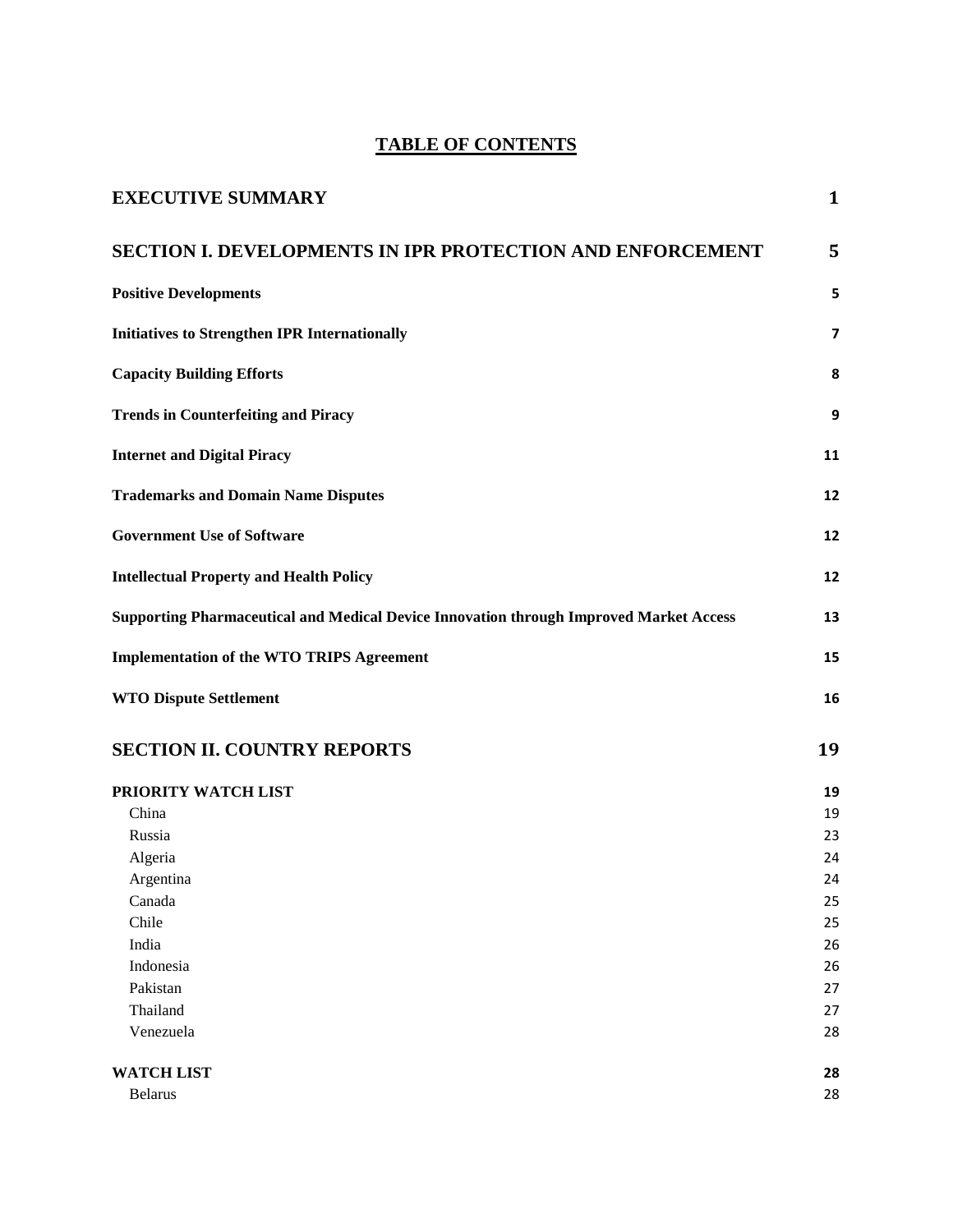| ANNEX 2. THE WIPO PERFORMANCES AND PHONOGRAMS TREATY (WPPT)<br>AND THE WIPO COPYRIGHT TREATY (WCT) | 49       |
|----------------------------------------------------------------------------------------------------|----------|
| <b>ANNEX 1. STATUTORY BACKGROUND ON SPECIAL 301</b>                                                | 47       |
| <b>SECTION III. NOTORIOUS MARKETS</b>                                                              |          |
| Israel                                                                                             | 40       |
| <b>STATUS PENDING</b>                                                                              | 40       |
|                                                                                                    |          |
| Paraguay                                                                                           | 40       |
| <b>SECTION 306 MONITORING</b>                                                                      | 40       |
|                                                                                                    |          |
| Vietnam                                                                                            | 39       |
| Uzbekistan                                                                                         | 39       |
| Ukraine                                                                                            | 38       |
| Turkmenistan                                                                                       | 38       |
| Tajikistan<br>Turkey                                                                               | 38       |
| Spain                                                                                              | 37       |
|                                                                                                    | 36<br>37 |
| Philippines<br>Romania                                                                             | 36       |
| Peru                                                                                               | 36       |
| Norway                                                                                             | 35       |
| Mexico                                                                                             | 35       |
| Malaysia                                                                                           | 34       |
| Lebanon                                                                                            | 34       |
| Kuwait                                                                                             | 34       |
| Jamaica                                                                                            | 33       |
| Italy                                                                                              | 33       |
| Guatemala                                                                                          | 33       |
| Greece                                                                                             | 32       |
| Finland                                                                                            | 32       |
| Egypt                                                                                              | 31       |
| Ecuador                                                                                            | 31       |
| Dominican Republic                                                                                 | 31       |
| Costa Rica                                                                                         | 30       |
| Colombia                                                                                           | 30       |
| <b>Brunei</b>                                                                                      | 29       |
| <b>Brazil</b>                                                                                      | 29       |
| Bolivia                                                                                            | 29       |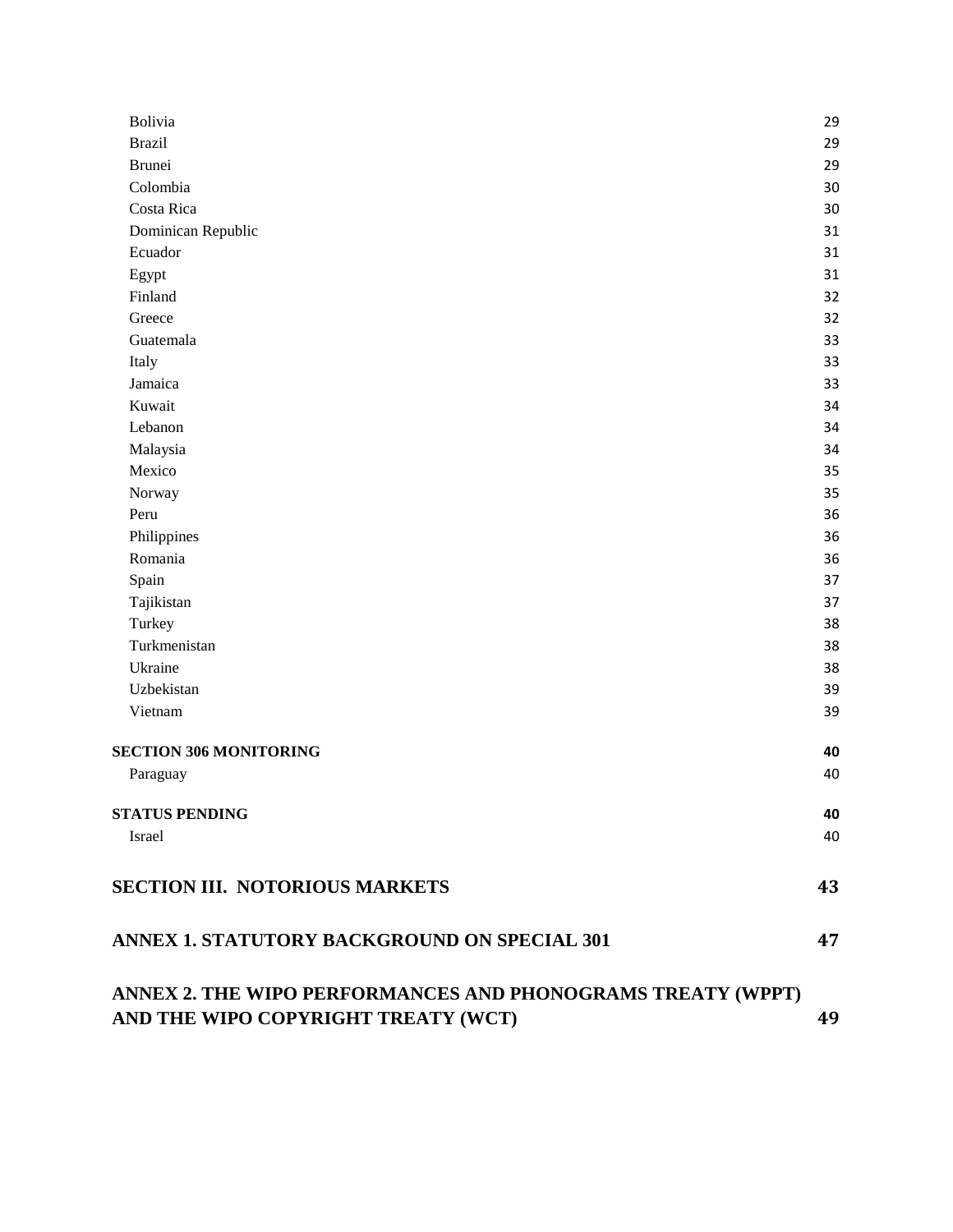# **EXECUTIVE SUMMARY**

<span id="page-4-0"></span>The "Special 301" Report is an annual review of the global state of intellectual property rights (IPR) protection and enforcement, conducted by the Office of the United States Trade Representative (USTR) pursuant to Section 182 of the Trade Act of 1974, as amended by the Omnibus Trade and Competitiveness Act of 1988 and the Uruguay Round Agreements Act (enacted in 1994).

This Report reflects the Administration's resolve to encourage and maintain effective IPR protection and enforcement worldwide. It identifies a wide range of serious concerns, ranging from troubling "indigenous innovation" policies that may unfairly disadvantage U.S. rights holders in China, to the continuing challenges of Internet piracy in countries such as Canada and Spain, to the ongoing systemic IPR enforcement challenges in many countries around the world. Positive accomplishments recognized in this year's Report include improved efforts by trading partners the Czech Republic, Hungary, and Poland, all of whom have been removed from the Watch List. Additionally, after successful Out-of-Cycle Reviews in 2009, Saudi Arabia was removed from the Watch List, and Israel has entered into an understanding with the United States whereby it will address key outstanding IPR issues.

In the year ahead, USTR looks forward to working with our trading partners to address emerging and continuing concerns, and building on the positive results achieved thus far.

# **Public Engagement**

Consistent with the goals articulated in the President's 2010 Trade Policy Agenda, USTR has enhanced its public engagement activities in this year's Special 301 process. These activities are designed to ensure that Special 301 decisions are based on a robust understanding of complicated issues involving intellectual property and to help facilitate sound, well-balanced assessments of developments in particular countries.

USTR requested written submissions from the public through a notice published in the *Federal Register* on January 15, 2010. This year's review yielded 571 comments from interested parties, a significant increase from 2009. The submissions received by USTR were made available to the public online at [www.regulations.gov,](http://www.regulations.gov/) docket number USTR-2010-0003. Further, on March 3, 2010, USTR conducted a public hearing that permitted interested persons to testify before the interagency Special 301 subcommittee about issues relevant to the review. The hearing included testimony from 23 witnesses, ranging from foreign governments to industry representatives to non-governmental organizations. A transcript of the hearing is available at [www.ustr.gov.](http://www.ustr.gov/)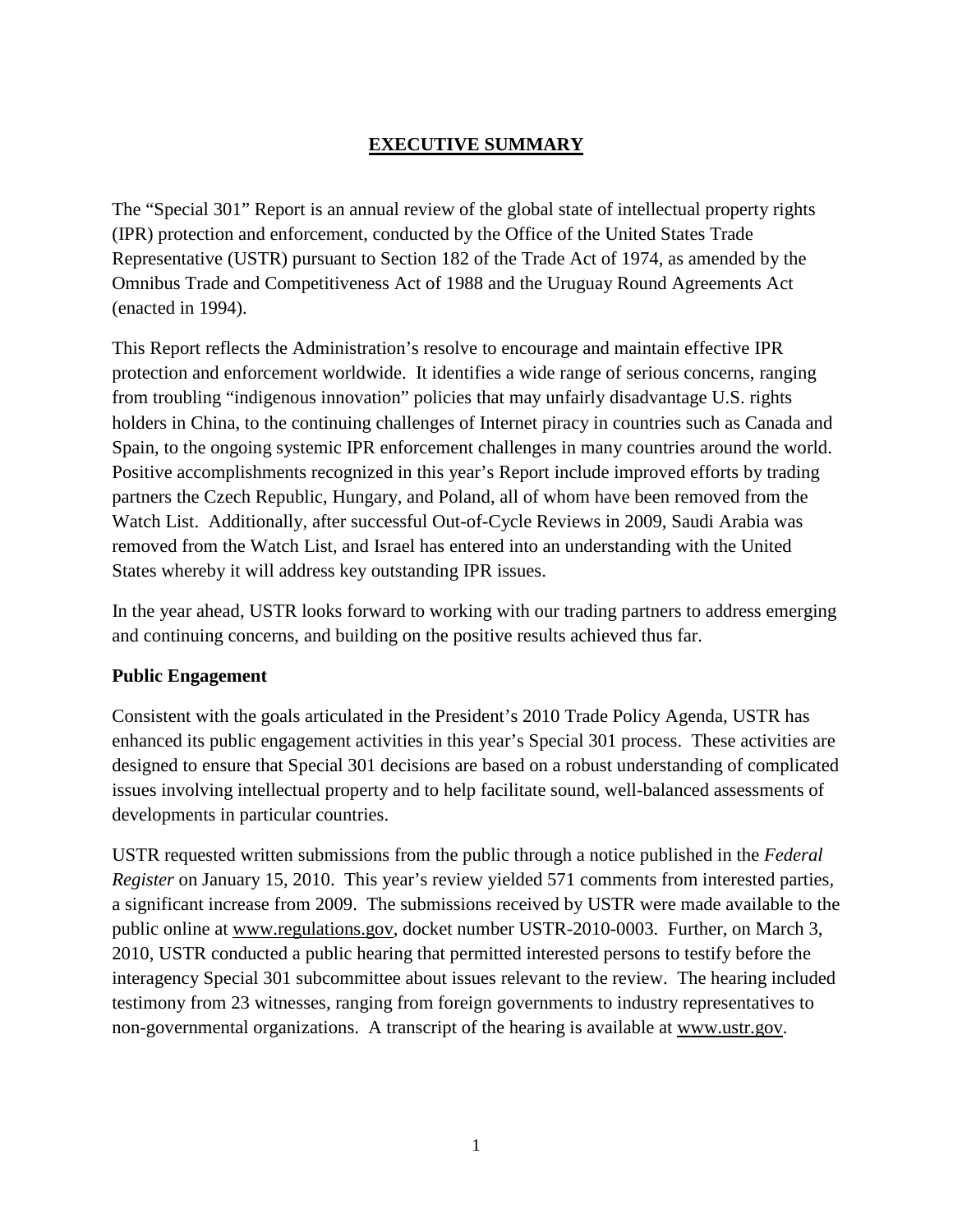# **Country Placement**

The Special 301 designations and actions announced in this Report are the result of close consultations with affected stakeholders, interested parties, foreign governments, the U.S. Congress, and of interagency discussions within the U.S. Government.

USTR, together with the interagency Special 301 subcommittee, works to make a well-balanced assessment of intellectual property protection and enforcement, as well as related market access issues, in accordance with the statutory criteria set out by Congress in the Special 301 statute (see Annex 1).

This assessment is necessarily conducted on a case-by-case basis, taking into account diverse factors such as a trading partner's level of development, its international obligations and commitments, the concerns of rights holders and other interested parties, and the trade and investment policies of the United States. It is informed by the various cross-cutting issues and trends identified below in *Section I – Developments in IPR Protection and Enforcement.* However, the assessment is especially based upon the particular facts and circumstances that shape IPR protection and enforcement regimes in a particular trading partner.

Going forward, USTR will continue to interact closely with the governments of the countries that are discussed in this report. USTR expects that, in preparation for and in the course of those interactions, it will:

- engage with U.S. stakeholders to ensure that the U.S. position with the foreign country is well-informed by the full range of views on the pertinent issues;
- conduct extensive discussions with individual countries regarding their respective IPR regimes;
- encourage those countries to engage fully and with the greatest degree of transparency with the full range of stakeholders on IPR matters; and
- identify, where possible, ways in which the United States can be of assistance.

USTR will conduct these discussions in a manner that both advances the policy goals of the United States and respects the importance of meaningful policy dialogue with the countries with which it is engaging.

Additionally, USTR works closely with other agencies to ensure consistency of United States trade policy with other Administration policies. For example, USTR works closely with the Department of Health and Human Services to ensure consistency of the Administration's trade policy (including support for the 2001 WTO Doha Declaration on the TRIPS Agreement and Public Health) with the Administration's health policy.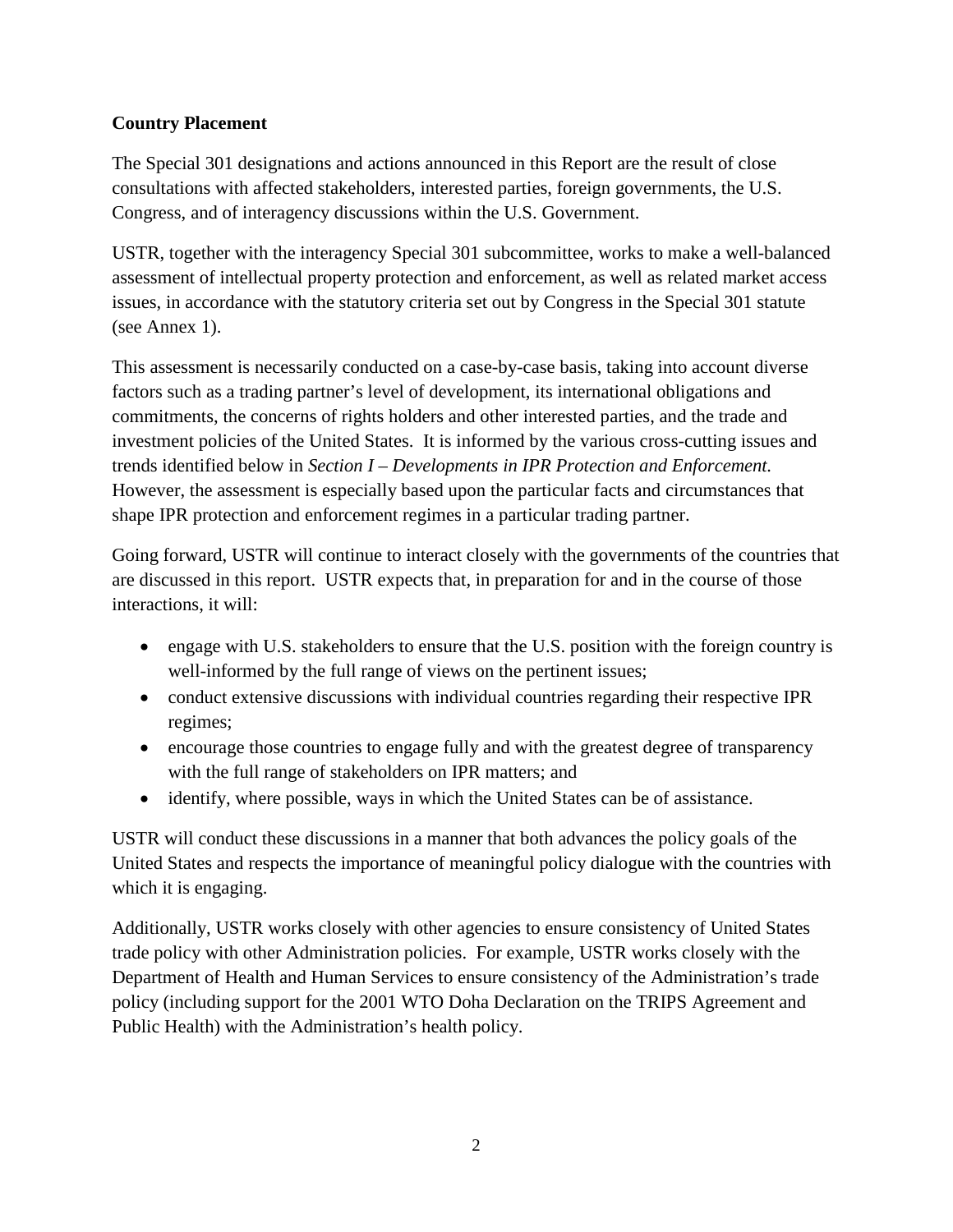# **2010 Special 301 List**

The 2010 Special 301 review process examined IPR protection and enforcement in 77 countries. Following extensive research and analysis, USTR designates the 42 countries below as follows:

Priority Watch List: Algeria, Argentina, Canada, Chile, China, India, Indonesia, Pakistan, Russia, Thailand, Venezuela.

Watch List: Belarus, Bolivia, Brazil, Brunei, Colombia, Costa Rica, Dominican Republic, Ecuador, Egypt, Finland, Greece, Guatemala, Italy, Jamaica, Kuwait, Lebanon, Malaysia, Mexico, Norway, Peru, Philippines, Romania, Spain, Tajikistan, Turkey, Turkmenistan, Ukraine, Uzbekistan, Vietnam.

Section 306 Monitoring: Paraguay.

Status Pending: Israel.

## **2010 Out-of-Cycle Reviews**

An Out-of-Cycle Review (OCR) is a tool that USTR uses to encourage progress on IPR issues of concern. It provides an opportunity for heightened engagement with the trading partner on those issues. Successful resolution of specific IPR issues may in some circumstances lead to a change in a country's status on the Special 301 list outside of the typical time frame for the annual Special 301 Report. In 2010, USTR will conduct OCRs of the Philippines and Thailand to monitor progress on IPR protection and enforcement in those countries, and to consider again their Special 301 status.

# **Format of the Special 301 Report**

The Special 301 Report is divided into the following three main sections and two Annexes:

- **Section I: Developments in Intellectual Property Rights Protection and Enforcement** discusses broad global trends and issues in IPR protection and enforcement that USTR works to address on a daily basis.
- **Section II: Country Reports** includes descriptions of issues of concern in particular countries.
- **Section III: Notorious Markets** is a listing of Internet markets and physical markets of concern.
- **Annex 1** provides the statutory background for the Special 301 Report.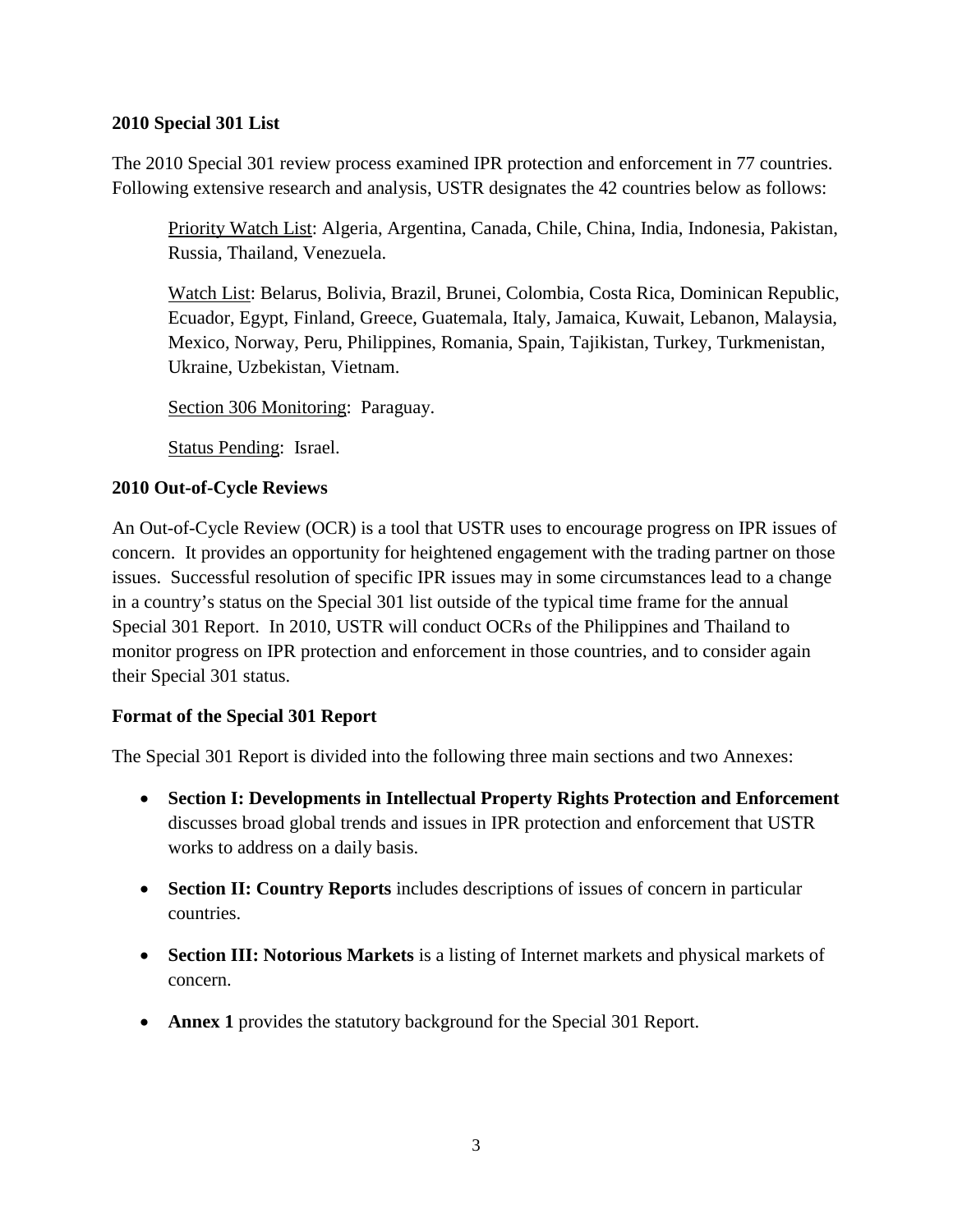• **Annex 2** provides a list of contracting parties to the World Intellectual Property Organization (WIPO) Performances and Phonograms Treaty (WPPT) and the WIPO Copyright Treaty (WCT) (*i.e.*, the WIPO Internet Treaties).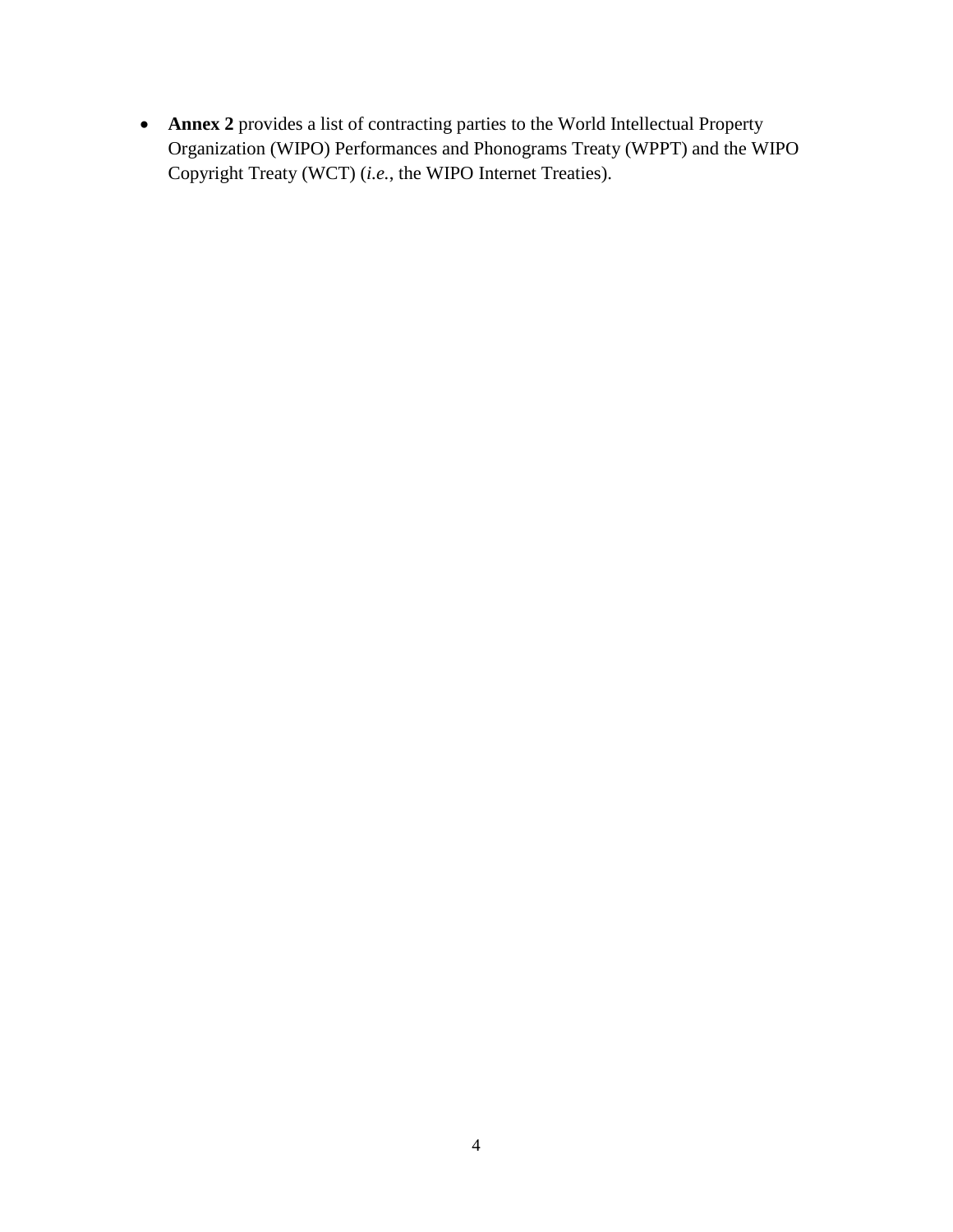# <span id="page-8-0"></span>**SECTION I. DEVELOPMENTS IN IPR PROTECTION AND ENFORCEMENT**

An important part of the mission of the United States Trade Representative is supporting and implementing the Administration's commitment to aggressively protect American intellectual property overseas. IPR infringement causes significant financial losses for rights holders and legitimate businesses around the world. It undermines key U.S. comparative advantages in innovation and creativity to the detriment of American businesses and workers. In its most pernicious forms it can also endanger the public. Counterfeiting of some products, such as automobile parts and medicines, poses a real risk to health and safety. Trade in counterfeit and pirated products often fuels cross-border organized criminal networks and hinders the sustainable economic development of many countries.

Because fostering innovation and creativity is essential to our prosperity and to the support of countless jobs in the United States, USTR works to protect American inventiveness and creativity with all the tools of trade policy, including this Report.

## <span id="page-8-1"></span>**Positive Developments**

Several countries made significant positive progress on IPR protection and enforcement in 2009 and early 2010. For example:

## *Countries being removed from the Special 301 Watch List:*

- **Czech Republic** The Czech Republic is being removed from the Special 301 Watch List because of significant progress made to effectively control its border markets over the past two years. Moreover, a new criminal code raising the maximum penalties for IPR related crimes from 2 to 8 years imprisonment and criminalizing the manufacture and storage of counterfeit items came into effect January 1, 2010. The United States will continue to monitor whether the new law results in the imposition of deterrent penalties.
- **Hungary** –Hungary is being removed from the Special 301 Watch List in recognition of the significant improvements on enforcement and other actions taken during the past year. Hungary has taken proactive steps to address the growing threat of Internet piracy, and its Customs and police officials have developed their ability to effectively identify infringing products. Through effective and consistent enforcement actions, Hungary has closed its notorious Verseny street market, which was home to an array of illegitimate products. Furthermore, Hungary has taken effective measures to protect IPR, including numerous public awareness raising campaigns and training and educational seminars for police, prosecutors, and judges. The United States will continue to monitor Hungary's progress to ensure that IPR protection and enforcement improvements are ongoing.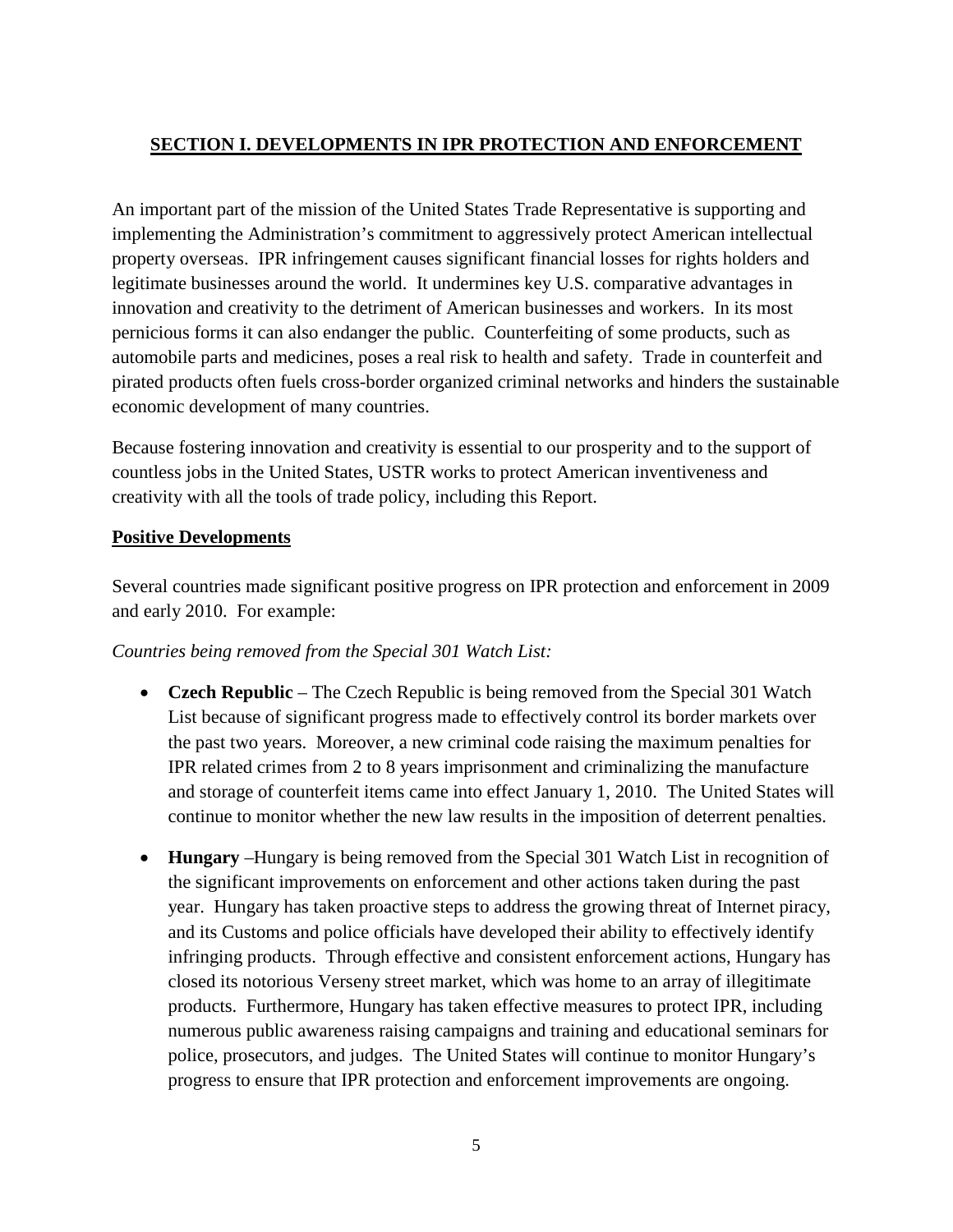• **Poland** –Poland is being removed from the Special 301 Watch list in recognition of a significant reduction in the availability of pirated and counterfeit goods at border markets, increased and improved enforcement efforts, and to strong cooperation between rights holders and enforcement officials. The government has also taken some initial steps to address Internet piracy concerns. The United States will continue to monitor Poland's progress to ensure that IPR protection and enforcement improvements are ongoing.

# *Results from the 2009 OCRs:*

- **Fiji** Fiji made progress on IPR enforcement during the 2009 OCR period and will not be placed on a list in the 2010 Special 301 Report. The United States encourages Fiji to continue its efforts to ensure that IPR are properly protected and enforced in the country, and will continue to monitor Fiji's progress.
- **Israel** The United States has recently concluded an understanding with Israel to address several longstanding issues with its IPR regime for pharmaceutical products. The understanding more closely aligns key aspects of Israel's IPR system for pharmaceutical products with the levels of protection afforded by other countries at Israel's advanced stage of development. The United States will continue to work with Israel through the implementation of this understanding and to address other outstanding concerns in IPR protection and enforcement.
- **Saudi Arabia** Saudi Arabia significantly improved its IPR protection and enforcement regime and as a result was removed from the Watch List in February 2010, following the conclusion of an OCR. Enforcement, prosecutions, and transparency issues were successfully addressed in the past year, and the United States will continue to engage with Saudi Arabia to address remaining issues.

## *Other positive developments:*

- **Sweden** The government of Sweden has implemented several measures to improve its IPR regime within the past year. As a result of such efforts, many of the Bit Torrent tracker websites and DC-hubs (types of peer-to-peer protocols that allow users to either download files from websites containing links, or from a central hub with infringing material) that previously operated out of Sweden have now moved elsewhere. In their place, legal alternatives, such as Spotify, Film2Home, and Voddler have generated growing interest. Sweden's implementation of the EU's Enforcement Directive has increased public awareness of IPR protection.
- **EU** In 2009 the European Union (EU) ratified the World Intellectual Property Organization (WIPO) Copyright Treaty (WCT) and the Performances and Phonograms Treaty (WPPT) (collectively, the "WIPO Internet Treaties"). This marked a significant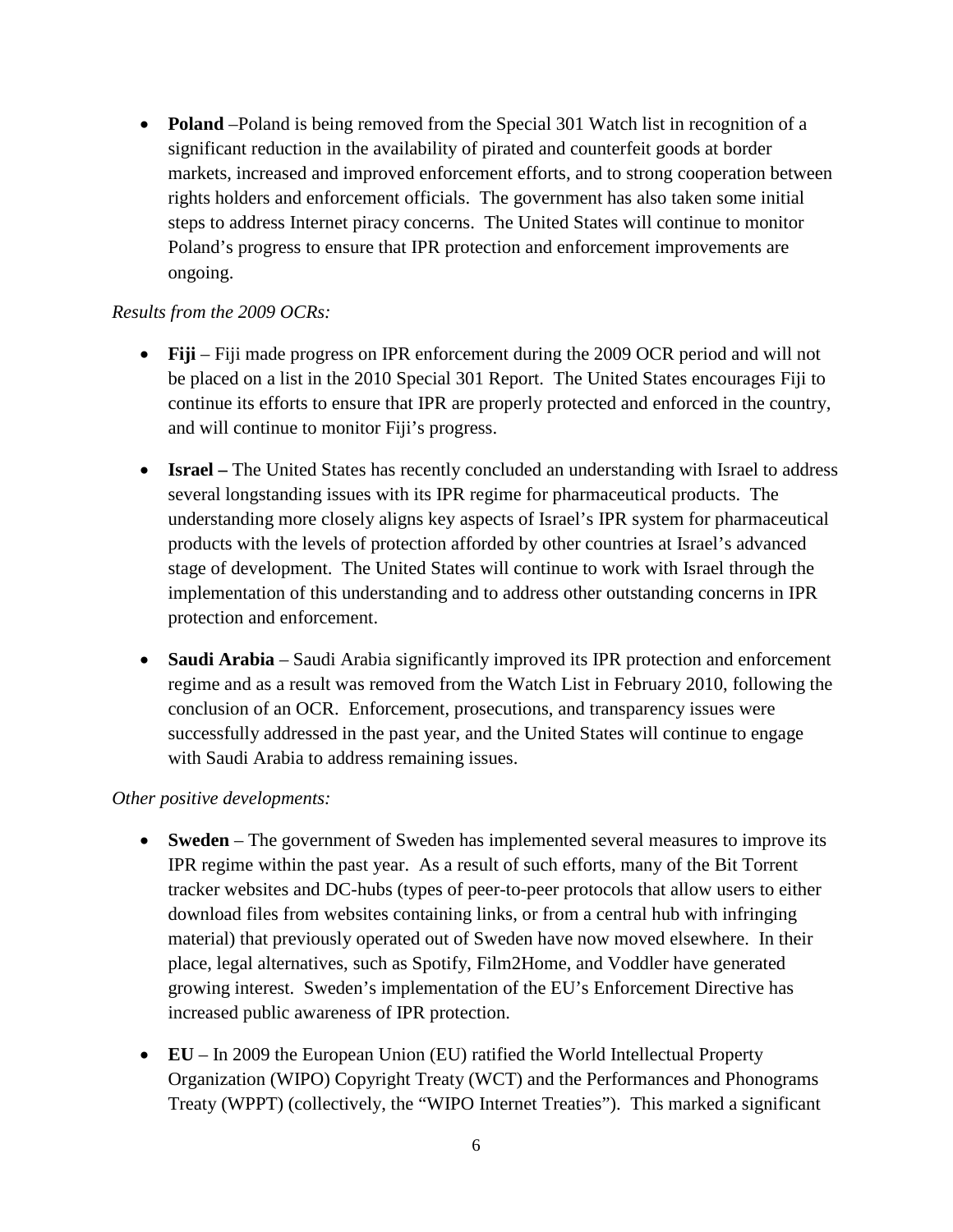step forward for international norms of IPR protection, particularly with regard to Internet-based delivery of copyrighted works. With the EU's ratification of the WIPO Internet Treaties, there are now 88 members of the WCT and 86 members of the WPPT. These treaties have raised the standard of IPR protection around the world, particularly with regard to Internet-based delivery of copyrighted works.

The United States commends this positive progress by our trading partners. The United States will continue to work with these and other countries to achieve further improvements in IPR protection and enforcement during the coming year.

## <span id="page-10-0"></span>**Initiatives to Strengthen IPR Internationally**

The United States has worked to promote adequate and effective protection and enforcement of IPR through a variety of mechanisms, including the following initiatives:

- **World Trade Organization (WTO)**: The multilateral structure of WTO agreements provides opportunities for USTR to lead engagement with trading partners on IPR issues in several contexts, including accession processes for prospective members; the Council for Trade-Related Aspects of Intellectual Property Rights (TRIPS Council); and WTO dispute settlement.
- **Bilateral and Regional Initiatives**: The United States worked with many countries to strengthen IPR protection and enforcement through the provisions of bilateral and regional agreements, including free trade agreements (FTAs). In addition, Trade and Investment Framework Agreements (TIFAs) between the United States and several countries, including many in the Middle East and Asia, have facilitated discussions on enhancing IPR protection and enforcement.
- **Anti-Counterfeiting Trade Agreement (ACTA)**: The goal of the ACTA initiative is to work with trading partners in favor of strong IPR enforcement to achieve an agreement that raises the international standard for the enforcement of IPR. On April 21, 2010, the ACTA participants released the current draft of the ACTA text, following the 8th round of the ACTA negotiations in Wellington, New Zealand. USTR has made the draft text available to the public at [www.ustr.gov/acta.](http://www.ustr.gov/acta)
- **Trade Preference Program Reviews**: USTR reviews IPR practices in connection with the implementation of trade preference programs such as the Generalized System of Preferences (GSP), and regional programs such as the Caribbean Basin Economic Recovery Act (CBERA). USTR will continue to review IPR practices in Russia, Lebanon, and Uzbekistan under ongoing GSP reviews.
- **Expanded International Cooperation**: USTR, in coordination with other agencies, looks forward to continuing engagement with trading partners in bilateral, regional, and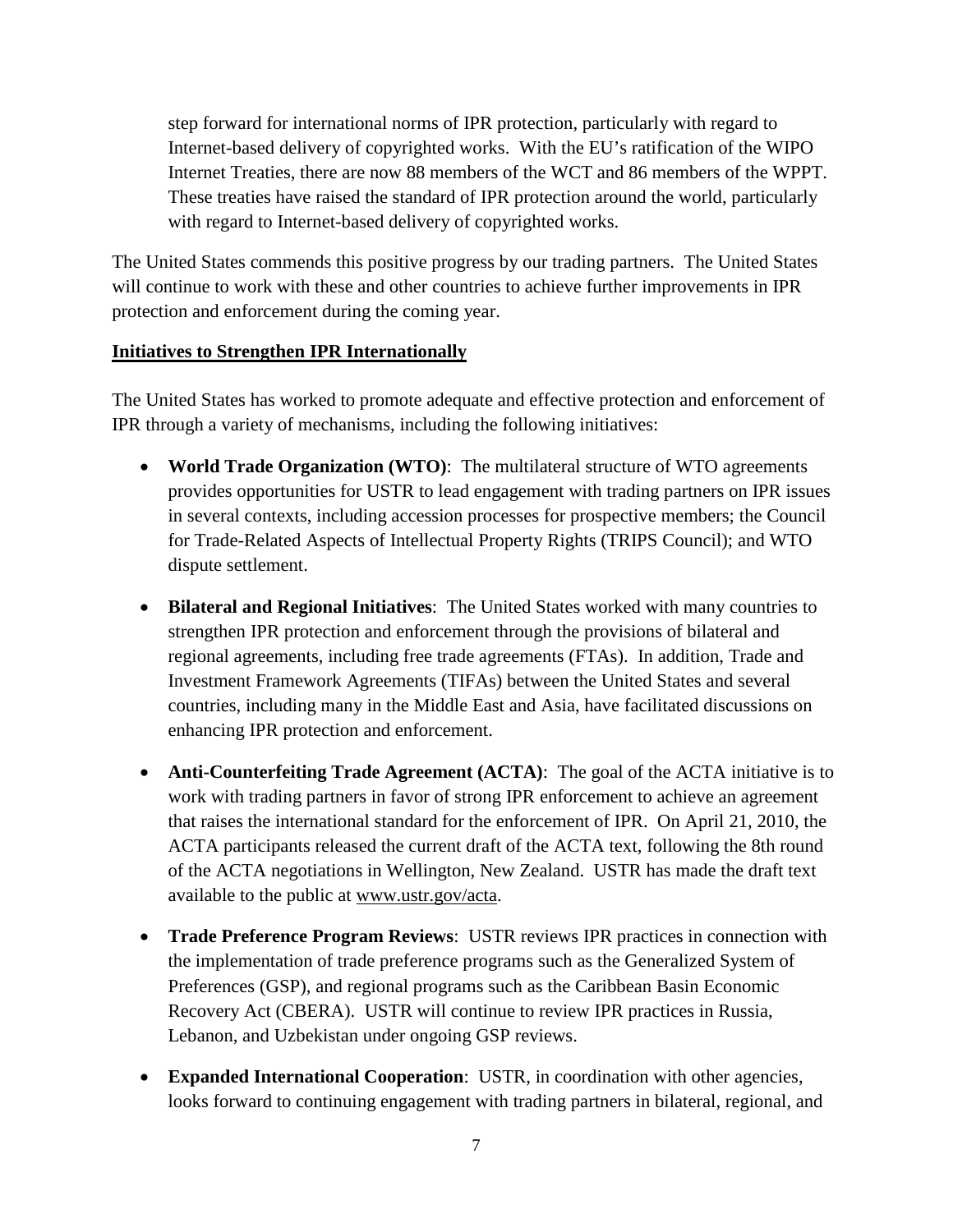multilateral fora to improve the global IPR environment. In addition to the work listed above, we anticipate engaging with our trading partners in initiatives such as the U.S.-EU Summit, our trilateral cooperation with Canada and Mexico, the Asia Pacific Economic Cooperation (APEC) forum, the Organization for Economic Cooperation and Development (OECD), and other multilateral and regional fora.

# <span id="page-11-0"></span>**Capacity Building Efforts**

In addition to identifying concerns, this Report also highlights opportunities for the U.S. Government to work collaboratively with trading partners to address those concerns. The U.S. Government collaborates on training and IPR-related capacity building with various partner countries around the world. Both in Washington D.C. and abroad, through bilateral collaborations and in regional groupings, the U.S. Government remains engaged in building stronger, more streamlined and more effective systems for the promotion, and protection and enforcement of IPR.

For example, in the United States, the U.S. Patent and Trademark Office (USPTO) invites training participants from around the world to its Global Intellectual Property Academy, which has over 75 training programs a year, focusing on a variety of topics from patent and trademark examination to IP management to technology transfer. Other U.S. Government agencies bring foreign government and private-sector representatives to the United States on study tours to meet with IPR professionals and visit the institutions and businesses responsible for developing, protecting and promoting IPR in the United States. One such program is the State Department's International Visitors Leadership Program, which brings groups from around the world each year to cities across the U.S. to learn more about IPR and related trade and business issues. Other U.S. Government agencies hold well-attended conferences in Washington, such as the international program conducted by the U.S. Copyright Office, cosponsored by WIPO, which in March 2010 hosted developing countries and countries in transition for training on emerging issues in copyright and related rights and issues pertaining to blind and visually impaired persons.

Overseas, the U.S. Government is also active in partnering to provide training, technical assistance, capacity building, exchange of best practices, and other collaborative activities to improve IPR protection. These activities are conducted by a number of different agencies. For example:

• The USPTO's Office of External Affairs provides capacity building in countries around the world and has developed agreements with regional and international IP organizations, such as the African Regional Intellectual Property Organization (ARIPO) and Interpol, to partner on IPR training activities.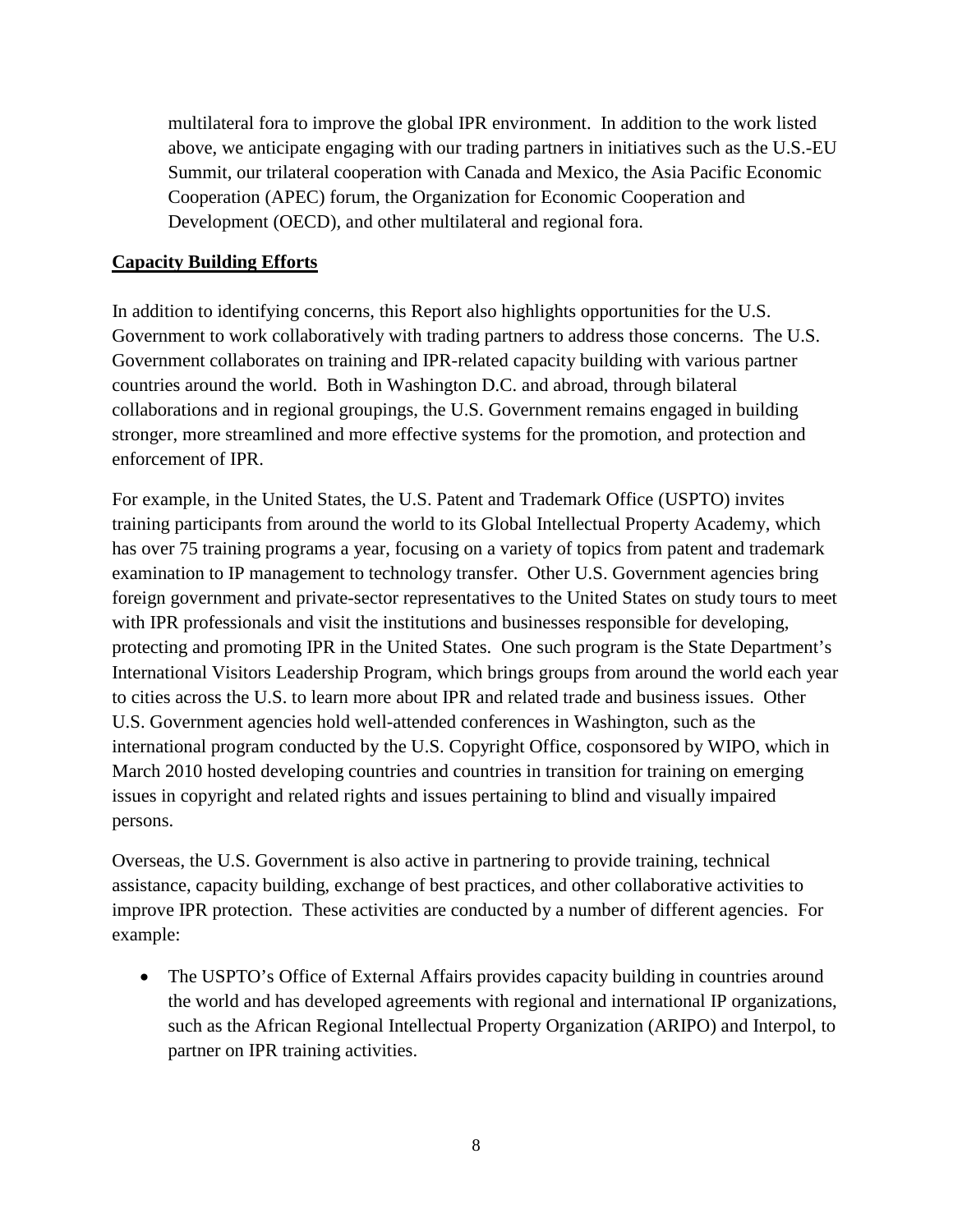- The U.S. Department of State provides training funds each year to U.S. Government agencies that provide IPR enforcement training and technical assistance to foreign governments. The agencies which provide such training include the U.S. Department of Justice (DOJ), the USPTO, and the Department of Homeland Security's (DHS) bureau of Customs and Border Protection (CBP) and bureau of Immigrations and Customs Enforcement (ICE). In 2009, State Department funds supported 18 training events for over 1,500 Customs, police, and judicial officials from more than 21 developing countries, including Ukraine, Mexico, Russia, Vietnam, and Nigeria. The U.S. Government works collaboratively on many of these training programs with the private sector and with various international entities such as WIPO and regional organizations, like the APEC Intellectual Property Experts Group (IPEG).
- The Department of Commerce's Commercial Law Development Program (CLDP) provides training to foreign lawmakers, regulators, judges, and educators seeking to improve the legal environment for doing business in their countries, including on IPR. CLDP currently works with more than 35 countries and has conducted cooperative programs in Central and Eastern Europe, the former Soviet Union, the Middle East, North Africa, Sub-Saharan Africa and Asia. For example, in April 2009, CLDP organized the Second National Workshop on Intellectual Property and Technology Commercialization in Manila, Philippines, jointly with the Philippines Intellectual Property Research and Training Institute (IPRTI).

These programs are often coordinated across many U.S. Government agencies.

Although many trading partners have implemented IPR legislation, the lack of criminal prosecutions and deterrent sentencing has left effective IPR enforcement to languish in many regions. Lack of knowledge regarding IPR law and policy on the part of judges and enforcement officials, and a lack of enforcement resources, are repeatedly cited as primary reasons for this growing concern. The United States welcomes steps by a number of trading partners to educate their judiciary and enforcement officials on IPR matters. The United States will continue to work collaboratively with trading partners to address these issues.

## <span id="page-12-0"></span>**Trends in Counterfeiting and Piracy**

Counterfeiting has evolved in recent years from a localized industry concentrated on copying high-end designer goods to a sophisticated global business involving the mass production and sale of a vast array of fake goods, including items such as counterfeit medicines, health care products, food and beverages, automobile and airplane parts, toothpaste, shampoos, razors, electronics, batteries, chemicals, and sporting goods.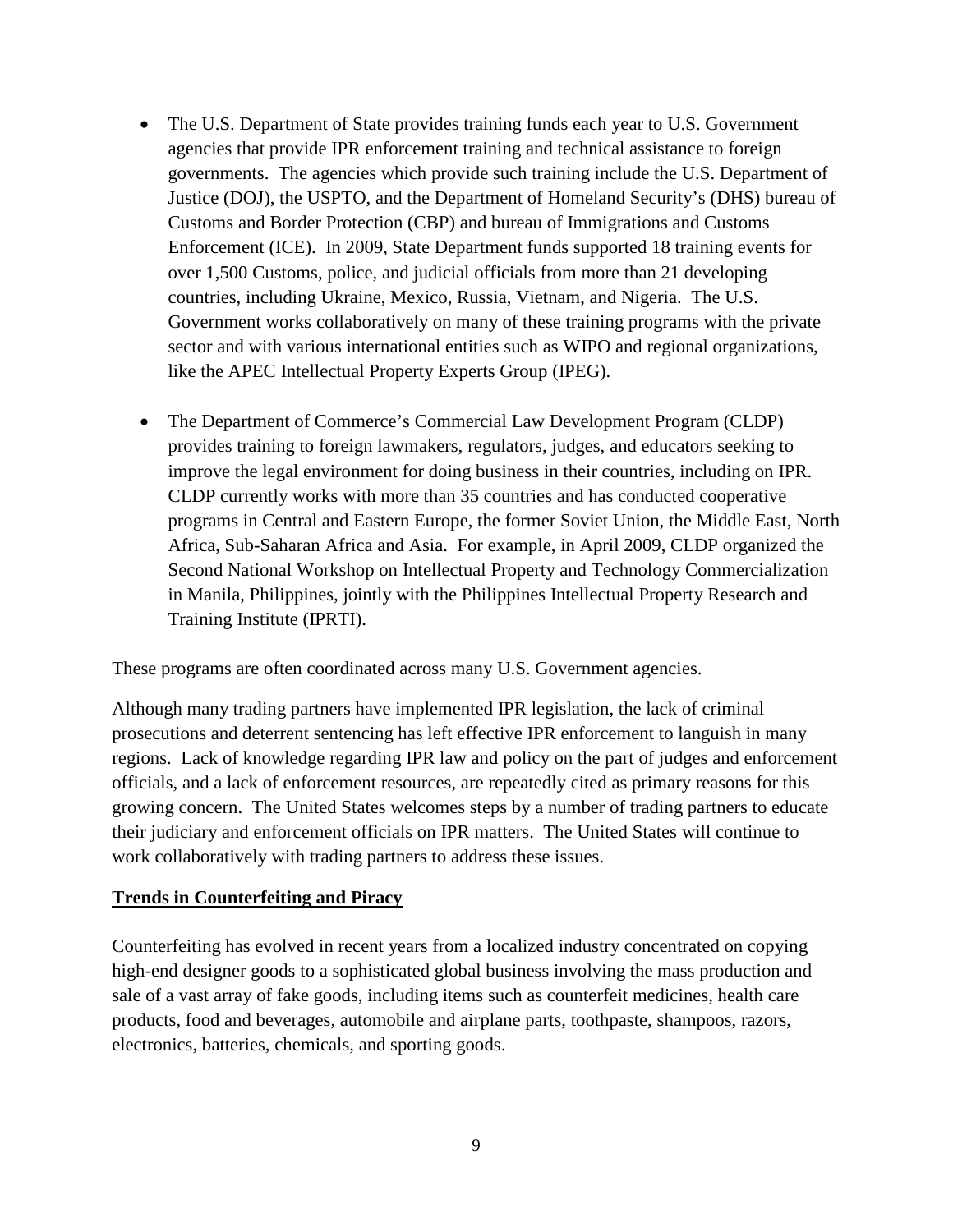Counterfeiting and piracy affects the profits of legitimate producers and impacts consumers whose lives and safety are at risk when they purchase fake goods. It also damages the economies of the countries in which it occurs by decreasing tax revenue and deterring investment. Counterfeiters and pirates generally pay no taxes or duties, and they often disregard basic standards for worker health and safety and product quality and performance. Industry reports trends in counterfeiting and piracy that include:

- A greater diversity in the types of goods that are being counterfeited, as well as the production of labels and components for these fake products. Exploiting free trade zones (FTZs), counterfeiters are establishing a global trade in counterfeit items, shipping them separately to FTZs to be assembled and distributed in another country. FTZs are also often used to disguise the origin of counterfeit goods.
- A rapid growth in the piracy of copyrighted products in virtually all formats, as well as counterfeiting of trademarked goods, because these criminal enterprises offer enormous profits and little risk. Counterfeiters and pirates require little up-front capital investment and even if caught and charged with a crime, the penalties imposed in many countries are so low that they offer little or no deterrence against further infringements.
- A growth in the online sale of physical pirated and counterfeit products that is rapid and that is matching the volumes associated with street vendors and physical markets. Legal and investigative institutions face difficulties in responding to this trend. Online advertisements for sale of illegitimate physical goods that are delivered through the mail or by hand are found in many countries including China, Romania, and Ukraine. For example, in China, although the largest Internet-based sales portals have responded to rights holders' complaints of counterfeit and pirated product listings, more than 75 percent of illicit sellers have reportedly re-listed the infringing goods.
- Another notable trend involves shipping counterfeit products separately from labels and packaging to evade enforcement efforts. For example, infringers in Russia reportedly import unbranded products, package these products with unauthorized packaging materials bearing the rights holders' trademarks, and subsequently export the products to various countries. Infringers in countries such as Paraguay reportedly facilitate these illegal activities by exporting label and packaging components to these counterfeit and pirated product assemblers.

Stronger and more effective criminal and border enforcement is required to stop the manufacture, import, export, transit, and distribution of pirated and counterfeit goods. Through bilateral consultations, FTAs, and international organizations, USTR is working to ensure that penalties have deterrent effects, and that penalties include significant monetary fines and meaningful sentences of imprisonment. Additionally, important elements of a deterrent enforcement system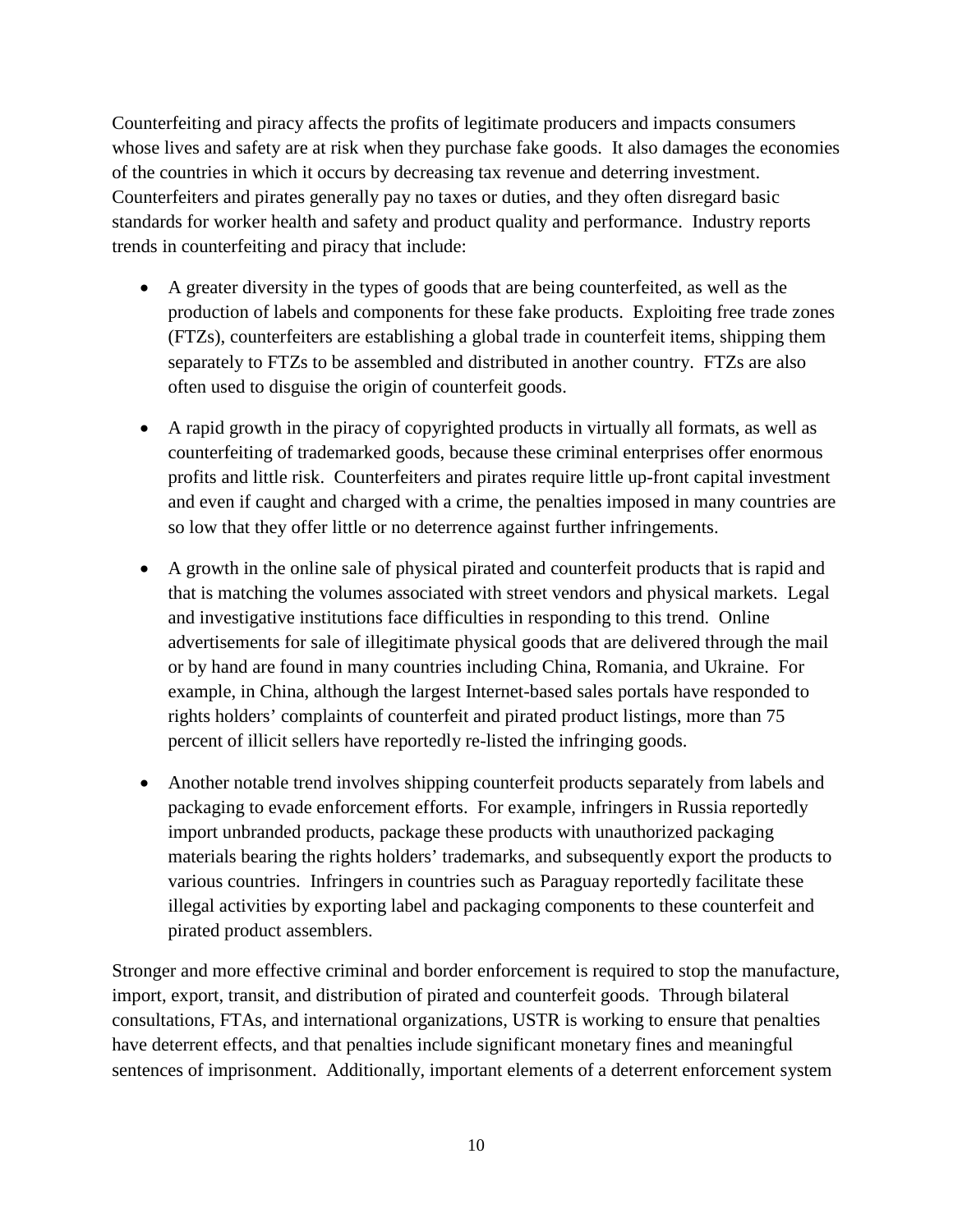include requirements that pirated and counterfeit goods – as well as materials and implements used for their production – are seized and destroyed.

The manufacture and distribution of pharmaceutical products bearing counterfeit trademarks is a growing problem that has important consequences for consumer health and safety. Such trademark counterfeiting is one dimension of the larger problem of substandard medicines. The United States notes its particular concern with the proliferation of the manufacture, sale, and distribution of counterfeit pharmaceuticals in countries such as Brazil, China, India, Indonesia, and Russia.

In many cases, bulk active pharmaceutical ingredients (API) that are used to manufacture pharmaceuticals that bear counterfeit trademarks are not made according to good manufacturing practices. Hence, these products may contain sub-standard and potentially hazardous materials. For instance, in China, domestic chemical manufacturers that produce APIs can avoid regulatory oversight by not declaring that the bulk chemical is intended for use in pharmaceutical products. This contributes to China being a major source country for APIs used in counterfeit pharmaceutical products. Although China has taken some welcome steps, such as requiring manufacturers to register with the State Food and Drug Administration, more effective regulatory controls are needed to assist China and its trading partners in their efforts to address this problem.

## <span id="page-14-0"></span>**Internet and Digital Piracy**

While the increased availability of broadband Internet connections around the world is generating many benefits, from increased economic activity and new on-line business models to greater access to and exchange of information, this phenomenon has also made the Internet an extremely efficient vehicle for disseminating copyright-infringing products.

Internet piracy is a significant concern with respect to a number of trading partners, including Brazil, Canada, China, India, Italy, Russia, Spain and Ukraine. Unauthorized retransmission of live sports telecasts over the Internet continues to be a growing concern in many countries, particularly China, and "linking sites," many reportedly based in the Netherlands, are exacerbating the problem. In addition, piracy using new technologies is an emerging problem internationally. U.S. copyright industries also report growing problems with piracy using cellular telephones, palm devices, flash drives, and other mobile technologies. In some countries, these devices are being pre-loaded with illegal content before they are sold. In addition to piracy of music and films using these new technologies, piracy of ring tones, games, and scanned books also occurs. The United States will work with our trading partners to combat these growing problems. The United States urges governments to ratify and implement the WIPO Internet Treaties, which provide tools necessary for protecting copyrighted works in the digital environment.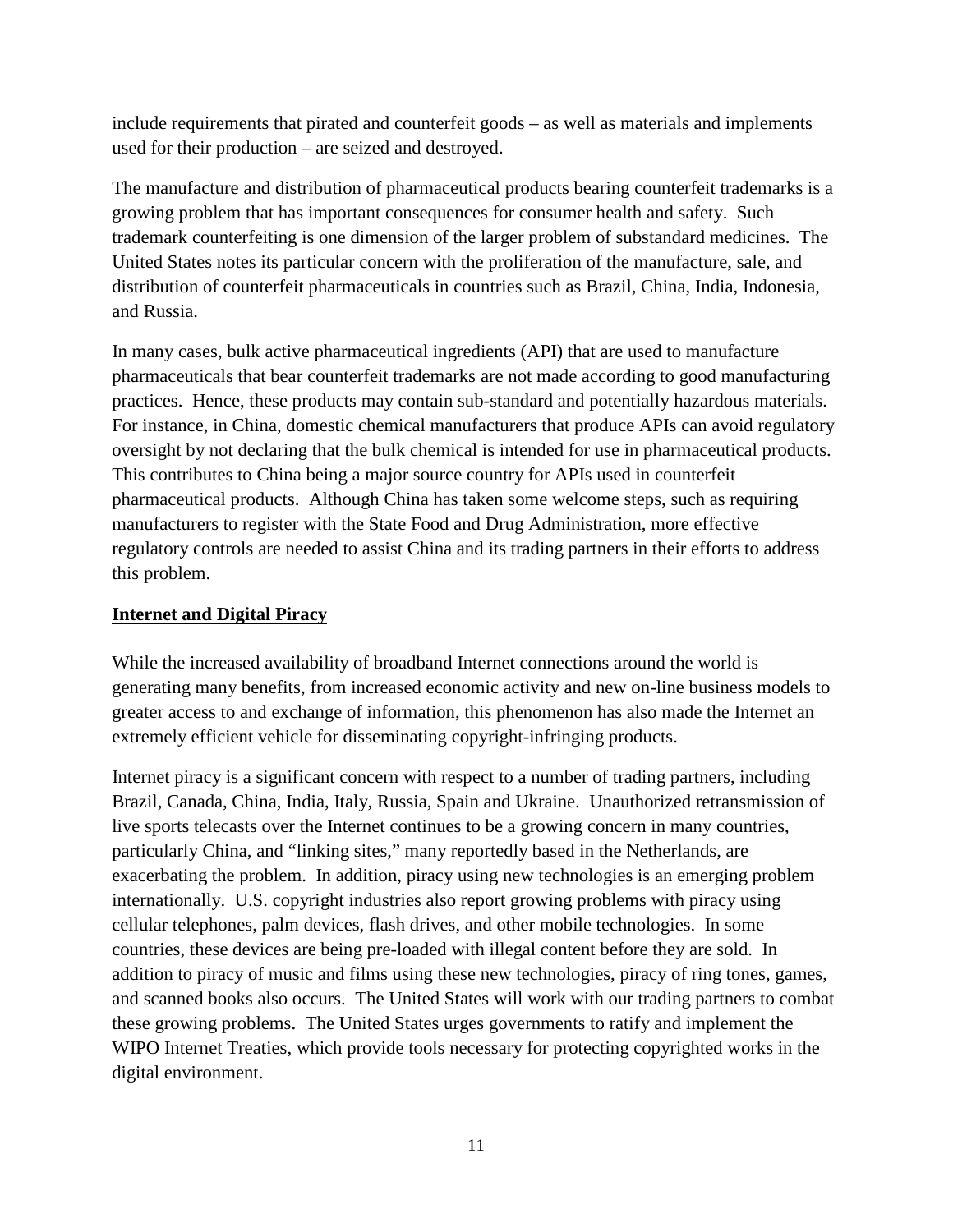Although Internet piracy is rapidly supplanting physical piracy in many markets around the world, the production of and trade in pirated optical discs remain major problems in many regions. In recent years, some countries, such as Malaysia, the Philippines, and Romania, have made progress toward implementing controls on optical media production. Other countries still need to adopt and implement legislation or improve existing measures to combat illegal optical disc production and distribution, including China, India, Paraguay, and Thailand, which have not made sufficient progress in this area. The United States continues to urge its trading partners who face challenges of illegal optical media production to pass effective legislation to counter this problem, and to enforce existing laws and regulations aggressively.

## <span id="page-15-0"></span>**Trademarks and Domain Name Disputes**

A growing area of concern for trademark holders is the protection of their trademarks against unauthorized uses under country code top level domain name (ccTLD) extensions. U.S. rights holders risk losing valuable Internet traffic because of such uses. A related and growing concern is ccTLDs lacking transparent and predictable uniform domain name dispute resolution policies (UDRPs). Effective UDRPs should assist in quickly and efficiently resolving these disputes.

The United States encourages our trading partners to provide procedures that allow for the protection of trademarks used in domain names, and to ensure that dispute resolution procedures are available to effectively enforce against misuse of trademarks.

# <span id="page-15-1"></span>**Government Use of Software**

Under Executive Order 13103 issued in September 1998, United States Government agencies maintain procedures to ensure that they use authorized business software. Pursuant to the same directive, USTR has undertaken an initiative to work with other governments, particularly in countries that are modernizing their software asset management systems or where concerns have been raised, to stop governmental use of illegal software. Considerable progress has been made under this initiative, leading to numerous countries and territories mandating that only authorized, legitimate software may be used by government ministries. Further work on this issue remains with certain trading partners, such as China, Costa Rica, India, Pakistan, Paraguay, Peru, and Ukraine. The United States looks forward to these governments' adoption of effective and transparent procedures to ensure legitimate governmental use of software.

# <span id="page-15-2"></span>**Intellectual Property and Health Policy**

Numerous comments in the 2010 Special 301 review highlighted important concerns arising at the intersection of IPR policy and health policy. The 2001 WTO Doha Declaration on the TRIPS Agreement and Public Health (Doha Declaration on TRIPS and Public Health) recognized the gravity of the public health problems afflicting many developing and leastdeveloped countries, especially those resulting from HIV/AIDS, tuberculosis, malaria, and other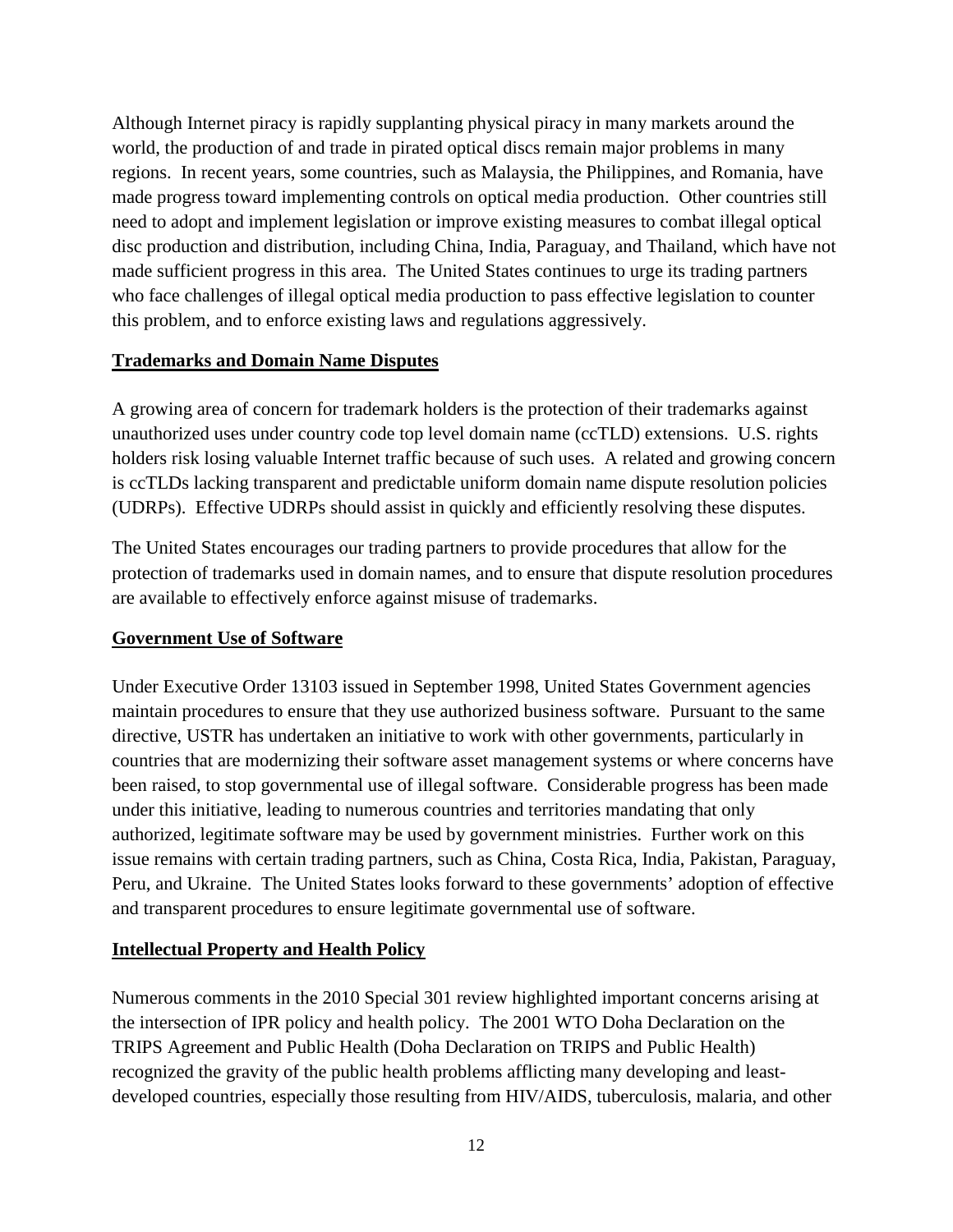epidemics. As affirmed in the Doha Declaration on TRIPS and Public Health, the United States respects a country's right to protect public health and, in particular, to promote access to medicines for all, and supports the vital role of the patent system in promoting the development and creation of new and innovative lifesaving medicines. The assessments set forth in this Report are based on various critical factors, including, where relevant, the Doha Declaration on TRIPS and Public Health.

Consistent with these views, the United States respects our trading partners' rights to grant compulsory licenses, in a manner consistent with the provisions of the TRIPS Agreement, and encourages our trading partners to consider ways to address their public health challenges while maintaining intellectual property systems that promote investment, research, and innovation.

The United States is firmly of the view that international obligations such as those in the TRIPS Agreement have sufficient flexibility to allow countries to address the serious public health problems that they may face. We strongly support the WTO TRIPS/health solution concluded in August 2003, in which members are permitted, in accordance with specified procedures, to issue compulsory licenses to export pharmaceutical products to countries that cannot produce drugs for themselves. The General Council adopted a Decision in December 2005 that incorporated this solution into an amendment to the TRIPS Agreement, and later that month the United States became the first WTO member to formally accept this amendment. The United States hopes to see at least two-thirds of the WTO membership accept this amendment by the December 31, 2011 deadline, at which point the amendment will go into effect for those members that accept it. The August 2003 waiver will remain in place and available until the amendment takes effect.

The United States will work to ensure that the provisions of our bilateral and regional trade agreements are consistent with these views and do not impede the taking of measures necessary to protect public health. Accordingly, USTR will continue its close cooperation with the Department of Health and Human Services to ensure that public health challenges are addressed and the patent system is supported as a mechanism to promote research and innovation.

# <span id="page-16-0"></span>**Supporting Pharmaceutical and Medical Device Innovation through Improved Market Access**

USTR has sought to reduce market access barriers faced by U.S. pharmaceutical and medical device companies in many countries, and to facilitate both affordable health care today and the innovation that assures improved health care tomorrow. For example, this year's Special 301 Report highlights concerns regarding market access barriers affecting pharmaceutical products in Algeria and Indonesia.

Even where a country's IPR regime demonstrates a commitment to strong IPR protection, other types of measures have the potential to affect market access in the pharmaceutical and medical device sector. For example, government practices including unreasonable regulatory approval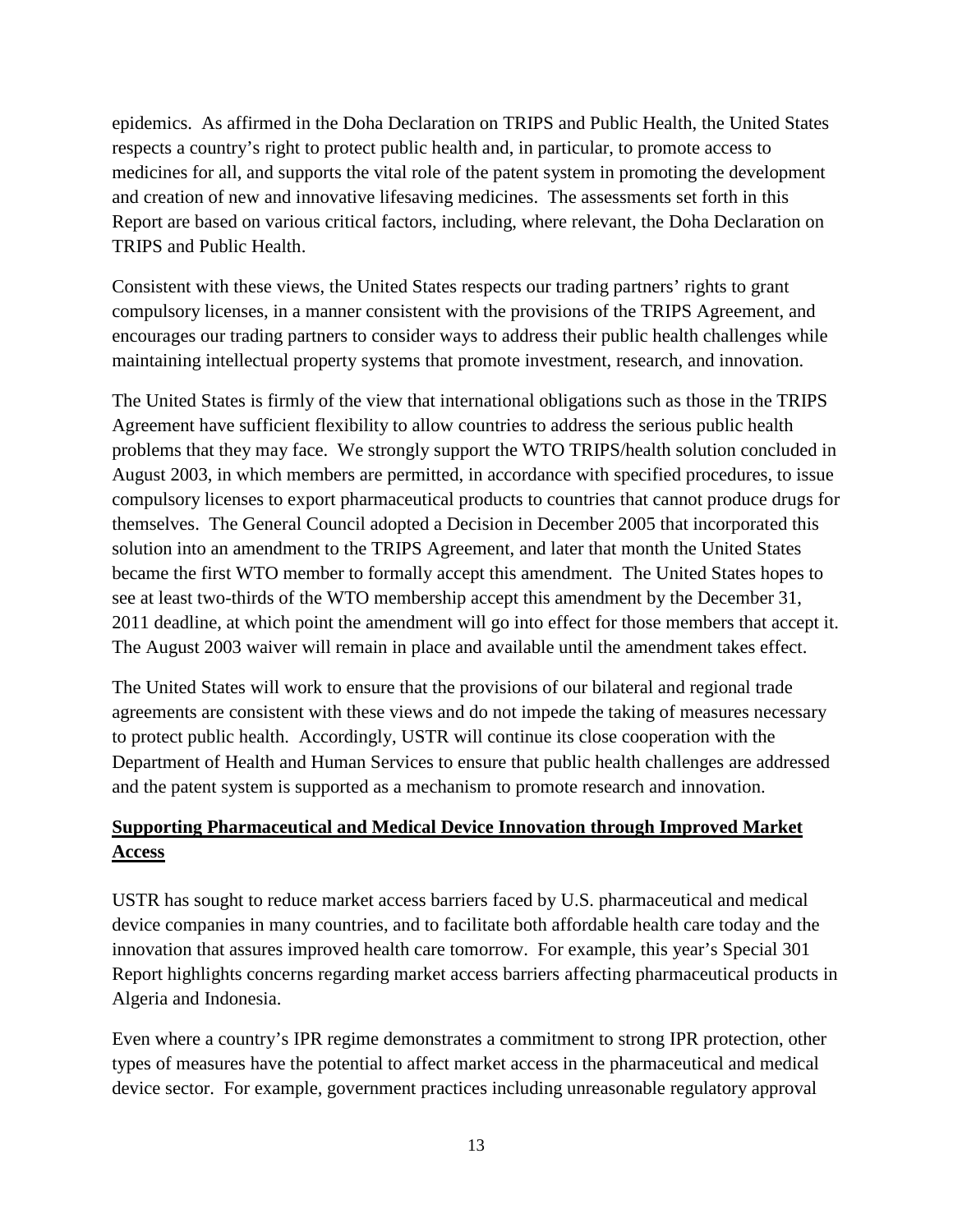delays and potentially unfair reimbursement policies can discourage the development of new drugs and other medical products. The criteria, rationale, and operation of such measures are often nontransparent or not fully disclosed to patients or to pharmaceutical and medical device companies seeking to market their products. USTR encourages trading partners to provide appropriate mechanisms for transparency and opportunities for public engagement in the context of their relevant health care systems

U.S. industry has expressed concerns regarding the policies of several industrialized trading partners, including Finland, France, Italy, Japan, Korea, New Zealand, Poland, and Taiwan, on issues related to innovation in the pharmaceutical sector and other aspects of health care goods and services. For example:

- With respect to Japan, pharmaceutical and medical device issues are an integral part of bilateral discussions. While Japan has made progress on these issues, the United States continues to press for improved transparency, which would facilitate the introduction of innovative pharmaceuticals and medical devices into Japan's market. Ways to improve transparency include ensuring meaningful opportunities for interested stakeholders to provide input into important regulatory, reimbursement, and pricing matters.
- With regard to Poland, the United States remains concerned about Poland's enactment in 2006 of a regulation that appears to reduce the official maximum wholesale and retail prices for imported drugs by 13 percent, while generally leaving the prices for drugs of Polish origin unchanged. The U.S. pharmaceutical industry reports that this regulation has had a significant impact by reducing prices for numerous products manufactured outside Poland. The United States is concerned that this regulation created an impediment to market access for this industry and will continue to monitor the situation in Poland throughout the coming year.

The United States is seeking to establish or continue dialogues with Organization for Economic Cooperation and Development (OECD) members and other developed economies to address these and other sectoral concerns, and encourage a common understanding on questions related to innovation in the pharmaceutical and medical device sectors. For example, the United States-Korea Free Trade Agreement, once in force, would improve access to innovative medical products and ensure the transparent, predictable, and non-discriminatory pricing and reimbursement of innovative and generic pharmaceutical products, and medical devices. Separately, the United States is also continuing its engagement with China to promote fair and transparent policies in this sector.

The United States shares policy goals and concerns related to health care with other countries, including challenges surrounding aging populations and rising health care costs. The United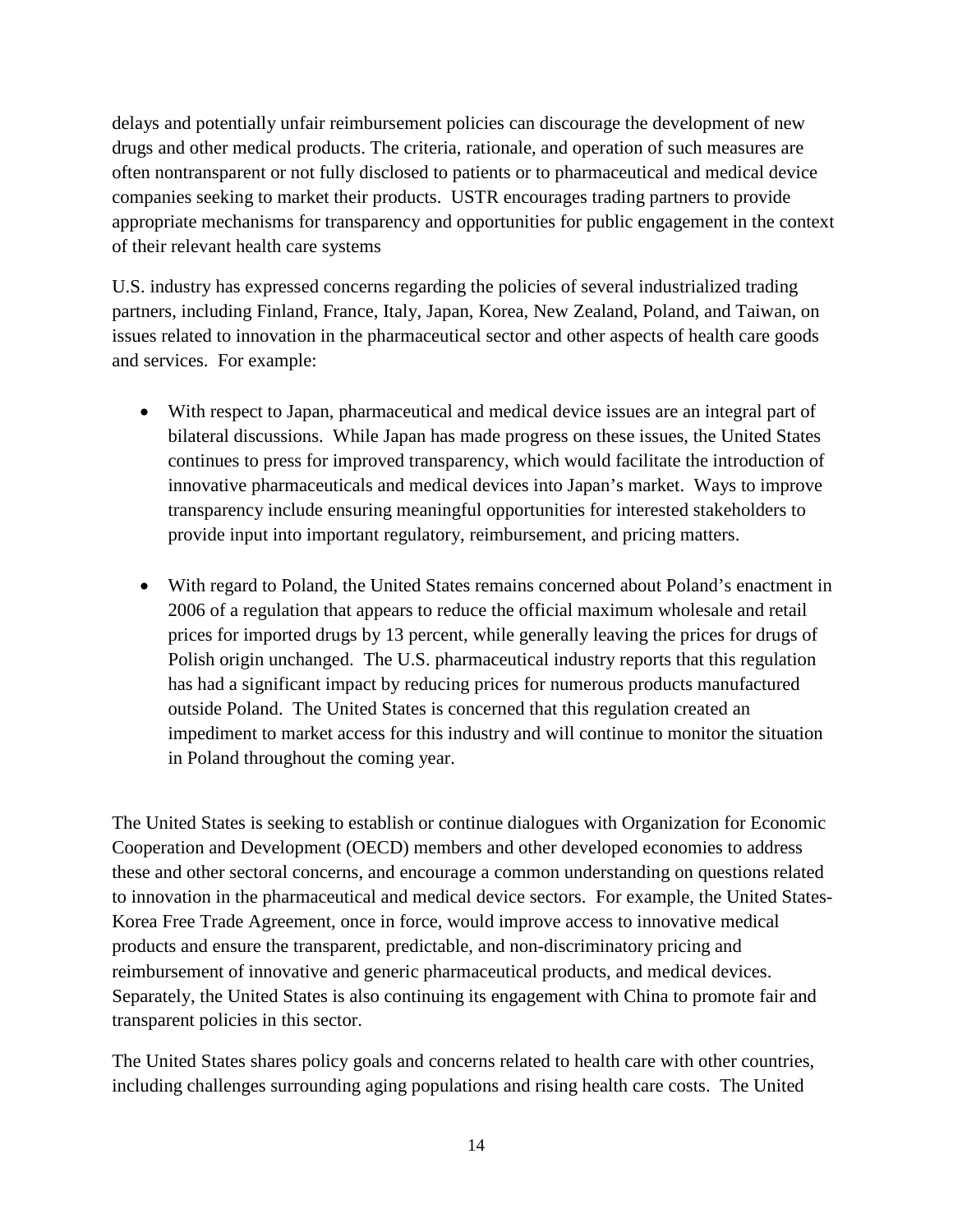States also shares the objective of continued improvement in the health and quality of life of its citizens, and the objective of delivering care in the most efficient and responsive way possible. The United States looks forward to engaging with these trading partners to address specific concerns related to reimbursements, regulatory policies, and transparency.

# <span id="page-18-0"></span>**Implementation of the WTO TRIPS Agreement**

The Agreement on Trade-Related Aspects of Intellectual Property Rights (TRIPS Agreement) requires all WTO members to provide certain minimum standards of IPR protection and enforcement, and was one of the most significant achievements of the Uruguay Round. The TRIPS Agreement is the first broadly-subscribed multilateral IPR agreement that is subject to mandatory dispute settlement provisions.

Developed country members were required to implement TRIPS fully as of January 1, 1996. Developing countries were given a transition period for many obligations until January 1, 2000, and in some cases, until January 1, 2005. Nevertheless, certain members are still in the process of finalizing implementing legislation, and many are still engaged in establishing adequate and effective IPR enforcement mechanisms.

Recognizing the particular challenges faced by least-developed countries (LDCs), in 2005 the United States worked closely with them and other WTO members to extend the implementation date for these countries from January 2006 to July 2013. The LDC members in turn pledged to preserve the progress that some have already made toward TRIPS implementation. Additionally, the LDC members have until 2016 to implement their TRIPS obligations for patent and data protection for pharmaceutical products, as proposed by the United States at the Doha Ministerial conference of the WTO. The United States looks forward to the successful completion of this transition.

The United States will continue to work with WTO members and expects further progress in the near term towards completing their TRIPS implementation process. However, in those instances in which additional progress is not achieved, the United States will consider alternative means of encouraging implementation, including the possibility of recourse to dispute settlement consultations.

The United States participates actively in the WTO TRIPS Council's scheduled reviews of WTO members' implementation of the TRIPS Agreement and also uses the WTO's Trade Policy Review mechanism to pose questions and seek constructive engagement on issues related to TRIPS implementation. Furthermore, the United States continues to work with other WTO members, including the European Union (EU), Japan, and Switzerland, to encourage a discussion within the WTO TRIPS Council on implementation of the enforcement-related provisions of the TRIPS Agreement. The United States hopes that the TRIPS Council can generate a useful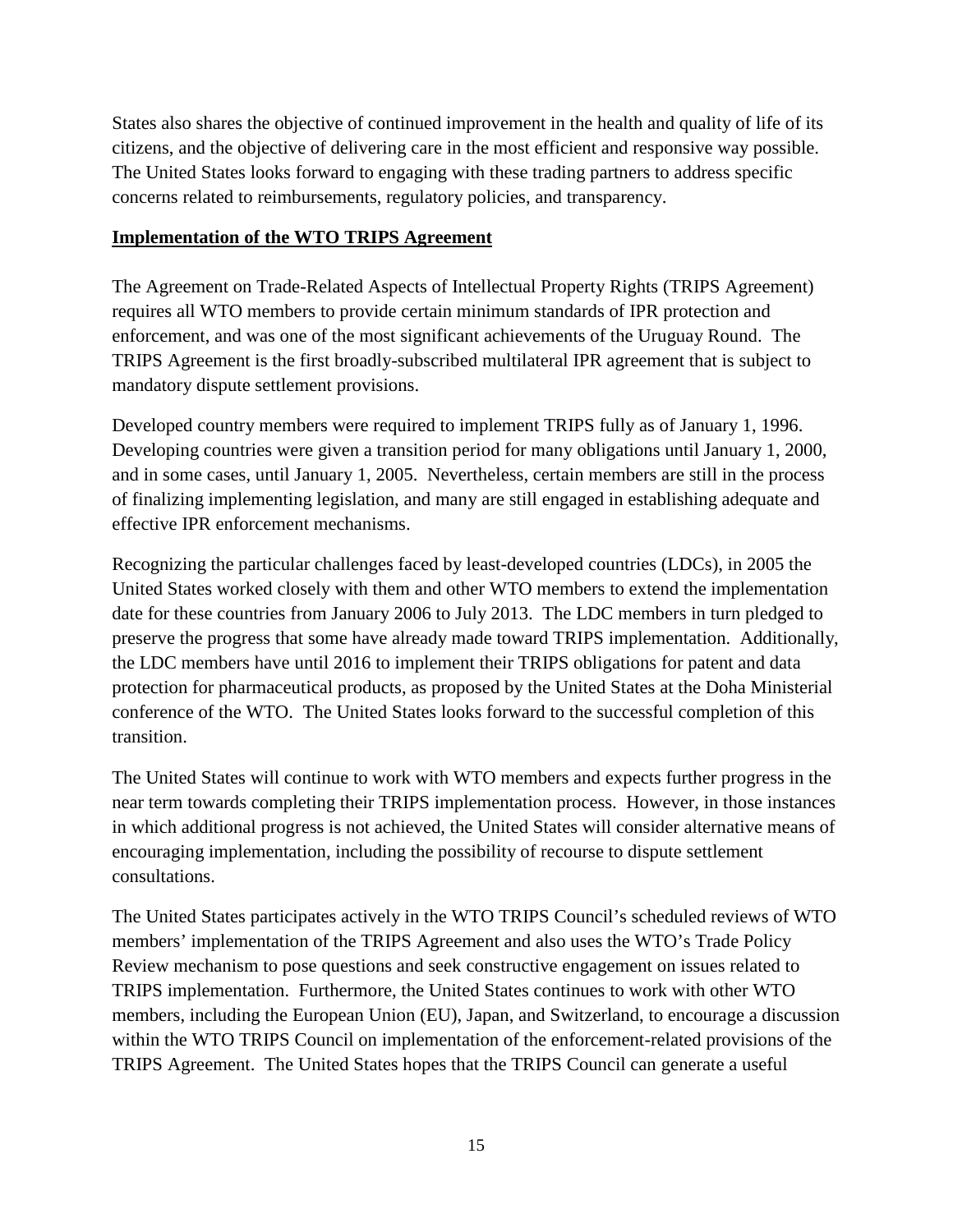sharing of experiences related to IPR enforcement to ensure effective implementation of enforcement obligations.

## <span id="page-19-0"></span>**WTO Dispute Settlement**

The United States will continue pursuing the resolution of WTO-related disputes announced in previous Special 301 reviews and determinations. The most efficient and therefore preferred manner of resolving our concerns is through bilateral dialogue. Where these efforts are unsuccessful, the United States will not hesitate to use the dispute settlement procedures, as appropriate.

In April 2007, the United States requested WTO dispute settlement consultations with China over deficiencies in China's legal regime for protecting and enforcing copyrights and trademarks on a wide range of products. After those consultations failed to resolve the matter, the United States requested the establishment of a WTO panel. A WTO panel was established to examine this matter on September 25, 2007. On March 20, 2009, the WTO Dispute Settlement Body ("DSB") adopted a panel report ruling in favor of the United States that found (1) China's denial of copyright protection to works that do not meet China's content review standards is impermissible under the TRIPS Agreement; and (2) China's Customs rules cannot allow seized counterfeit goods to be publicly auctioned after only removing the infringing mark. With respect to the third claim concerning China's thresholds for criminal prosecution and conviction of counterfeiting and piracy, while the United States prevailed on the interpretation of the important legal standards in Article 61 of the TRIPS Agreement, including the finding that criminal enforcement measures must reflect and respond to the realities of the commercial marketplace, the panel found that it needed additional evidence before it could uphold the overall U.S. claim that China's criminal thresholds are too high. On April 15, 2009, China notified the DSB that China intended to implement the recommendations and rulings of the DSB in this dispute, and stated it would need a reasonable period of time for implementation. On June 29, 2009, the United States and China notified the DSB that they had agreed on a one-year period of time for implementation, to end on March 20, 2010. The United States is working with China on its implementation of the DSB recommendations and rulings in this dispute.

In addition, the United States requested WTO dispute settlement consultations with China concerning certain other Chinese measures affecting distribution and market access for publications, movies, and music. These measures appear to be inconsistent with various WTO obligations of China. The U.S. claims challenged China's prohibition on foreign companies importing all of the products, China's prohibitions and discriminatory requirements imposed on foreign distributors of publications, music, and videos within China, and China's imposition of more burdensome requirements on the distribution of imported publications, movies, and music vis-à-vis their domestic counterparts. As the United States and China were unable to resolve this dispute in these consultations, the United States filed a request for the establishment of a WTO panel. A WTO panel was established to examine this matter on November 27, 2007. On August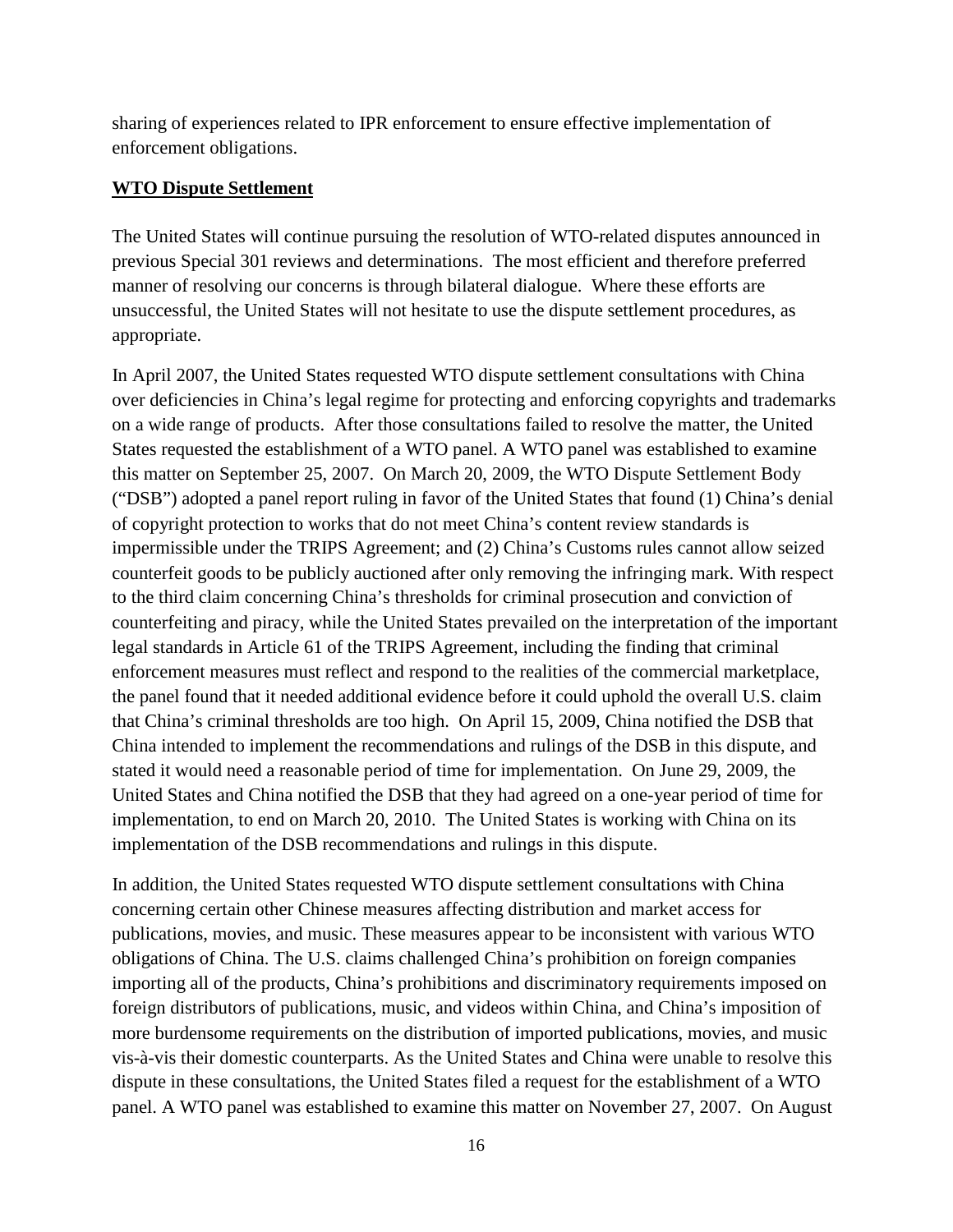12, 2009, the panel rules in favor of the United States on the vast majority of its claims. Significantly, the panel also found that China's restriction on the right of foreign enterprises to import the products at issue was not justified by the exception in the GATT 1994 related to the protection of public morals, as China had argued. China subsequently appealed certain of the panel's findings. However, on December 21, 2009, the WTO Appellate Body rejected each of China's claims on appeal and sustained the panel's findings in those respects. On January 19, 2010, the DSB adopted the panel and Appellate Body reports. On February 18, 2010, China notified the DSB that China intends to implement the recommendations and rulings of the DSB in this dispute, and stated it would need a reasonable period of time for implementation.

Following the 1999 Special 301 review, the United States initiated dispute settlement consultations concerning the European Union's (EU) regulation on food-related geographical indications (GIs), which appeared to discriminate against foreign products and persons – notably by requiring that EU trading partners adopt an "EU-style" system of GI protection – and appeared to provide insufficient protections to trademark owners. On April 20, 2005, the DSB adopted a panel report ruling in favor of the United States that the EU GI regulation is inconsistent with the EU's obligations under the TRIPS Agreement and the General Agreement on Tariffs and Trade 1994. On March 31, 2006, the EU published a revised GI Regulation that is intended to comply with the DSB recommendations and rulings. There remain some concerns, however, with respect to this revised GI Regulation, which the United States has asked the EU to address, and the United States intends to continue monitoring this situation.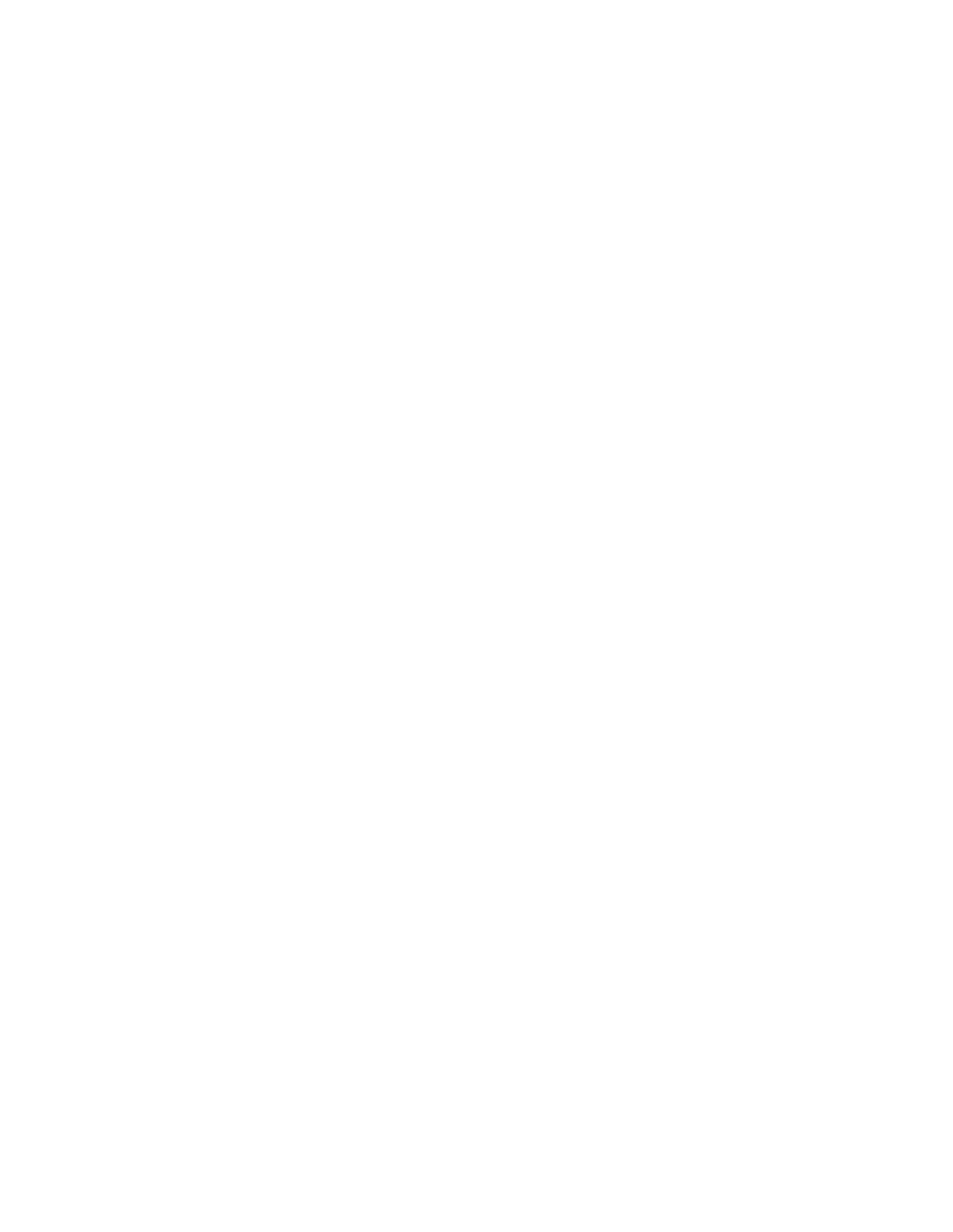# **SECTION II. COUNTRY REPORTS**

# <span id="page-22-2"></span><span id="page-22-1"></span><span id="page-22-0"></span>**PRIORITY WATCH LIST**

## **China**

China will remain on the Priority Watch List in 2010 and will remain subject to Section 306 monitoring. China's enforcement of IPR and implementation of its TRIPS Agreement obligations remain top priorities for the United States. The United States is heartened by many positive steps the Chinese government took in 2009 with respect to these issues, including the largest software piracy prosecution in Chinese history, and an increase in the numbers of civil IP cases in the courts. The U.S. Government welcomes the continued and constructive discussions of these matters in the Joint Commission on Commerce and Trade (JCCT) and the JCCT Intellectual Property Rights Working Group. However, the overall level of IPR theft in China remains unacceptable.

The United States is also deeply troubled by the development of policies that may unfairly disadvantage U.S. rights holders by promoting "indigenous innovation" including through, among other things, preferential government procurement and other measures that could severely restrict market access for foreign technology and products.

China's IPR enforcement regime remains largely ineffective and non-deterrent. Widespread IPR infringement continues to affect products, brands and technologies from a wide range of industries, including movies, music, publishing, entertainment software, apparel, athletic footwear, textile fabrics and floor coverings, consumer goods, chemicals, electrical equipment, and information technology, among many others. The share of IPR-infringing product seizures at the U.S. border that were of Chinese origin was 79 percent in 2009, a small decrease from 81 percent in 2008.

The U.S. copyright industries report severe losses due to piracy in China. Trade in pirated optical discs continues to thrive, supplied by both licensed and unlicensed factories as well as by smugglers. These pirated optical discs are exported to markets across the region, impacting legitimate sales outside of China as well. Small retail shops continue to be the major commercial outlets for pirated movies and music. The theft of software, books and journals also remain key concerns. Business software theft by enterprises is particularly troubling as it not only results in lost revenues to software companies but also lowers the business costs of offending enterprises, and may give these firms an unfair advantage against their law-abiding competitors.

Strong action to curb trademark counterfeiting and copyright piracy on the Internet is critical to the future of IPR enforcement in China. China should significantly increase criminal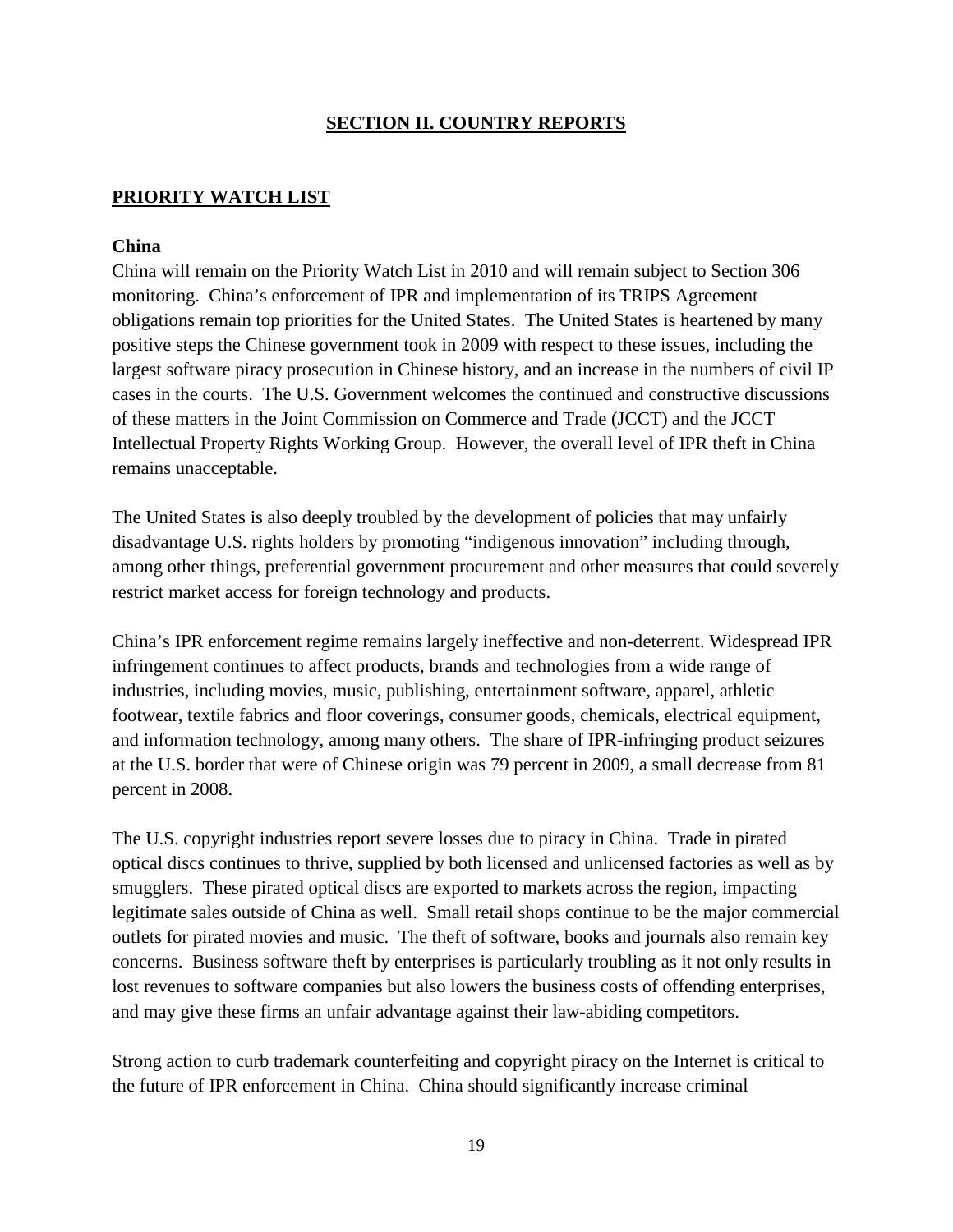prosecutions and other enforcement actions against Internet-based piracy and counterfeiting operations through a sustained national effort backed by appropriate resources. A recent internet enforcement campaign in which 558 cases were investigated and 375 websites were shut down demonstrates that when the Chinese government chooses to utilize its enforcement resources and personnel to deal with an IPR problem, it can produce results. The United States notes that at times particular enforcement actions are directed not only at copyright or trademark infringement, but also include infringement activities that may be considered more serious under the Chinese legal system. There is a concern that such actions lead to the public perception that the enforcement authorities are not focused on enforcing intellectual property specifically. This perception can be reinforced when effective enforcement measures are not taken against wellknown infringers. The United States urges the Chinese government to demonstrate consistent resolve when fighting piracy and counterfeiting on the Internet by taking firm action against such infringers, so that they will adjust their business models to respect intellectual property laws, and thereby send a strong signal throughout the country.

Additionally, in October 2009, in response to allegations that some state-run libraries were providing unauthorized electronic copies of scientific and medical journal articles to for-profit entities, the NCAC, the Ministry of Education, the Ministry of Culture, and the National Anti-Pornography Office issued the *Notice on Strengthening Library Protection of Copyright*, which directs libraries to strictly adhere to the disciplines of the *Copyright Law*. This was a welcome step, and the United States will monitor implementation of this directive in 2010. In particular, the United States will look to the Chinese authorities to implement this directive through unannounced audits and inspections. Emphasis should be placed on preventing the unauthorized commercial sale of journals, either directly to consumers or through online intermediaries. Counterfeiting remains pervasive in many retail and wholesale markets. This problem continues in spite of significant attention and resources from brand owners, administrative supervision, civil lawsuits, agreements with landlords, and attention from China's central government and from foreign governments. There have been some improvements, including judicial enforcement related to infringing activities in retail markets in Beijing and Shanghai. Other welcome steps include judicial authorities sentencing wholesalers to prison terms, and holding retail market landlords liable for failing to take appropriate measures to prevent infringement. Unfortunately, outside Beijing and Shanghai, there have been limited efforts to hold landlords liable for infringement that occurs on their premises. Even in Beijing and Shanghai, the relatively minor penalties levied by courts, and examples of landlords and infringers ignoring applicable court rulings, indicate that additional measures, including criminal sanctions, will be necessary to bring this problem under control.

There are a number of other obstacles to effective enforcement. These include high value and volume thresholds that must be met in order to initiate criminal prosecution of IPR infringement. U.S. trademark and copyright industries report that administrative fines are too low, and imposed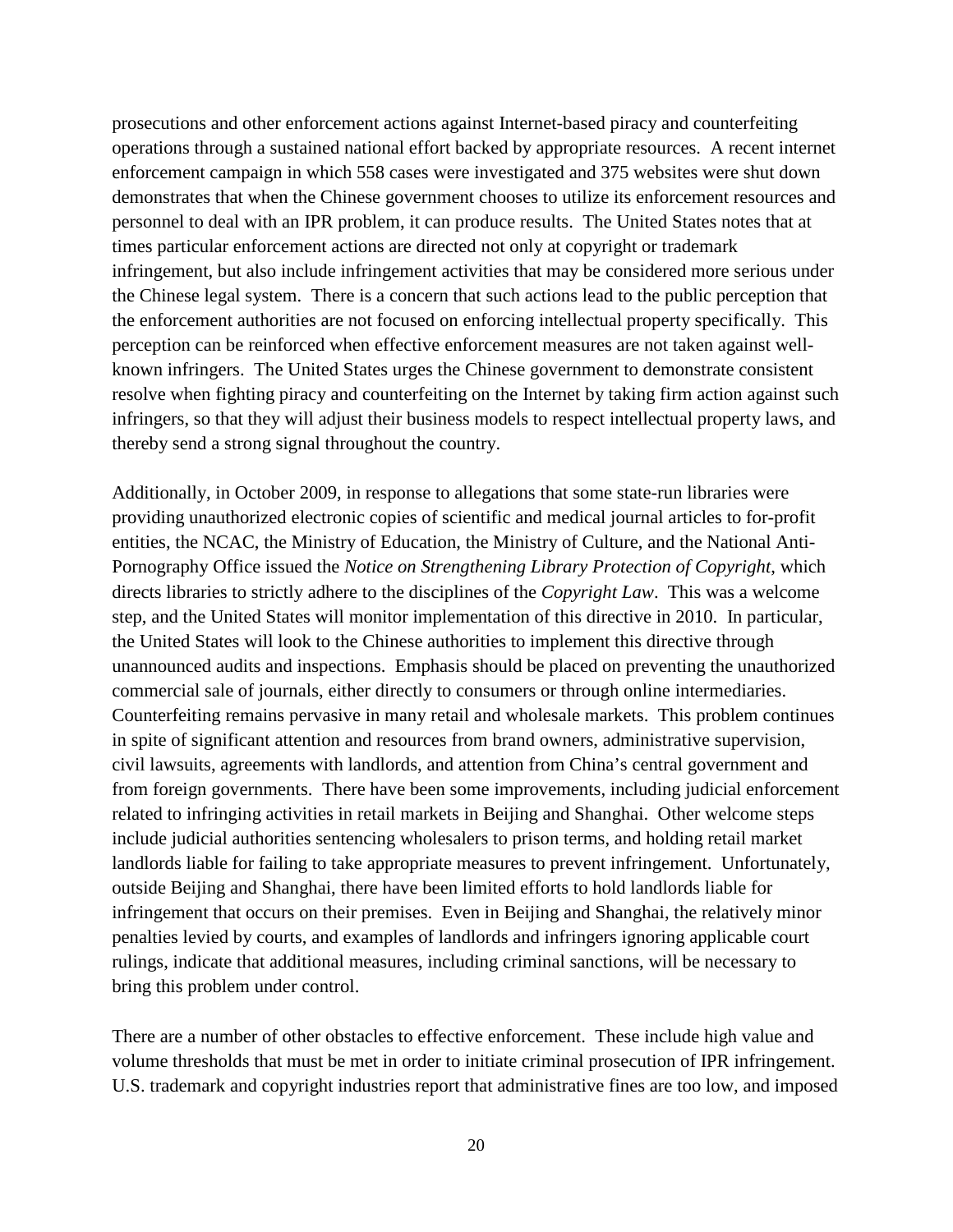too infrequently, to provide deterrence. Consequently, infringers view administrative seizures and fines merely as a cost of doing business. Civil damages for infringement are likewise inadequate.

Exacerbating its enforcement difficulties, China maintains market access barriers, such as import restrictions and restrictions on wholesale and retail distribution, which can discourage and delay the introduction into China's market of a number of legitimate foreign products that rely on IPR. The United States challenged certain restrictions in connection with a WTO dispute filed in April 2007. (See Section I above for further information.)

China's market access barriers create additional incentives to infringe products such as movies, video games, and books, and lead consumers to the black market, thereby compounding the severe problems already faced by China's enforcement authorities. An example of such a barrier is a Ministry of Culture circular regarding digital music was issued in September 2009. That circular bars providers of imported – but not domestic – digital music from distributing their content online unless they obtain content approval, and meet unrealistic obligations, such as a entering into mandatory exclusive licensing arrangement with a wholly Chinese-owned entity. The United States is also very concerned about a troubling trend whereby China adopts policies that unfairly advantage domestic or "indigenous" innovation over foreign innovation and technologies. In November 2009, Chinese government agencies issued the Circular on *Launching the 2009 National Indigenous Innovation Product Accreditation Work*, requiring companies to file applications by December 2009 for their products to be considered for accreditation as "indigenous innovation products." This Circular, and revisions to it issued in April 2010, provides for subsequent catalogs to be issued that provide preferential treatment in government procurement to any products that are granted this accreditation. Provinces and municipal governments have also reportedly issued their own "indigenous innovation" catalogs related to government procurement. The Circular, and the April 2010 revisions, contain provisions that allow Chinese authorities to require that R&D on products receiving accreditation be conducted, at least partially, in China. The United States has raised concerns regarding this and other problematic criteria with Chinese authorities.

Draft *Regulations for the Administration of the Formulation and Revision of Patent-Involving National Standards,* released for public comment in November 2009 by the Standardization Administration of China (SAC), raise concerns regarding their expansive scope, the feasibility of certain patent disclosure requirements, and the possible use of compulsory licensing for essential patents included in national standards. If adopted in their current form, these provisions may have the unintended effect of undermining the incentives for innovation and, by discouraging foreign rights holders from participating in the development of standards in China, depriving the standard setting process of potentially superior technology.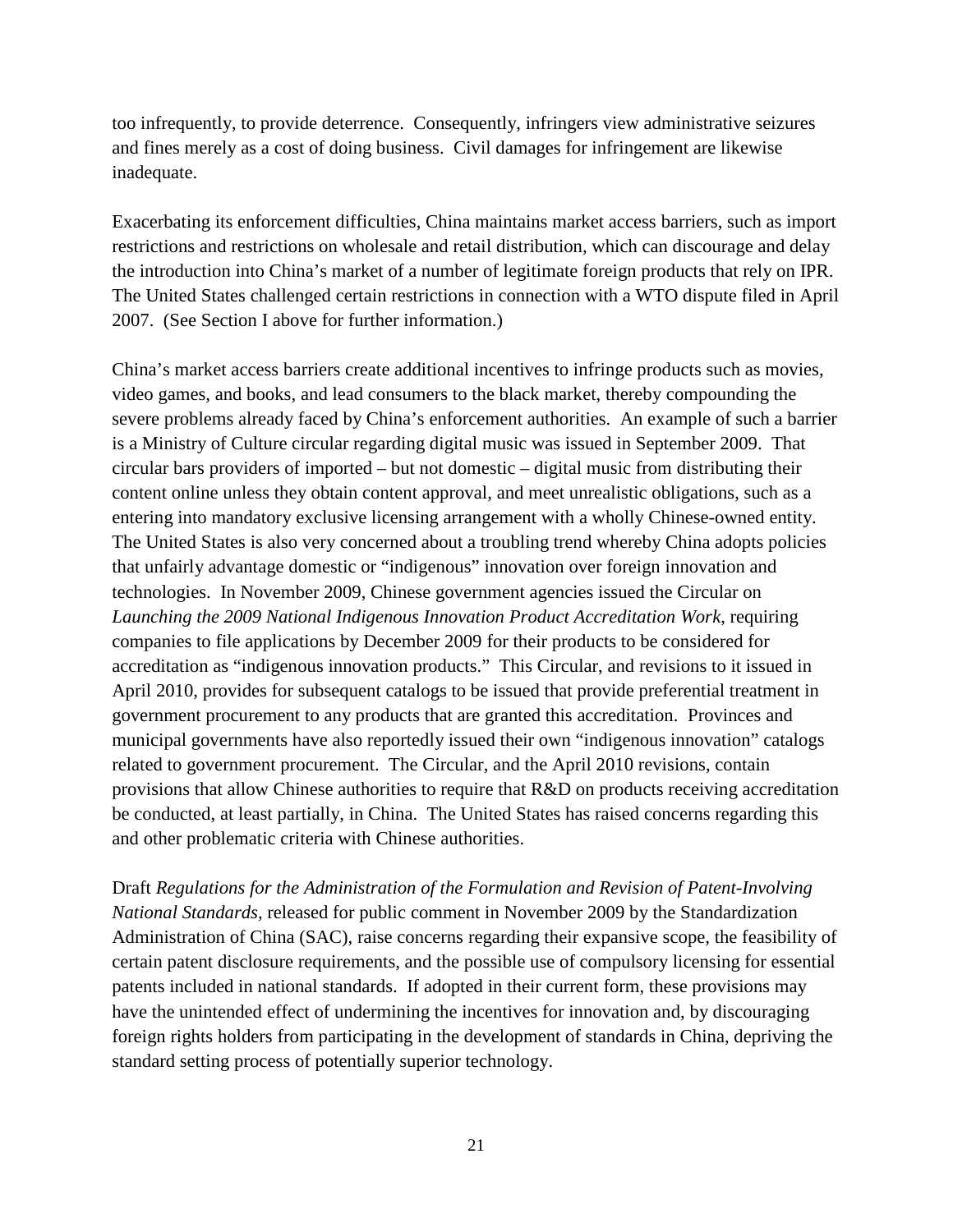With respect to patents, on October 1, 2009, the *Third Amendment to China's Patent Law*, passed in December 2008, went into effect. While many provisions of the Patent Law were clarified and improved, rights holders have raised a number of concerns about the new law and implementing regulations, including the effect of disclosure of origin requirements on patent validity, inventor remuneration, and the scope of and procedures related to compulsory licensing, among other matters. The United States will closely follow the implementation of these measures in 2010.

The United States encourages China to provide an effective system to expeditiously address patent issues in connection with applications to market pharmaceutical products. Additionally, the United States continues to have concerns about the extent to which China provides effective protection against unfair commercial use, as well as unauthorized disclosure, of undisclosed test or other data generated to obtain marketing approval for pharmaceutical products. The United States believes that continued bilateral dialogue and cooperation can lead to further progress in these and other areas. The United States will continue to work with China on IPR enforcement and protection strategies, innovation policies, and the range of other important IPRrelated matters in our bilateral economic relationship, including through the Joint Commission on Commerce and Trade (JCCT) and other fora.

## *Provincial and local issues*

Progress, or lack thereof, in protecting and enforcing IPR in China can vary greatly by region. For example, industry stakeholders continue to identify Shanghai municipality as a bright spot in China's IPR landscape. Stakeholders hope that additional improvements may result from Shanghai's hosting of the 2010 World Expo. Neighboring Zhejiang province has also shown progress. Zhejiang courts have set an example of transparency by publishing IPR decisions on the Internet. In 2009, Zhejiang undertook more trademark infringement investigations than any other Chinese province, thereby highlighting both the increasing responsiveness of officials to industry requests for enforcement, and the scale of the problem in the province.

Jiangsu province, with its focus on promoting high technology, has demonstrated its recognition of the importance of IPR protection, including through a Suzhou court's criminal sentences in a high-profile software piracy case. However, right holders continue to express frustration at the level and scale of counterfeit manufacturing in Guangzhou province, one of China's largest manufacturing hubs. Enforcement is undermined by inconsistencies with respect to matters such as the valuation methodologies for calculating damages, fines, and penalties. Moreover, fines and penalties are not deterrent and the numbers of criminal IPR cases that are initiated is too low to bring about measurable improvements in the region.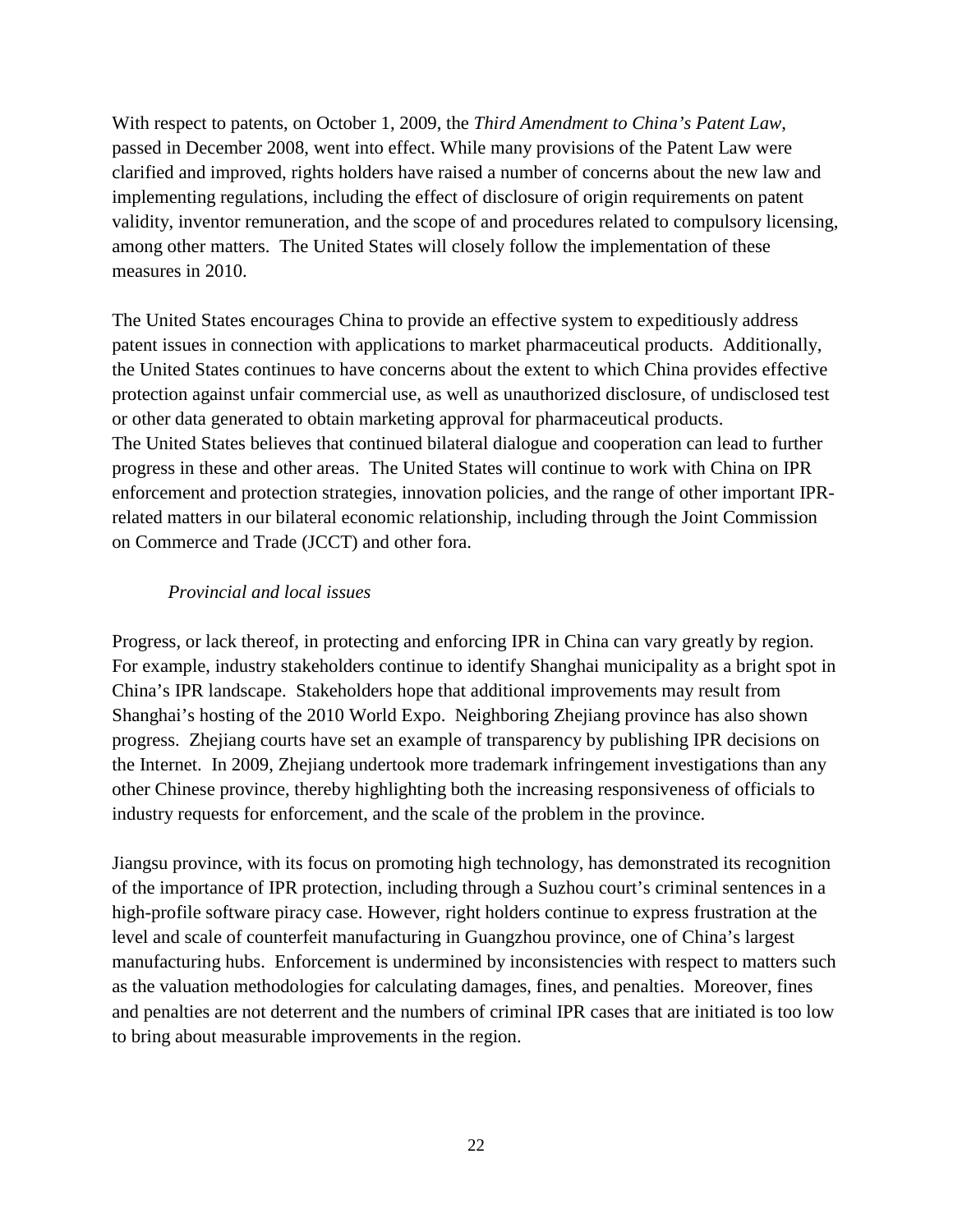Generally, IPR enforcement at the local level is hampered by poor coordination among Chinese government ministries and agencies, local protectionism and corruption, high thresholds for initiating investigations and prosecuting criminal cases, lack of training, and inadequate and nontransparent processes. As in the past, the United States will continue to review the policies and enforcement situation in China at the sub-national levels of government.

## <span id="page-26-0"></span>**Russia**

Russia will remain on the Priority Watch List in 2010. While Russia has made some progress over the past several years in improving IPR protection and enforcement, concerns remain, particularly with respect to Russia's continued failure to implement fully its commitments in the November 2006 Bilateral Agreement on Protection and Enforcement of Intellectual Property Rights ("IPR Bilateral Agreement").

In the IPR Bilateral Agreement, Russia committed to fight optical disc and Internet piracy, enact legislation to protect against unfair commercial use of undisclosed test or other data generated to obtain marketing approval for pharmaceutical products, deter piracy and counterfeiting through enhanced criminal penalties, strengthen border enforcement, and conform its laws to international IPR norms. Russia's continued delays in fully implementing this Agreement are particularly troubling, since, with respect to several of the obligations, the IPR Bilateral Agreement established an agreed-upon deadline of June 1, 2007. While the amendments to the Civil Code and Customs Code have been introduced into the Duma they have not yet become law. Amendments to the Law on Medicines were enacted in 2010; they did not implement the provisions of the IPR Bilateral Agreement on protection of pharmaceutical test data.

The United States urges Russia to strengthen its enforcement efforts against piracy and counterfeiting, which remain major concerns. The U.S. copyright industries report significant losses due to copyright infringement, especially through online piracy, which has continued to grow. Despite the closing of some illegal websites offering pirated music, many more have sprung up in their place. In 2009, Russian law enforcement agencies conducted raids on optical disc production facilities suspected of engaging in pirate activities; however, many surprise raids are minimally effective because the date and time of pending raids is often leaked to the optical disc plant in advance. While the level of cooperation among Russian agencies in optical disc raids is increasing, the quality of raids, and the level of police expertise, is uneven nationwide. A number of factors limit the effectiveness of raids, including the monetary damages threshold required to initiate criminal actions, and the general reluctance of prosecutors to initiate criminal cases in the field of IPR, even when there is evidence of a violation of criminal code provisions.

In addition, rights holders continue to report counterfeiting of trademarked goods as a problem, especially for consumer goods, distilled spirits, agricultural chemicals, biotechnology, and pharmaceuticals.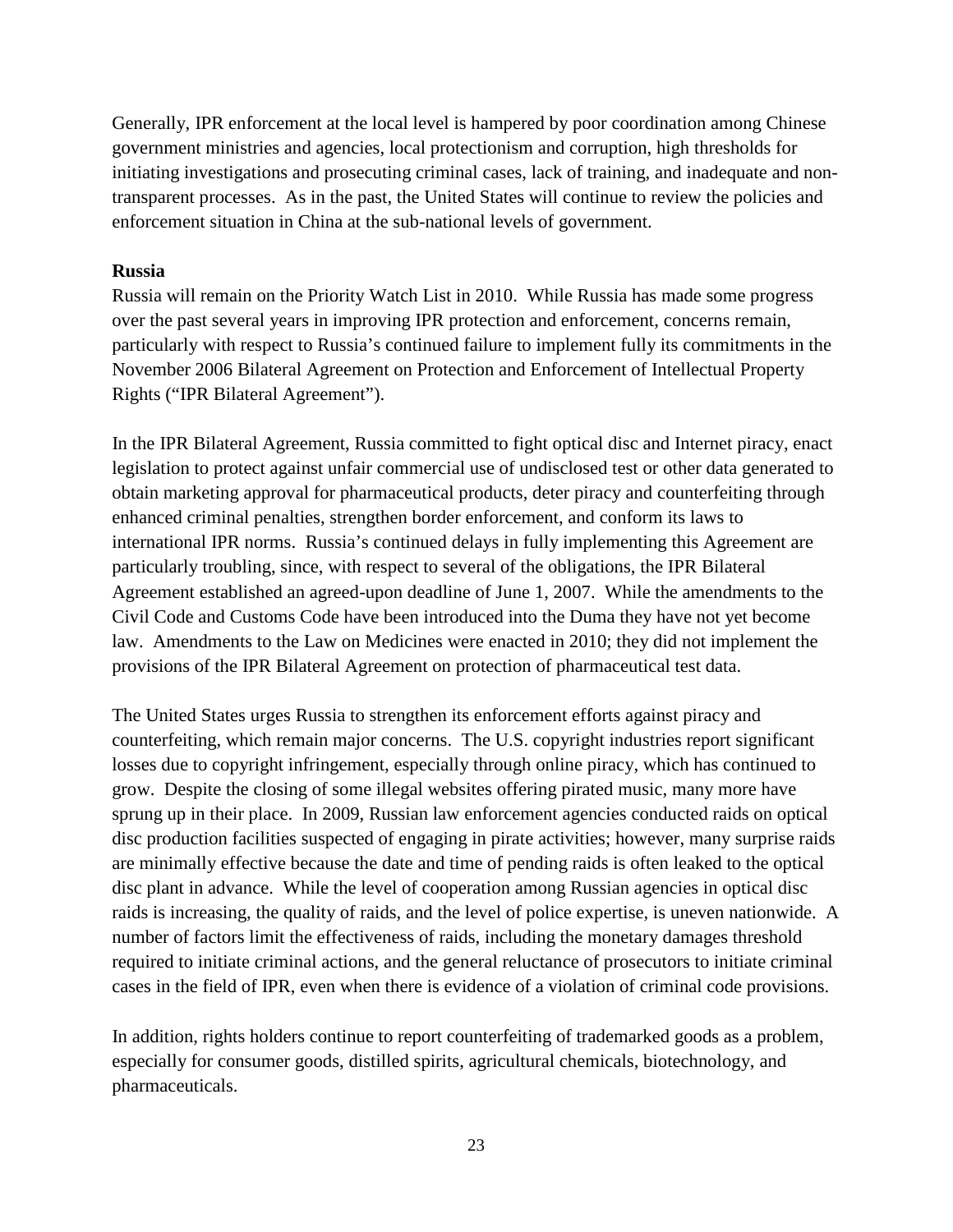On a positive note, industry reports that legitimate DVD sales in Russia are on the rise, in part due to increased law enforcement action in this area, including a 2008 ban on camcording in movie theaters, and a growing preference for high quality products. While in the past U.S. firms complained about "trademark squatting" by Russian enterprises attempting to appropriate wellknown trademarks, rights holders have recently been more successful in countering these schemes through the Russian court system or the Russian Federal Service for Intellectual Property, Patents, and Trademarks (Rospatent). In an effort to advance administrative IPR protection, a specialized higher patent chamber at Rospatent has brought greater expertise and efficiency to the adjudication of patent and trademark disputes. Industry has also reported a decline in the estimated business software piracy rate in Russia. Industry attributed the decrease to software legalization programs, government engagement, user education, and enforcement.

### <span id="page-27-0"></span>**Algeria**

Algeria will remain on the Priority Watch List in 2010. The United States continues to have serious concerns regarding an Algerian law that bans numerous imported pharmaceutical products and medical devices in favor of local production. Additional concerns remain over the lack of protection against unfair commercial use, as well as unauthorized disclosure, of undisclosed test and other data generated to obtain marketing approval for pharmaceutical products. Industry continues to raise concerns over the weak protection of patents in Algeria. Copyright piracy is also of concern, as is the overall weakness of Algerian enforcement efforts. The United States encourages Algeria to continue its WTO accession efforts and will continue to work with Algeria to address these IPR concerns.

#### <span id="page-27-1"></span>**Argentina**

Argentina will remain on the Priority Watch List in 2010. The United States encourages Argentina to increase its efforts to combat rampant piracy and counterfeiting. Although industry reports continued cooperation with Argentine Customs and other law enforcement authorities in 2009, they also observe continuing enforcement challenges. Copyright piracy continues to present a problem, and industry reports concerns about growing Internet piracy. Positive developments in 2009 included an increase in the term of protection for sound recordings and performances, Argentina's conclusion of an agreement with local universities to curb book piracy, and significant seizures of counterfeit goods by Customs. Problems persist in the civil and criminal enforcement areas, however, including ineffective civil damages, non-deterrent penalties in criminal cases, and delays in the adjudication of IPR infringement cases. Argentina also continues to face a backlog of patent applications. The United States encourages Argentina to provide for protection against unfair commercial use, as well as unauthorized disclosure, of undisclosed test and other data generated to obtain marketing approvals for pharmaceutical products, and to provide an effective system to address patent issues expeditiously in connection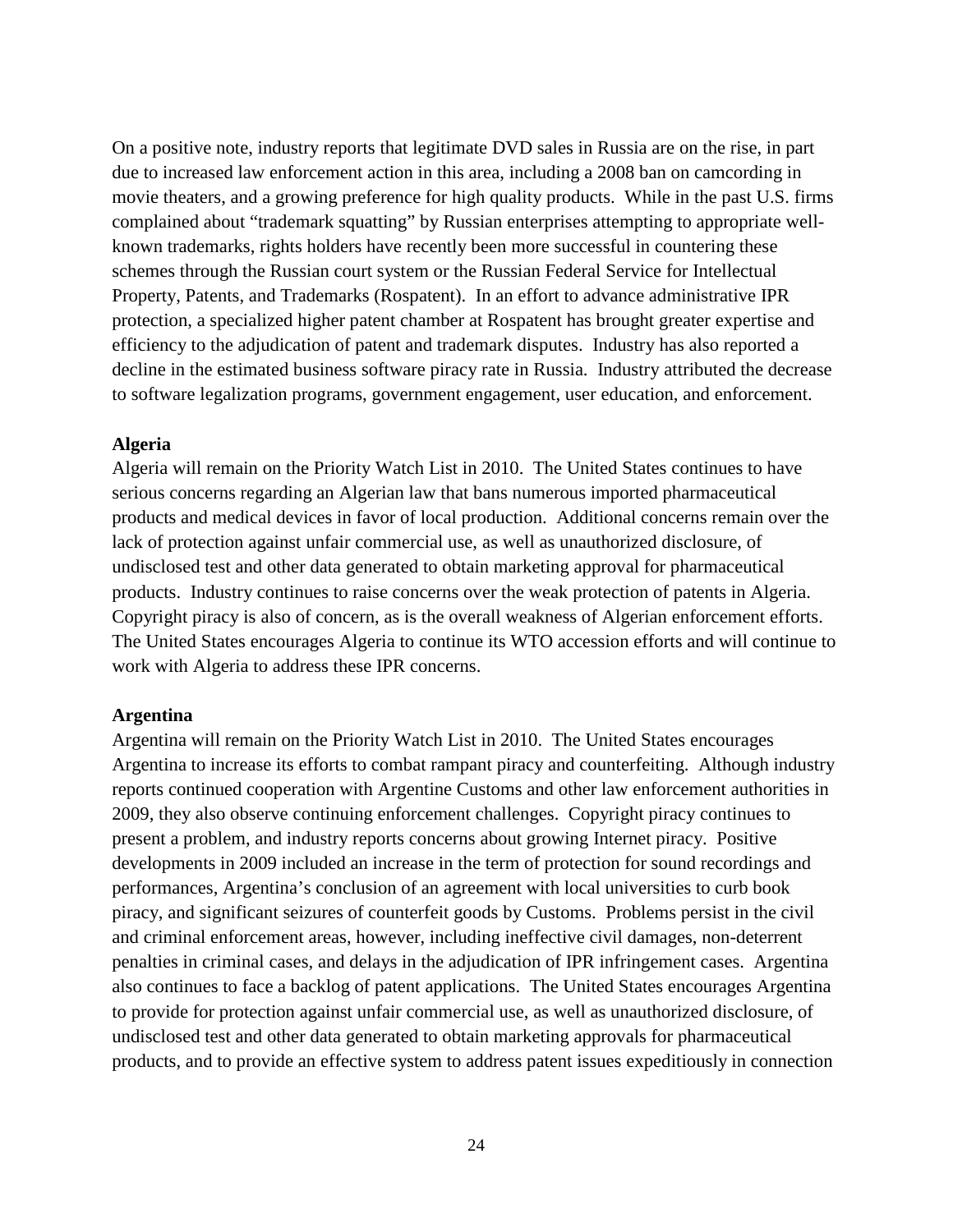with applications to market pharmaceutical products. The United States will continue to monitor and assist with Argentina's efforts to address these IPR concerns.

#### <span id="page-28-0"></span>**Canada**

Canada will remain on the Priority Watch List in 2010. The United States looks forward to the government of Canada's implementation of its previous commitments, recently reaffirmed in 2010, to improve IPR protection, and is encouraged by the high level of cooperation between the Canadian and United States governments on IPR matters. However, Canada has not completed the legislative reforms in the copyright area that are necessary to deliver on its commitments. The United States urges Canada to enact legislation in the near term to update its copyright laws and address the challenge of Internet piracy. Canada should fully implement the WIPO Internet Treaties, which Canada signed in 1997. Canada's weak enforcement of intellectual property rights is also of concern, and the United States continues to encourage Canada to improve its IPR enforcement system to provide for deterrent sentences and stronger enforcement powers. In particular, border enforcement continues to be weak. The United States encourages Canada to provide its border officials with the authority to seize suspected infringing materials without the need for a court order. The United States will continue to follow Canada's progress toward implementing an adequate and effective IPR protection and enforcement regime, including its progress on actions to address Internet piracy and improve border enforcement.

#### <span id="page-28-1"></span>**Chile**

Chile will remain on the Priority Watch List in 2010. The United States continues to engage in discussions with Chile concerning the implementation of Chile's IPR commitments under the U.S.-Chile Free Trade Agreement (FTA). The United States notes that Chile took positive steps in 2009 and early 2010, including the creation of the National Institute for Industrial Property to oversee industrial property registration and protection, undertaking law enforcement actions targeting sale of counterfeit and pirated products, and engaging in constructive cooperation between rights holders and enforcement officials. In early 2010, Chile enacted amendments to its intellectual property law, including measures designed to implement a number of commitments under the FTA. However, it appears that the legislation fell short of fully addressing Chile's multilateral and bilateral commitments. For example, the legislation did not include protections against the circumvention of technological protection measures. The United States remains concerned that the relatively low rate of prosecutions and the tendency to apply minimum sentences for counterfeiting and piracy in Chile may not effectively deter future infringement. Chile can take quick action on laws that would ratify the International Convention for the Protection of New Varieties of Plants (UPOV Convention) (1991) and the Trademark Law Treaty. The United States positively notes that the U.S. pharmaceutical industry has indicated that authorities in Chile have signaled a willingness to discuss issues of importance to the industry. However, the United States remains concerned about inadequate protection against unfair commercial use, as well as unauthorized disclosure, of undisclosed test or other data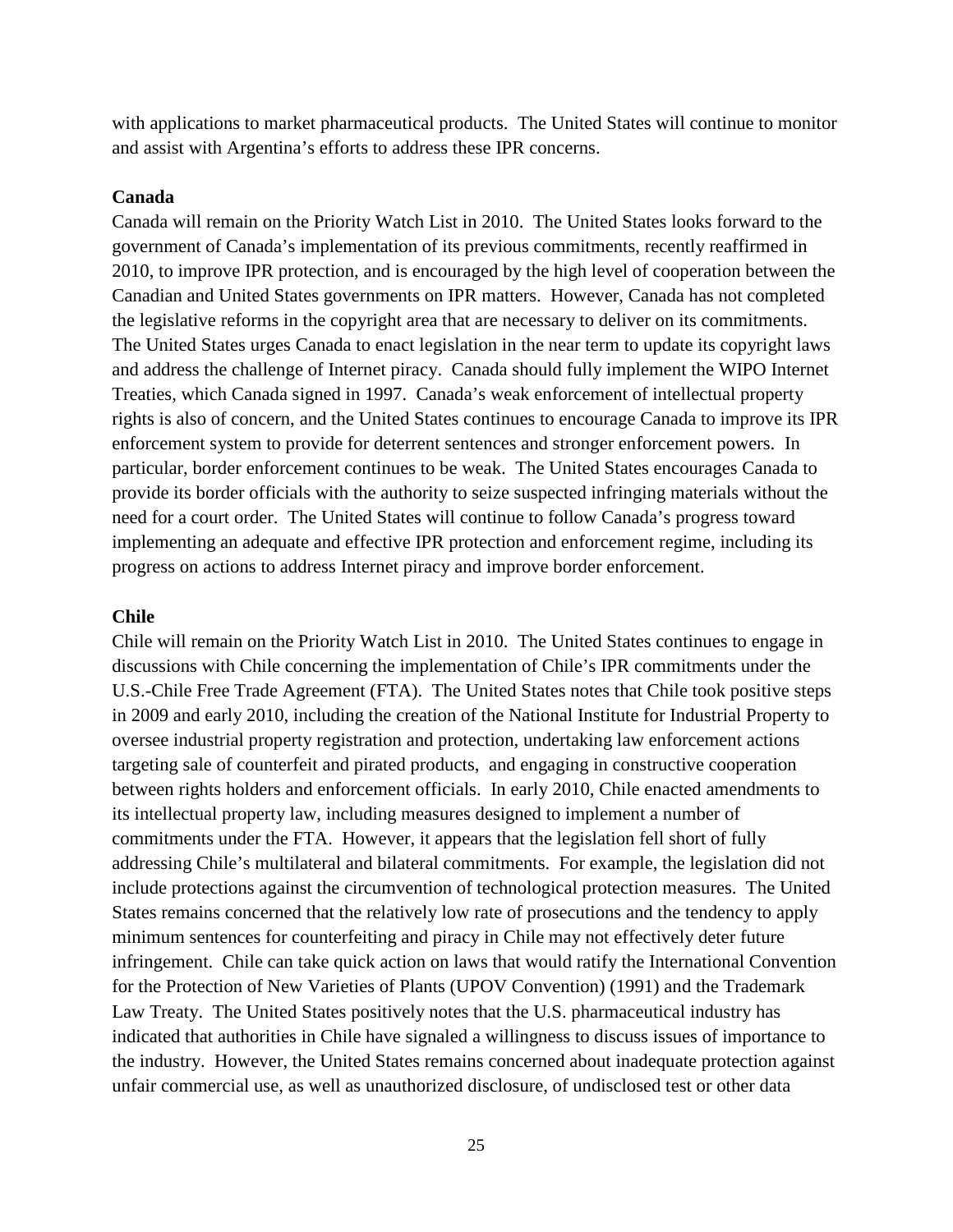generated to obtain marketing approvals for pharmaceutical products, and urges Chile to provide an effective system to address patent issues expeditiously in connection with applications to market pharmaceutical products. The United States looks forward to working with Chile's new administration on its implementation of Chile's IPR commitments in the FTA.

#### <span id="page-29-0"></span>**India**

India will remain on the Priority Watch List in 2010. India continues to make gradual progress on efforts to improve its legislative, administrative, and enforcement infrastructure for IPR. India has made incremental improvements on enforcement, and its IP offices continued to pursue promising modernization efforts. Among other steps, the United States is encouraged by the Indian government's consideration of possible trademark law amendments that would facilitate India's accession to the Madrid Protocol. The United States encourages the continuation of efforts to reduce patent application backlogs and streamline patent opposition proceedings. Some industries report improved engagement and commitment from enforcement officials on key enforcement challenges such as optical disc and book piracy. However, concerns remain over India's inadequate legal framework and ineffective enforcement. Piracy and counterfeiting, including the counterfeiting of medicines, remains widespread and India's enforcement regime remains ineffective at addressing this problem. Amendments are needed to bring India's copyright law in line with international standards, including by implementing the provisions of the WIPO Internet Treaties. Additionally, a law designed to address the unauthorized manufacture and distribution of optical discs remains in draft form and should be enacted in the near term. The United States continues to urge India to improve its IPR regime by providing stronger protection for patents. One concern in this regard is a provision in India's Patent Law that prohibits patents on certain chemical forms absent a showing of increased efficacy. While the full import of this provision remains unclear, it appears to limit the patentability of potentially beneficial innovations, such as temperature-stable forms of a drug or new means of drug delivery. The United States also encourages India to provide protection against unfair commercial use, as well as unauthorized disclosure, of undisclosed test or other data generated to obtain marketing approval for pharmaceutical and agricultural chemical products. The United States encourages India to improve its criminal enforcement regime by providing for expeditious judicial disposition of IPR infringement cases as well as deterrent sentences, and to change the perception that IPR offenses are low priority crimes. The United States urges India to strengthen its IPR regime and will continue to work with India on these issues in the coming year.

#### <span id="page-29-1"></span>**Indonesia**

Indonesia will remain on the Priority Watch List in 2010. Indonesia was placed on the Priority Watch List in 2009 because of the overall deterioration of the IP protection and enforcement climate, and a lack of follow-through on earlier promising steps. Although enforcement efforts against pirated optical discs continue, the overall level of enforcement remains insufficient to address the country's major piracy and counterfeiting problem, including with respect to the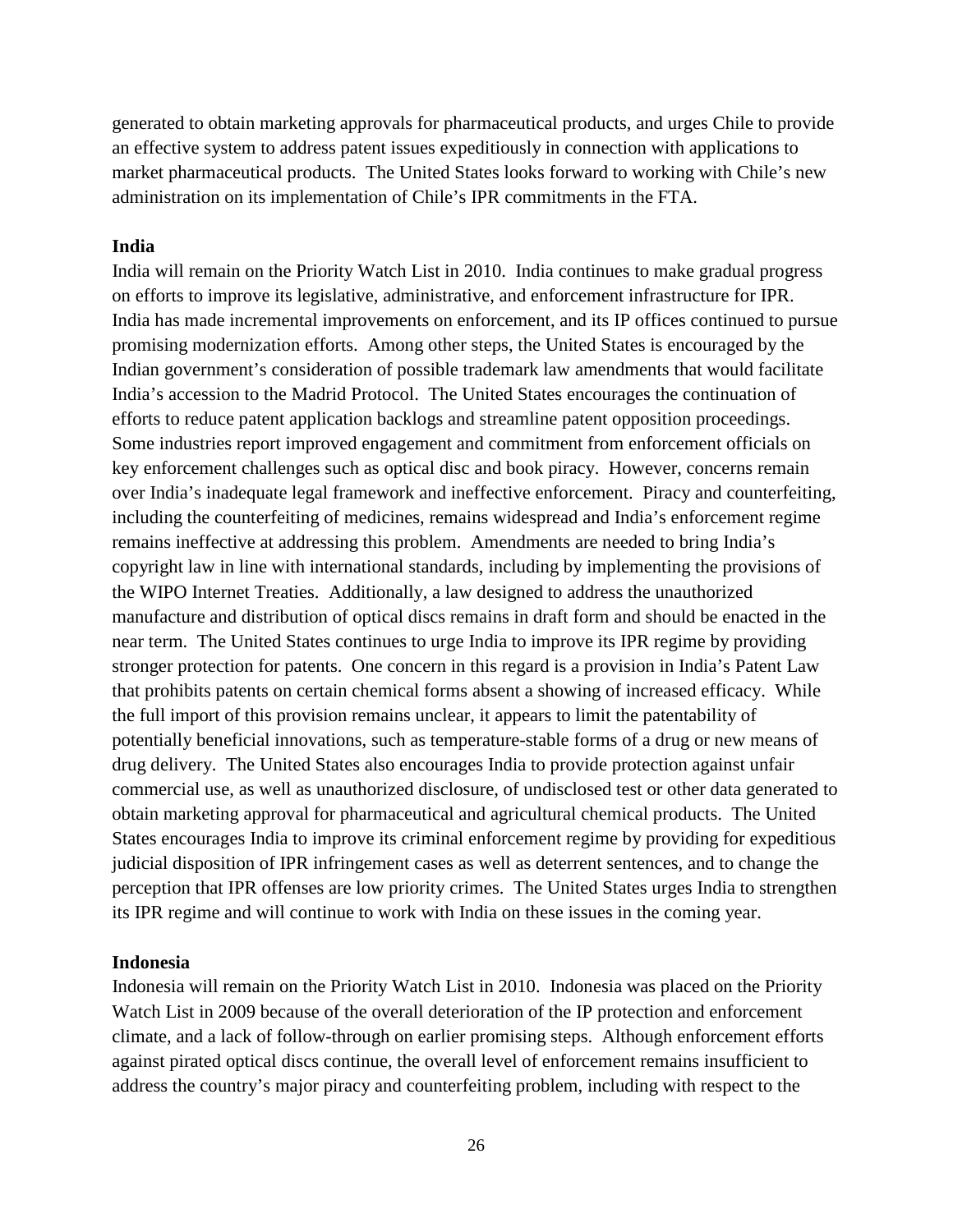counterfeiting of pharmaceutical products. Concerns remain over weaknesses in the IPR enforcement system, including an unreliable judicial system for IPR cases, a low number of criminal prosecutions, and non-deterrent penalties. Regulations intended to implement the Customs law amendments passed more than two years ago are still pending. Indonesia should provide effective protection against unfair commercial use, as well as unauthorized disclosure, of undisclosed test or other data generated to obtain marketing approval for pharmaceutical products. Serious market access barriers remain, including a law imposing requirements that restrict the importation of medicines by foreign pharmaceutical companies. The United States urges Indonesia to strengthen its IPR protection and enforcement regime.

#### <span id="page-30-0"></span>**Pakistan**

Pakistan will remain on the Priority Watch List in 2010. There were various improvements with respect to IPR protection in 2009, including the government's recognition of IPR protection as a key area in its economic reforms, and enhanced coordination of IPR enforcement efforts. Pakistan established IPR investigation and intelligence units within the Federal Investigative Agency and Customs authorities and made progress in enforcement efforts against the manufacture of infringing optical discs. Another positive development was the establishment of an e-filing system for patent applications. However, serious concerns remain about inadequate IPR protection and enforcement. The United States continues to encourage Pakistan to provide effective protection against unfair commercial use, as well as unauthorized disclosure, of pharmaceutical test or other data generated to obtain marketing approvals for pharmaceutical products. Pakistan also lacks an effective system to address patent issues expeditiously in connection with applications to market pharmaceutical products. The United States encourages Pakistan to strengthen enforcement against book and optical disc piracy, to aggressively prosecute IPR crimes, and to seek deterrent sentences for IPR infringers. The United States will continue to monitor Pakistan's efforts to address these and other shortcomings in Pakistan's IPR protection and enforcement regime.

#### <span id="page-30-1"></span>**Thailand**

Thailand will remain on the Priority Watch List in 2010 with an Out-of-Cycle Review (OCR) to be conducted this year. The United States is encouraged by the Royal Thai government's senior level commitment to stronger IPR protection and enforcement through the creation of the National Task Force, and its action plan to improve its IPR regime. Under this action plan, Thailand acceded to the Patent Cooperation Treaty, implementation of which should help to expedite patent application processing. Thailand also proposed legislation to address landlord liability for infringement, to address illegal camcording, and to enhance the authority of Thai Customs to take enforcement actions *ex officio*. Thailand is also considering possible amendments to its patent law, as well as amendments to its copyright law to implement the WIPO Internet Treaties. The United States looks forward to the passage and implementation of appropriate laws to strengthen IPR protection and enforcement in Thailand. In 2009, Thailand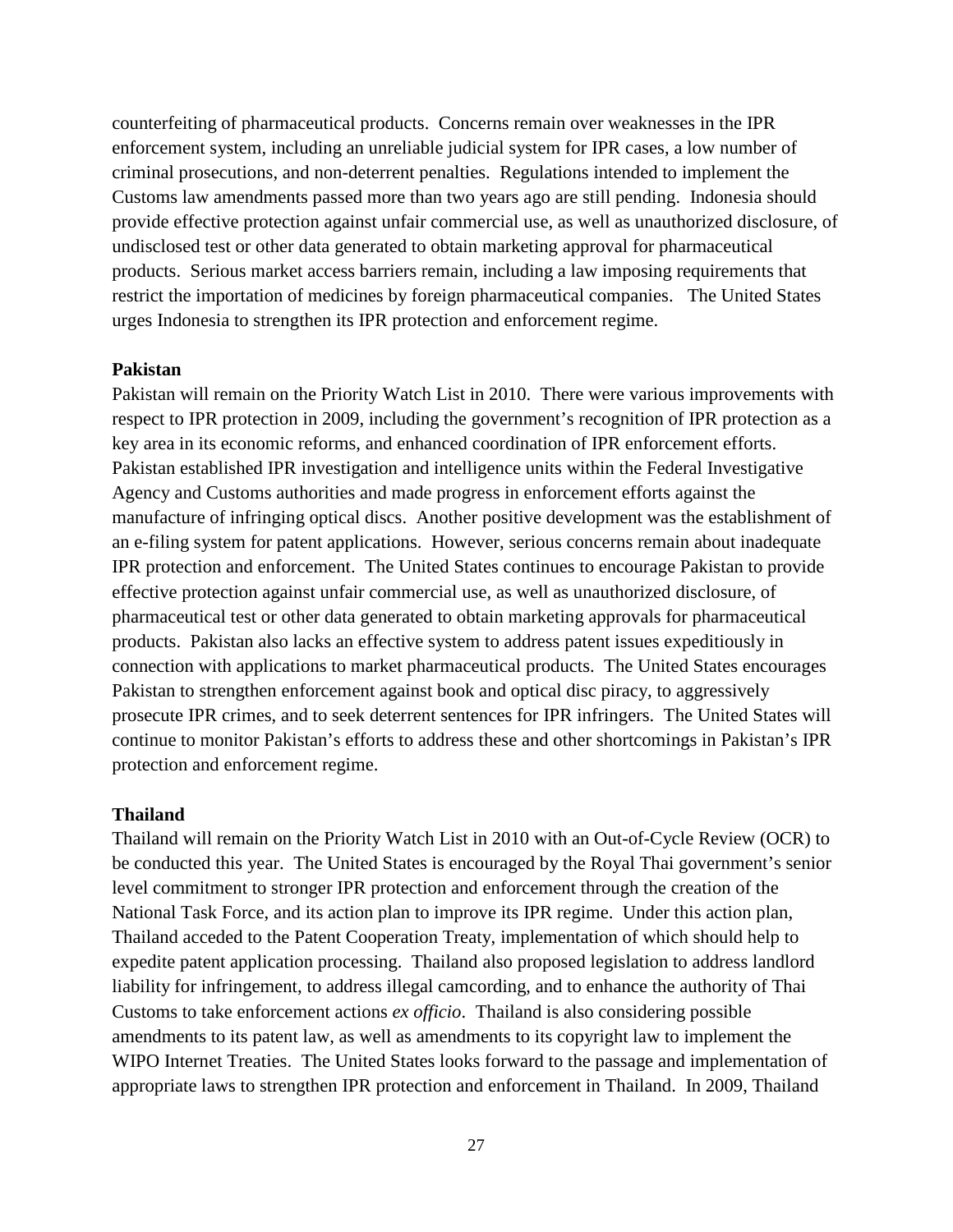increased IP awareness campaigns and enforcement efforts. However, piracy and counterfeiting remain widespread, and industry reports a growing challenge in the areas of Internet, cable, and signal piracy. In the pharmaceutical sector, the United States encourages Thailand to engage in a meaningful and transparent manner with all relevant stakeholders, including owners of intellectual property rights, as it considers ways to address Thailand's public health challenges while maintaining a patent system that promotes investment, research, and innovation. In addition, the United States reiterates its support for the 2001 Doha Declaration on the TRIPS Agreement and Public Health, as described in Section I of this Report. Overall, the United States encourages Thailand to continue its efforts to strengthen its IPR protection and enforcement regime, and looks forward to working with Thailand in the coming year through the OCR.

#### <span id="page-31-0"></span>**Venezuela**

Venezuela will remain on the Priority Watch List in 2010. The protection and enforcement of intellectual property rights in Venezuela continued to deteriorate in 2009 following the trend witnessed in previous years. In 2006, when Venezuela withdrew from the Andean Community, it reinstated the 1955 Industrial Property Law. That version of the law prohibits patents for pharmaceuticals, foodstuffs, and other products. The reinstatement of the 1955 law also creates uncertainty as to whether trademarks previously registered under the Andean Community law will be recognized. In 2009, Venezuela revoked two pharmaceutical patents for antibiotics after a foreign company sued domestic producers of generic copies. The United States urges Venezuela to provide protection against unfair commercial use, as well as unauthorized disclosure, of undisclosed test and other data generated to obtain marketing approval for pharmaceutical products. Additionally, the United States remains concerned about widespread copyright piracy. The United States urges Venezuela to improve its IPR protection and enforcement efforts.

#### <span id="page-31-2"></span><span id="page-31-1"></span>**WATCH LIST**

#### **Belarus**

Belarus will remain on the Watch List in 2010. The United States remains concerned about Belarus' delayed implementation of IPR commitments under the United States-Belarus Trade Relations Agreement. Positive steps in 2009 included Belarus' adoption of amendments to its trademark law, including amendments to provide greater protection for well-known trademarks. Amendments to the copyright law are still needed to implement obligations of the WIPO Internet Treaties. In addition, the government should take action to ensure the use of licensed software by government entities. Counterfeit and pirated goods, including pre-release films, continue to be widely available. Enforcement officials continue to lack *ex officio* authority to investigate, seize infringing goods, and prosecute IPR cases, and Belorussian law does not allow adequate scope for *ex parte* searches. Reports indicate that IPR enforcement remains largely non-existent.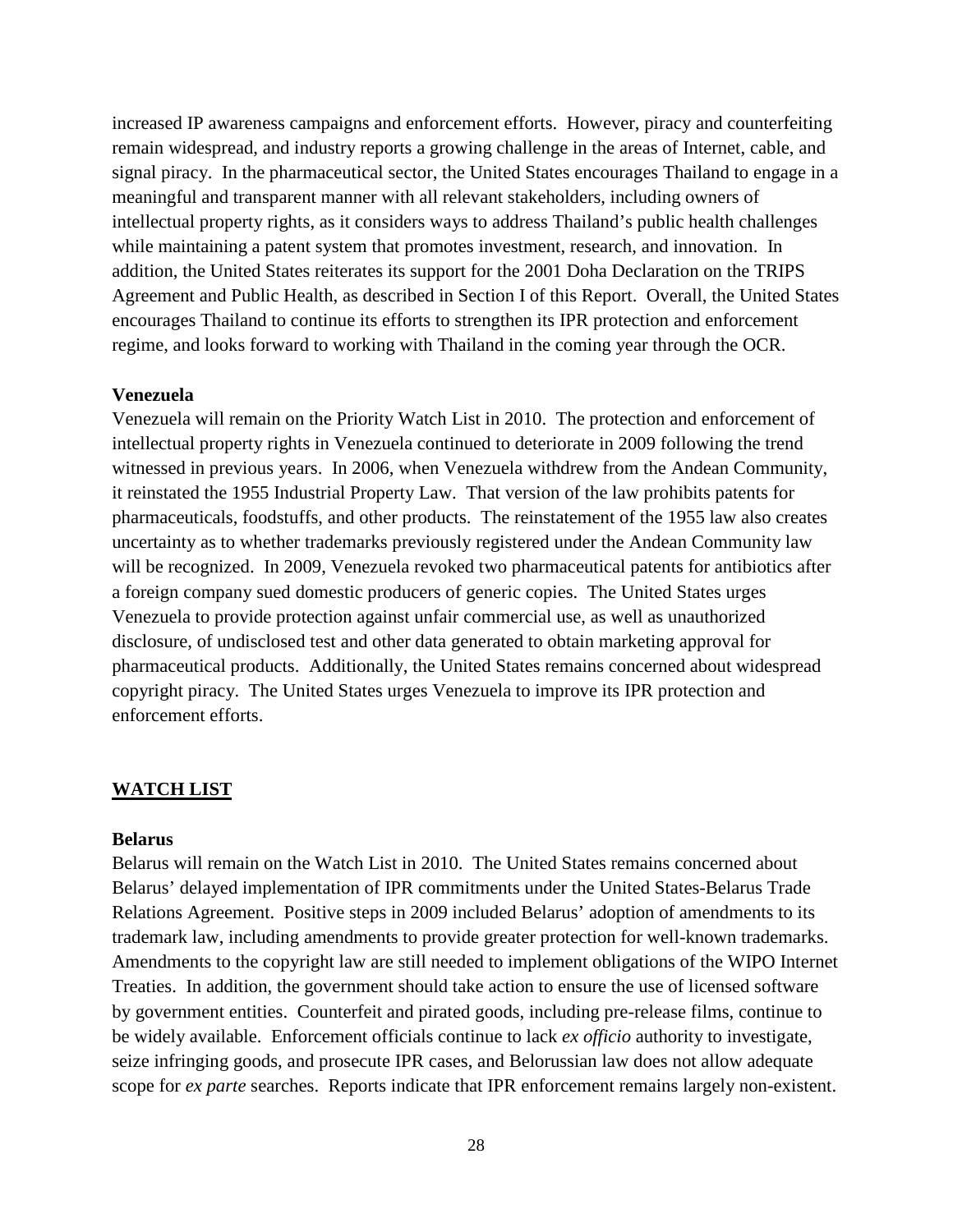The United States plans to monitor the impact of the recently formed Russia-Belarus-Kazakhstan Customs Union on the border enforcement of IPR and on Belarus' WTO accession. The United States continues to urge Belarus to strengthen its IPR laws and to take enforcement actions against piracy and counterfeiting.

## <span id="page-32-0"></span>**Bolivia**

Bolivia will remain on the Watch List in 2010. Piracy and counterfeiting, including counterfeiting of medicines, continue to be widespread in Bolivia. There continues to be a need for significant improvements to the Bolivian IPR regime. The Bolivian copyright law should be amended to conform to international standards. Despite a notable enforcement action resulting in the seizure of more than 30 tons of counterfeit pharmaceutical products and corresponding prosecutions, substantial additional resources and a commitment by enforcement and judicial authorities are needed to improve enforcement actions against piracy and counterfeiting. The United States continues to urge Bolivia to improve its IPR protection and enforcement regimes, and to further its IPR enforcement efforts.

## <span id="page-32-1"></span>**Brazil**

Brazil will remain on the Watch List in 2010. Brazil continued to show a commitment to fighting counterfeiting and piracy and to strengthening its enforcement efforts; however, significant levels of piracy and counterfeiting continue. Affected industries report positive cooperation with law enforcement, and the National Council to Combat Piracy has issued a new action plan to combat piracy. Nevertheless, concerns remain over border enforcement and the lack of expeditious and deterrent sentences. The United States encourages Brazil to continue to improve its enforcement actions, as well as strengthen its IPR legislation by acceding to and fully implementing the WIPO Internet Treaties. The planned revision of its copyright law, expected in 2010, is a promising opportunity. Industry reports heightened concerns about Internet piracy, and book piracy also remains a concern. Patent concerns remain, including about the scope of patentability and the uncertain role of ANVISA, Brazil's sanitary regulatory agency, in examination of certain patent applications. Brazil also does not provide for the adequate protection against unfair commercial use, as well as unauthorized disclosure, of undisclosed test or other data generated to obtain marketing approval for pharmaceutical products. The United States will continue to engage with Brazil to resolve IPR concerns the U.S.-Brazil Bilateral Consultative Mechanism and other relevant bilateral fora.

## <span id="page-32-2"></span>**Brunei**

Brunei will remain on the Watch List in 2010. Brunei made notable progress in 2009. Local retailers and recording industry representatives coordinated efforts to remove pirated music from stores. Additionally, retailers and recording industry representatives cooperated in an anti-piracy campaign. There have been some improvements in prosecuting IPR infringers, demonstrated by a recent conviction in a business software case. However, retailers continue to sell pirated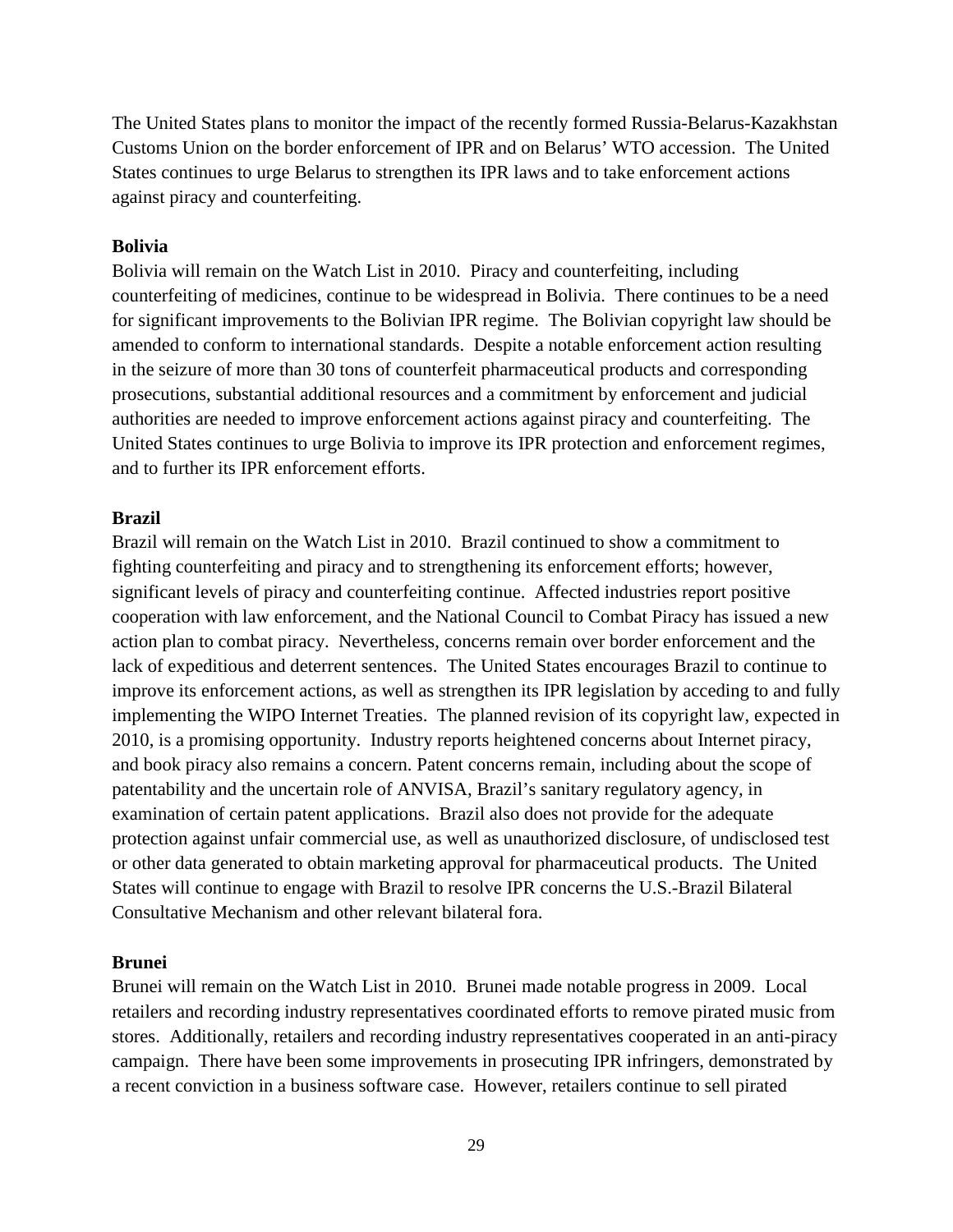goods, and many appear to go unpunished by the authorities. Amendments to Brunei's copyright law that would strengthen enforcement authority have been pending for years. Brunei should sustain its recent efforts to enforce against the retail sale of pirated goods through consistent raids, prosecutions, and deterrent penalties, and by passing needed amendments to the copyright law. The United States will continue to engage with Brunei to encourage the continuation of efforts to improve IPR protection and enforcement.

## <span id="page-33-0"></span>**Colombia**

Colombia will remain on the Watch List in 2010. Colombia continues to improve its efforts to combat IPR infringement though enforcement actions. Coordination of the many agencies responsible for enforcing IPR improved in 2009; however, these agencies need additional training and resources. There are also concerns over the lack of deterrent sentences. Another area of improvement has been the reduction in patent approval times from more than six to less than five years, in keeping with commitments Colombia made during the U.S.-Colombia Trade Promotion Agreement negotiations. The United States encourages Colombia to develop an effective system to address patent issues expeditiously in connection with applications to market pharmaceutical products. The United States also encourages Colombia to develop a mechanism to improve enforcement against IPR infringement on the Internet, and notes that optical disc piracy remains a concern. The United States looks forward to working with Colombia to address these issues in the coming year.

## <span id="page-33-1"></span>**Costa Rica**

Costa Rica will remain on the Watch List in 2010. To implement IPR commitments in the Dominican Republic-Central America-United States Free Trade Agreement (CAFTA-DR), Costa Rica passed legislation providing for stronger IPR protection and enforcement. Technical corrections to this legislation are pending. In addition, Costa Rica recently published regulations to provide for the protection of undisclosed information submitted in support of the registration of new agricultural chemical products in Costa Rica. The United States remains concerned, however, about weak IPR enforcement in Costa Rica, particularly with respect to copyright piracy and trademark counterfeiting. Of particular concern is the lack of willingness by the relevant authority to initiate prosecutions for copyright and other IPR violations. The United States strongly encourages the government of Costa Rica to address the shortcomings in its IPR enforcement system by assigning higher priority and greater resources to combating piracy and counterfeiting, by bringing cases against individuals and organizations engaged in criminal IPR infringements, and by providing deterrent penalties for these crimes. The United States will continue to monitor Costa Rica's implementation of its international obligations and IPR commitments under CAFTA-DR.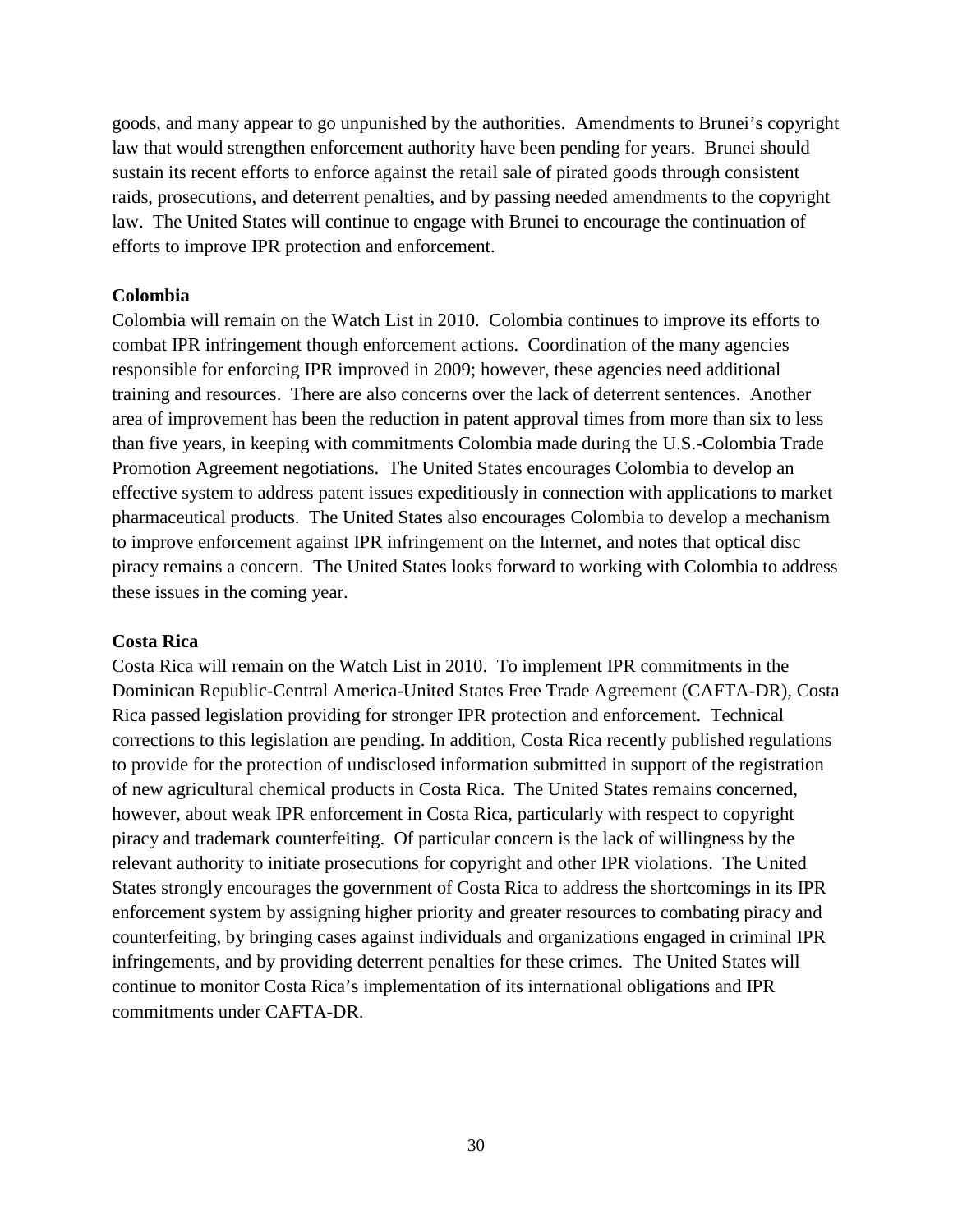## <span id="page-34-0"></span>**Dominican Republic**

The Dominican Republic will remain on the Watch List in 2010. The Dominican Republic continued its efforts to implement its commitments under CAFTA-DR, but enforcement remains weak and requires improved coordination, additional resources, and training of enforcement personnel. The United States recognizes and appreciates that there were some improvements in 2009 with respect to the government's use of licensed software and television broadcast piracy, but we remain concerned that pirated goods continue to be widely available. The United States is also concerned about excessive delays in the issuance of patents. The United States will continue to monitor the Dominican Republic's implementation of its bilateral and multilateral obligations to provide an effective system for protecting against unfair commercial use, as well as unauthorized disclosure, of undisclosed test or other data generated to obtain marketing approvals for pharmaceutical and agrochemical products, and to provide an effective system to address patent issues expeditiously in connection with applications to market pharmaceutical products. The United States looks forward to future cooperation on IPR matters with the Dominican Republic, and will continue to monitor the Dominican Republic's implementation of its IPR commitments under CAFTA-DR.

## <span id="page-34-1"></span>**Ecuador**

Ecuador will remain on the Watch List in 2010. Ecuador's Intellectual Property Institute continued to make progress in 2009 by continuing to reduce the processing time of patent applications, and by working to implement an electronic system for patent and trademark applications. The government is also undertaking public awareness and training efforts. However, serious concerns remain about overall IPR enforcement efforts, which decreased in 2009. Industry reported increases in piracy of music, movies, books, and business and entertainment software. Dedicated IPR units created in 2008 appear to lack the level of specialization required to be effective, and Ecuador has not yet established the specialized IPR courts required under its 1998 IPR law. The United States encourages Ecuador to provide effective protection against unfair commercial use, as well as unauthorized disclosure, of undisclosed test or other data generated to obtain marketing approval for pharmaceutical products, as well as to provide an effective system to address patent issues expeditiously in connection with applications to market pharmaceutical products. The United States will continue to monitor recent developments concerning compulsory licensing of pharmaceutical and agricultural chemical products in Ecuador, bearing in mind the discussion of the Doha Declaration on TRIPS and Public Health in Section I of this report. The United States urges Ecuador to continue public awareness campaigns, and to strengthen its IPR protection and enforcement efforts.

## <span id="page-34-2"></span>**Egypt**

Egypt will remain on the Watch List in 2010. Egypt undertook positive efforts in 2009, including acceding to various international IPR treaties, such as the Patent Cooperation Treaty,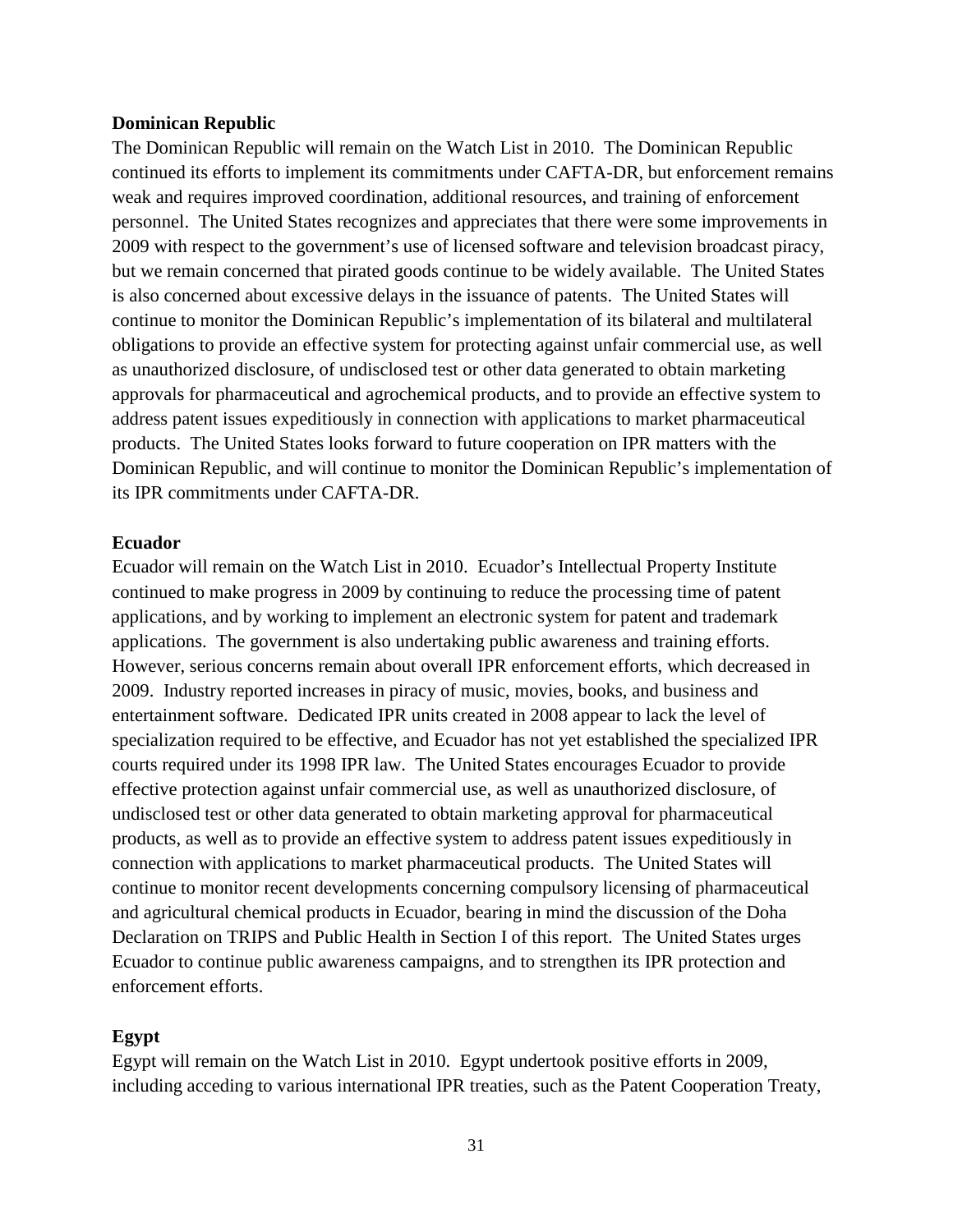the Madrid Protocol, and the Nice Classification Agreement. The Egyptian Information Technology Industry Development Agency (ITIDA), which is responsible for the enforcement of IPR in relation to software and databases, reports improved enforcement efforts, including an increase in prosecutions and raids. Authorities also improved enforcement against counterfeit pharmaceuticals. However, piracy rates for books, music, and motion pictures remain high, and the United States encourages the Ministry of Culture and other Egyptian ministries to increase their enforcement efforts. The economic courts established in 2008 have been effective in prosecuting IPR infringement, but judges and prosecutors need additional training. Enforcement agencies, including Customs, are also in need of capacity building. The United States continues to urge the Ministry of Health to clarify its commitment to protect against unfair commercial use, as well as unauthorized disclosure, of undisclosed test or other data generated to obtain marketing approvals for pharmaceutical products, and to provide an effective system to address patent issues expeditiously in connection with applications to market pharmaceutical products. The United States will continue to engage on these issues through the U.S.-Egypt Strategic Economic Partnership.

### <span id="page-35-0"></span>**Finland**

Finland will remain on the Watch List in 2010. The United States continues to be concerned about the lack of product patent protection for certain pharmaceutical products. U.S. industry continues to express concern that the regulatory framework in Finland regarding process patents filed before 1995, and pending in 1996, denies adequate protection to many of the top-selling U.S. pharmaceutical products currently on the Finnish market. The United States will continue to work with and encourage Finland to resolve this matter.

#### <span id="page-35-1"></span>**Greece**

Greece will remain on the 2010 Watch List. Greece improved its IPR legal framework in 2009 by ratifying the WIPO Internet Treaties together with other EU Member States. There were also some improvements in enforcement efforts. These included steps to facilitate communication between the police, the Hellenic Copyright Organization, and other IPR-related agencies, and the creation of a department at the Ministry of Citizen's Protections focusing on economic and cyber crimes, including IPR. Greece also took action against Internet piracy by shutting down infringing sites, with one such action resulting in felony charges, and by preparing a Draft Code of Conduct establishing cooperation between Internet service providers and rights holders. Despite these efforts, overall enforcement remained weak and inconsistent. Additionally, Greece did not follow through on initiatives begun in 2008 and 2009. For example, the Inter-Ministerial Coordinating Committee on IPR, which was formed in 2008, was not very active in 2009, and the National Action Plan for IPR was not significantly implemented in the last year. The United States encourages Greece to implement its National Action Plan on IPR, and to improve IPR protection and enforcement.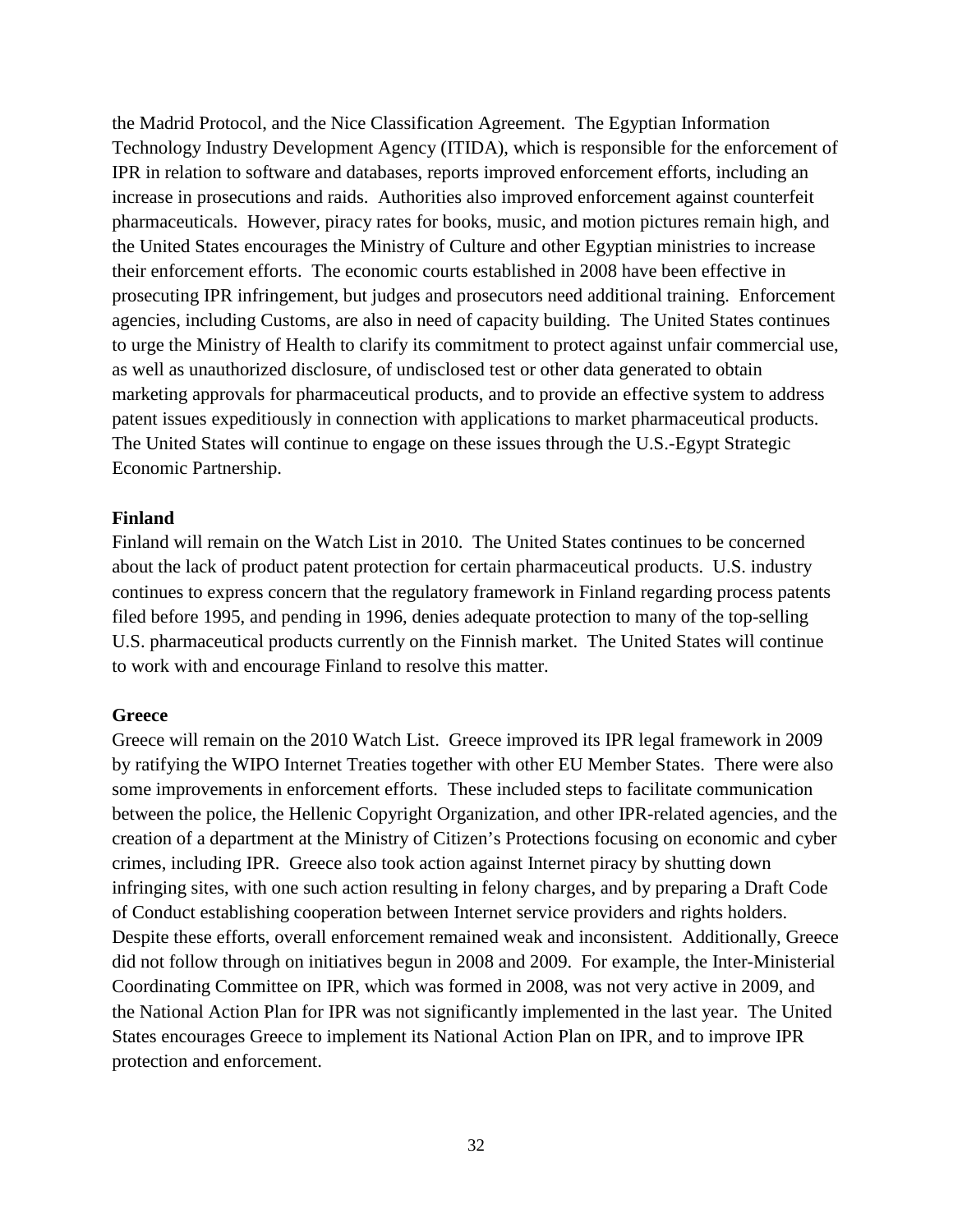## <span id="page-36-0"></span>**Guatemala**

Guatemala will remain on the Watch List in 2010. Guatemala has been improving its IPR protection and enforcement frameworks in connection with CAFTA-DR. Specific improvements in 2009 included the appointment of a new IPR prosecutor and the establishment of an interagency IPR working group under the leadership of the IPR prosecutor to strengthen enforcement and inter-governmental cooperation. These improvements, fortified by a program of U.S. training for relevant officials, have contributed to an increase in enforcement actions, including raids, seizures, and prosecutions. The United States recognizes and appreciates Guatemala's efforts to date in these areas. The United States encourages Guatemala to ensure that proper resources are available for its enforcement activities, to achieve improved coordination among enforcement agencies, and to focus its enforcement efforts on manufacturers of pirated and counterfeit goods. The United States will continue to monitor Guatemala's implementation of its commitments under CAFTA-DR.

## <span id="page-36-1"></span>**Italy**

Italy will remain on the Watch List in 2010. In 2009, Italy expressed a renewed commitment to tackling IPR issues, especially with respect to Internet piracy, including by ratifying the WIPO Internet Treaties along with the other EU Member States. Copyright enforcement problems and the growth of Internet piracy remain serious challenges. One notable success was a 2009 Italian Supreme Court ruling that it is lawful to block illegal file-sharing sites. Italy also passed a law increasing criminal penalties against counterfeiters. Overall, much remains to be done to address Italy's IPR protection and enforcement deficiencies. Piracy and counterfeiting remain widespread, and industry reports growing online piracy of books and journals. The lack of an expeditious legal mechanism for right holders to address Internet piracy and a recent Data Protection Agency decision affecting a rights holders' ability to monitor peer-to-peer networks are obstacles to effectively combating this trend. The United States is hopeful that the Inter-Ministerial Committee on Internet Piracy will take prompt and concrete action to address this growing challenge. While the Finance Police and Customs Police carry out investigations and seizures, few cases reach final sentencing and courts still fail to impose deterrent sentences. The United States will continue to work with Italy to encourage a resolution to these issues.

### <span id="page-36-2"></span>**Jamaica**

Jamaica will remain on the Watch List in 2010. Jamaica's continued delay in enacting the Patents and Designs Act, which is intended to implement certain obligations under the TRIPS Agreement and the United States-Jamaica Bilateral Intellectual Property Agreement, remains an issue of concern. Positive developments in 2009 included increased enforcement activity and public awareness efforts. The United States urges the government of Jamaica to reform its patent law in accordance with international standards for patent protection.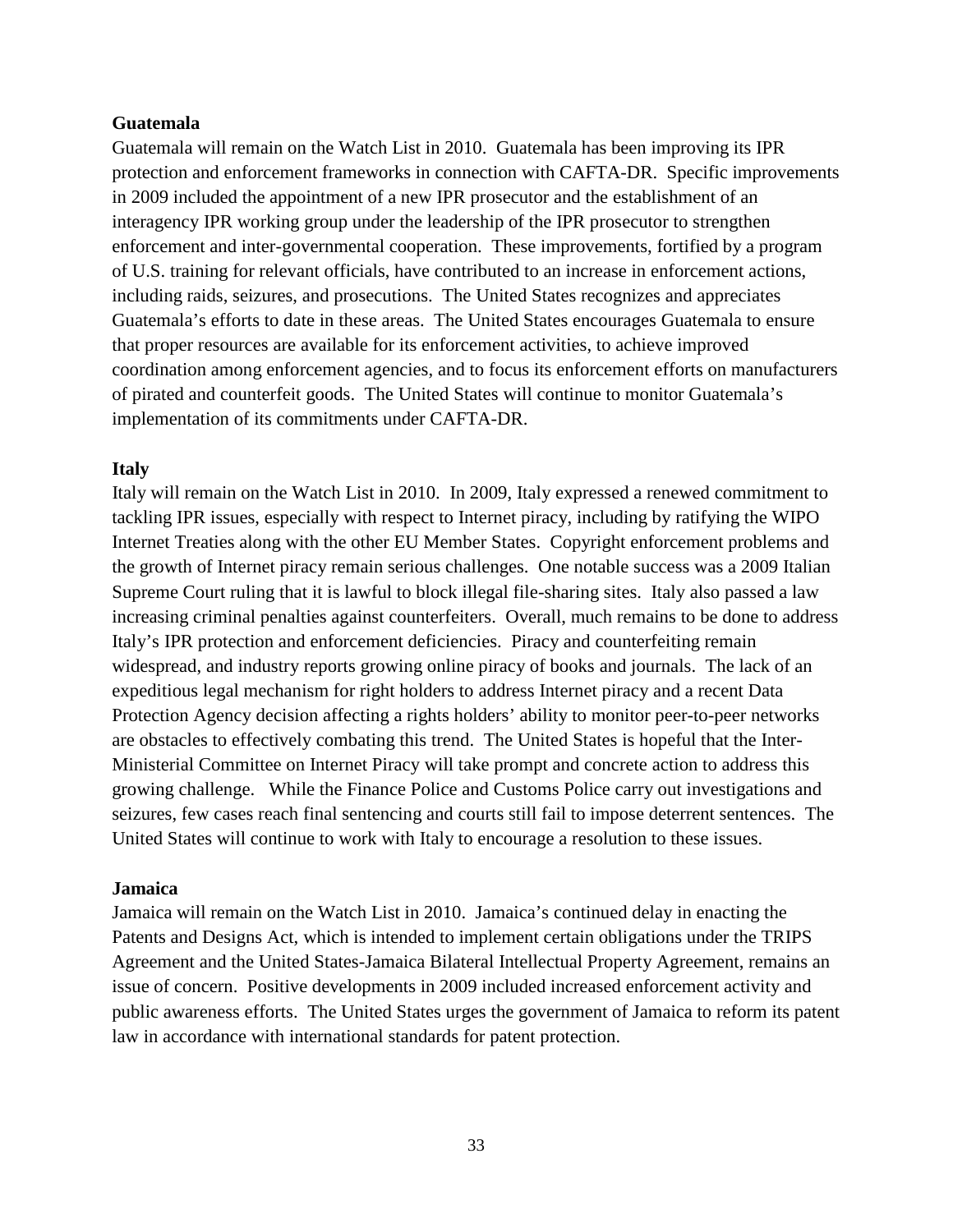#### <span id="page-37-0"></span>**Kuwait**

Kuwait will remain on the Watch List in 2010. Kuwaiti officials, particularly Customs authorities, continue to make progress on enforcement against piracy and counterfeiting, and to pursue cases through the judicial process. However, the lack of deterrent criminal penalties limits the effectiveness of these efforts. The United States is concerned that several key pieces of IPR legislation have remained pending for many years. The United States has provided extensive technical assistance on legislative updates. The United States encourages Kuwait to pass the necessary IPR-related legislation and to improve its enforcement efforts.

#### <span id="page-37-1"></span>**Lebanon**

Lebanon will remain on the Watch List in 2010. Lebanon has been moving forward incrementally on fighting piracy and strengthening enforcement of existing IPR laws, and actions by the Cyber Crime and Intellectual Property Rights Bureau of the police department have been responsive to rights holders' concerns. The government has demonstrated a commitment to protecting IPR by expressing its intention to ratify the WIPO Internet Treaties, by reengaging with U.S. technical experts on the update of the 1999 Copyright Law, and through training and public campaigns aimed at raising awareness about the importance of IPR protection. However, concerns remain over weak enforcement against piracy and counterfeiting, including counterfeiting of medicines. The Cyber Crime and Intellectual Property Rights Bureau lacks *ex officio* authority and requires continued training to deal effectively with infringements on the Internet. There is also a need for deterrent sentencing for IPR crimes. Lebanon also does not provide effective protection against unfair commercial use, as well as unauthorized disclosure, of undisclosed test data or other data generated to obtain marketing approval for pharmaceutical products. The United States encourages Lebanon to pass the pending legislative amendments to strengthen IPR protection, and will continue to engage with Lebanon through its WTO accession process and through an ongoing review under the U.S. Generalized System of Preferences program.

#### <span id="page-37-2"></span>**Malaysia**

Malaysia will remain on the Watch List in 2010. Malaysia continues to express a commitment to protecting and enforcing IPR, and to pursuing needed legislative and regulatory improvements. Enforcement efforts, especially in the business software area, improved last year, and industry reports increased responsiveness from the Ministry of Domestic Trade, Cooperatives, and Consumerism to their requests for enforcement actions. However, piracy and counterfeiting remain widespread, and enforcement efforts continue to decline. The United States encourages Customs officials to initiate IPR investigations *ex officio*, as authorized under Malaysian law. Enforcement campaigns were successful in targeting pirated business software, but book piracy remains problematic, and industry reports a rise in Internet piracy. The specialized IPR courts continue to face a backlog, and additional resources and training are required to address this problem. The United States encourages Malaysia to accede to the WIPO Internet Treaties and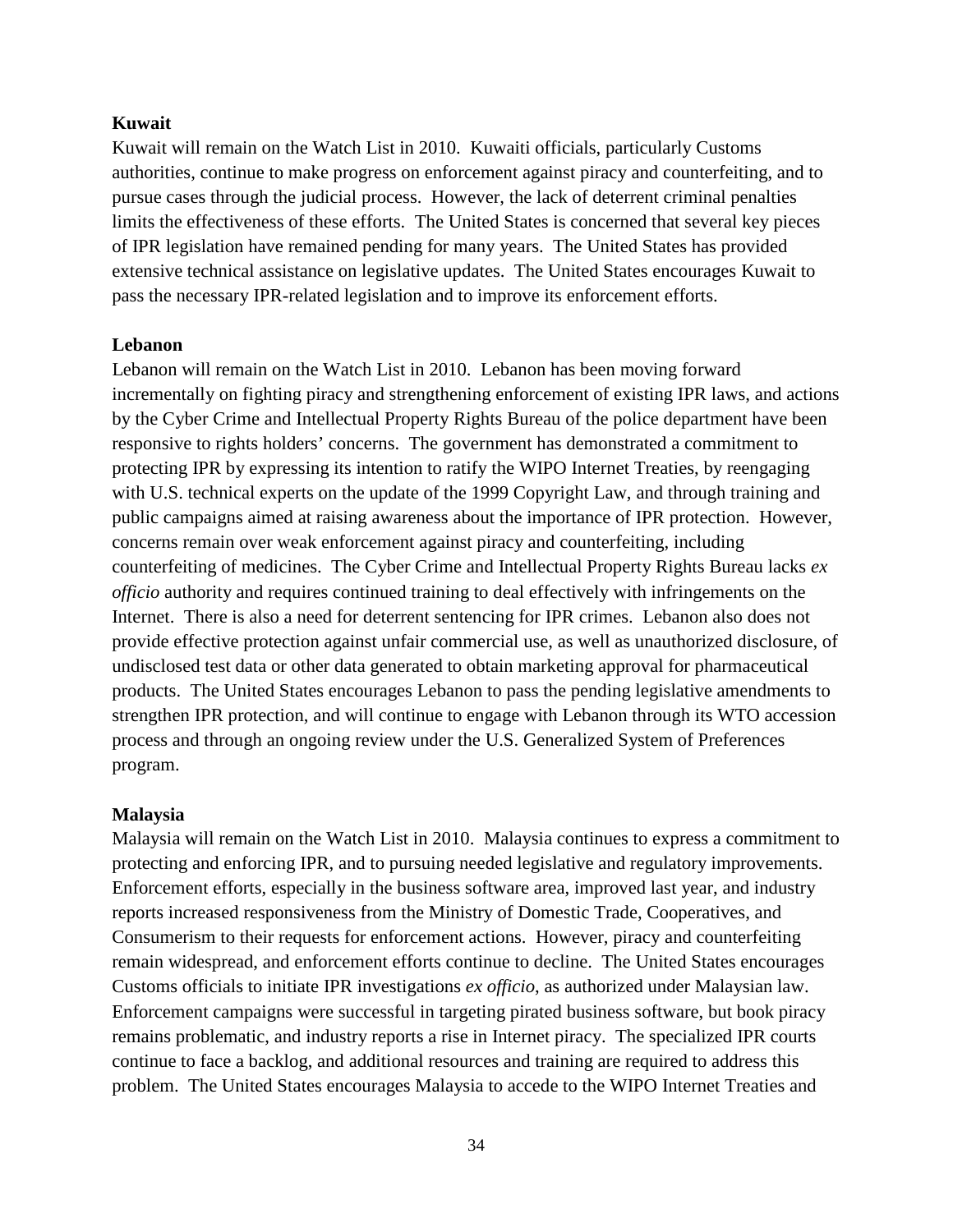the Budapest Treaty, and to consider legislation to address unauthorized camcording. The United States also encourages Malaysia to provide effective protection against unfair commercial use, as well as unauthorized disclosure, of undisclosed test or other data generated to obtain marketing approval for pharmaceutical products, and to provide an effective system to address patent issues expeditiously in connection with applications to market pharmaceutical products. The United States will continue to work with Malaysia to make progress on these IPR issues.

#### <span id="page-38-0"></span>**Mexico**

Mexico will remain on the Watch List in 2010. Mexico's enforcement efforts continue to improve, demonstrated by an increase in the number of raids, arrests, and indictments in 2009, and the imposition of the longest prison sentence on record in Mexico for an IPR violation (six and half years). Bilateral cooperation among agencies charged with intellectual property protection and enforcement is encouraging, especially among those participating in a series of training and exchange programs over the past year. However, the United States urges Mexico to increase resources devoted to protecting intellectual property and improve coordination among enforcement officials at the federal, state, and municipal levels. Concerns also remain over enforcement procedures and the inconsistent issuance of deterrent penalties. The United States welcomes Mexico's recent passage of legislation that would provide the Attorney General's office and certain Mexican enforcement officials with *ex officio* authority to prosecute IPR infringement. Legislation is still needed to provide *ex officio* authority to Customs officers. The United States has also been encouraged to learn about the steps that Mexico is taking to establish a voluntary recordation system at the border, coupled with new procedures with respect to detention of seized goods at the border. The United Sates welcomes signs that Mexico may be prepared to move forward with additional legislation to strengthen its IPR regime, including an anti-camcording law and the implementation of the WIPO Internet Treaties. The United States encourages Mexico to provide effective protection against unfair commercial use, as well as unauthorized disclosure, of undisclosed test or other data generated to obtain marketing approval for pharmaceutical products. The United States also welcomes recent efforts by Mexican authorities to improve Mexico's system to address patent issues in connection with applications to market pharmaceutical products; the existing system has generated considerable litigation and uncertainty. The United States will continue to work with Mexico to resolve IPR concerns through bilateral, regional, and other means of engagement.

#### <span id="page-38-1"></span>**Norway**

Norway will remain on the Watch List in 2010. The United States continues to be concerned about the lack of product patent protection for certain pharmaceutical products. U.S. industry has expressed concerns that Norway's regulatory framework for process patents filed prior to 1992, and pending in 1996, denies adequate patent protection for a number of pharmaceutical products currently on the Norwegian market. The United States will continue to work with and encourage Norway to find a solution to this issue.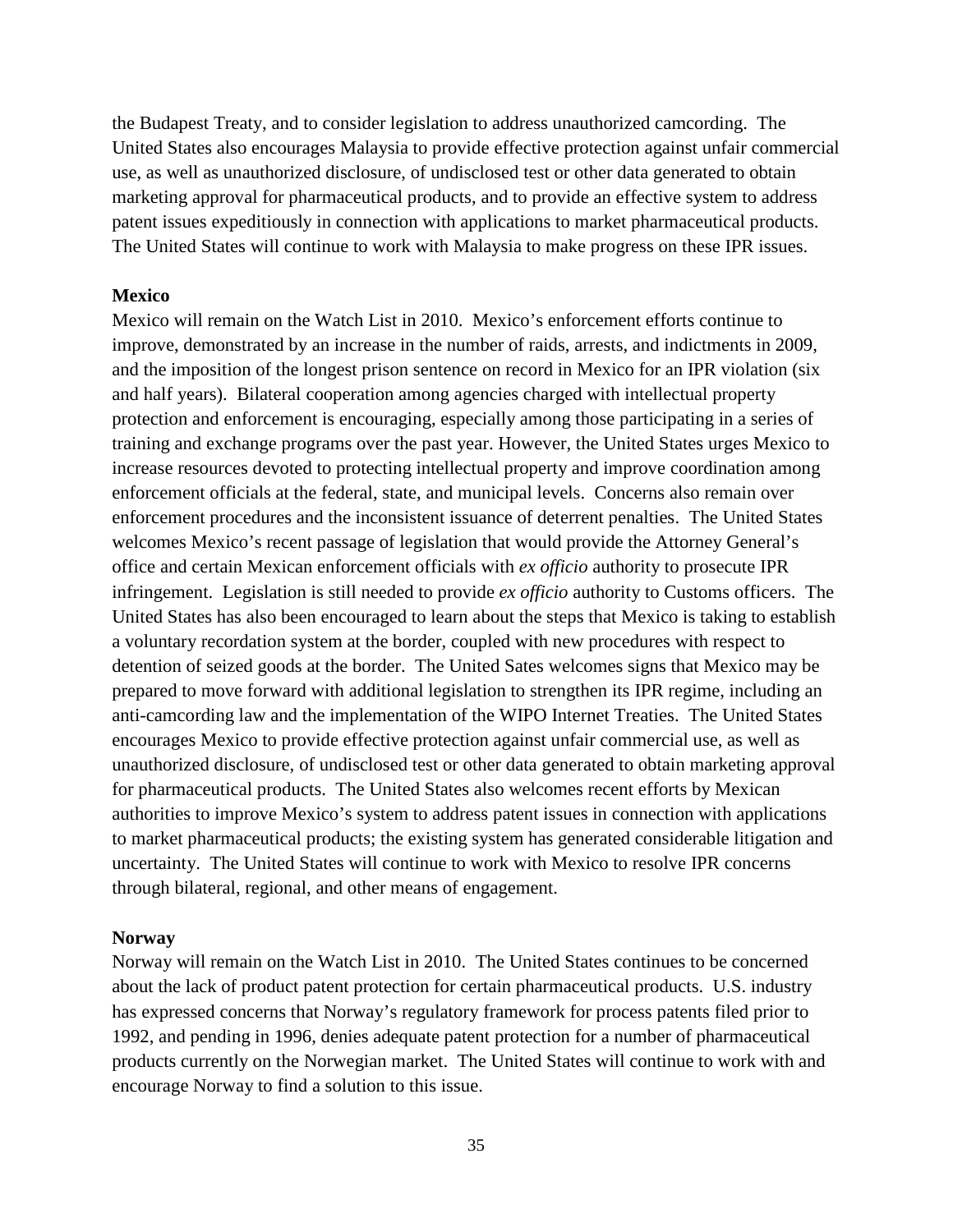## <span id="page-39-0"></span>**Peru**

Peru will remain on the Watch List in 2010. Peru has enhanced its IPR legal framework by enacting legislation designed to implement its obligations under the United States-Peru Trade Promotion Agreement (PTPA). Additionally, Peru has strengthened its Intellectual Property Office (INDECOPI) and created a National Strategic Plan to combat counterfeiting and piracy. However, several concerns remain, including continued overall weak enforcement resulting in the widespread availability of pirated and counterfeit goods. A further concern is that courts fail to impose deterrent penalties in criminal IPR cases and against businesses found to have engaged in infringing activity. There is a continuing need for measures to prevent government use of unlicensed software. In connection with its obligations under the PTPA, Peru should clarify its system for protecting undisclosed test or other data submitted to obtain approval of agricultural chemical products, particularly in light of recent measures that appear to provide for automatic approval of generic products. The United States will work closely with Peru on these and other issues through the framework provided by the PTPA.

## <span id="page-39-1"></span>**Philippines**

The Philippines will remain on the Watch List in 2010 with an Out-of-Cycle Review to be conducted this year. Ineffective enforcement of IPR continues to be a concern. Although some agencies continue making progress to increase raid and seizure activity, these efforts have proven insufficient to address widespread piracy and counterfeiting in the country. The United States encourages ongoing efforts to address inefficiencies in the judicial system, and to establish specialized IPR courts so that rights holders have a reliable avenue for recourse and prosecutions move forward effectively and without delay. The United States also encourages the Philippines to complete its work on legislative reforms needed to strengthen IPR protection, including the implementation of the WIPO Internet Treaties, which has been pending in Congress for years, and the final signing of the anti-camcording bill. The United States remains concerned about amendments to the patent law that prohibit patents on certain chemical forms unless the applicant demonstrates increased efficacy. The United States urges the Philippines to address its IPR protection and enforcement challenges, and looks forward to working with the Philippines in the coming year to address these and other issues.

### <span id="page-39-2"></span>**Romania**

Romania will remain on the Watch List in 2010. Romania took some positive steps in 2009, including increased cooperation between enforcement authorities, such as the National Police and General Prosecutor's Office, the use of a national database to improve interagency coordination on enforcement, and coordination with rights holders on enforcement matters. Although large scale optical disc piracy has been greatly reduced and Romania has made further positive efforts aimed at ensuring the government's use of licensed software, rights holders report an increase in Internet piracy, compounded by coordination problems with Internet service providers. Despite gradual improvements in enforcement, concerns remain over weaknesses in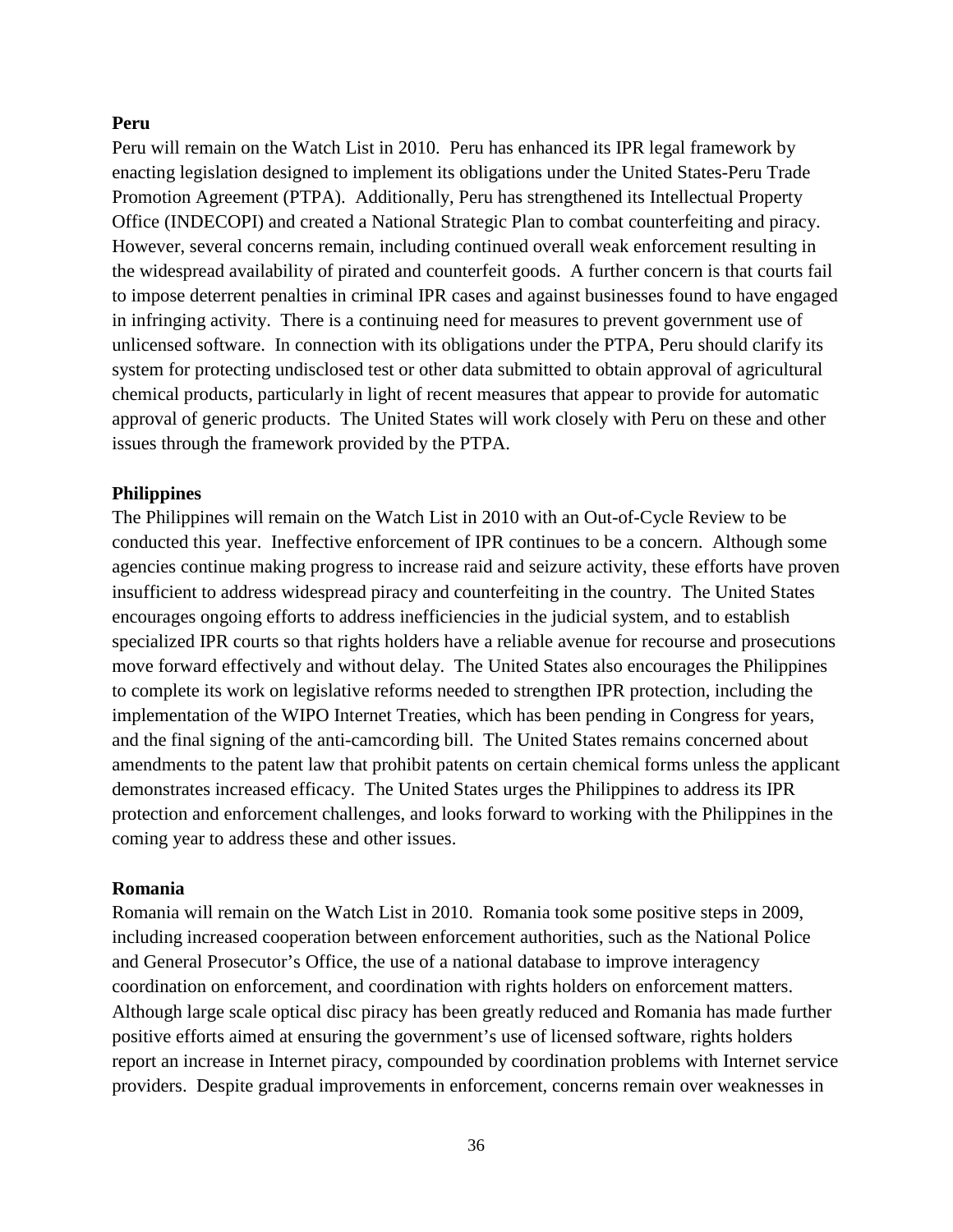the prosecution of IPR infringers, judicial inefficiency, and a failure to impose deterrent sentences. Additionally, some Romanian judges continue to dismiss IPR cases for a "lack of social harm." However, the United States is encouraged by recent convictions against companies for business software piracy, and by the indictment of a company and website administrator for enabling infringement on a peer-to-peer network. The United States will continue to work with Romania to improve its IPR protection and enforcement efforts and encourages Romania to consult with all relevant stakeholders, including rights holders, as it explores reforming its copyright law.

#### <span id="page-40-0"></span>**Spain**

Spain will remain on the Watch List in 2010. The United States remains concerned about particularly significant Internet piracy in Spain, and strongly urges prompt and effective action to address the issue. The Spanish government has not amended portions of a 2006 Prosecutor General Circular that appears to decriminalize illegal peer-to-peer file sharing of infringing materials, contributing to a public misperception in Spain that such activity is lawful. Spain's existing legal and regulatory framework has not led to cooperation between Internet service providers (ISPs) and rights holders to reduce online piracy. On the contrary, rights holders in Spain report an inability to obtain information necessary to prosecute online IPR infringers, further reducing their ability to seek appropriate remedies. Spain's legal system also generally does not result in criminal penalties for intellectual property infringement. The United States is encouraged by some recent positive developments in Spain, including the establishment of an Inter-Ministerial Commission with a mandate to propose changes in Spanish law and policy that will strengthen efforts to reduce Internet piracy. In January 2010, the Commission proposed legislation that would allow a committee based in the Ministry of Culture to request that an ISP block access to infringing materials hosted online. The United States urges Spain to continue taking positive steps to address Internet piracy, and will closely monitor progress in the next year.

#### <span id="page-40-1"></span>**Tajikistan**

Tajikistan will remain on the Watch List in 2010. Tajikistan has yet to fully implement its IPR commitments under the 1993 U.S.-Tajikistan Trade Agreement. Tajikistan made progress in 2009 by acceding to the WIPO Copyright Treaty and by amending its Administrative Code in an effort to implement Article 18 of the Berne Convention to provide protection for certain preexisting works. The United States encourages the Ministry of Culture to continue working towards accession to the WIPO Performances and Phonograms Treaty in 2010. Tajikistan does not provide protection for U.S. and other foreign sound recordings, and concerns remain over the lack of proper *ex officio* authority for criminal and border enforcement, and over insufficient criminal penalties for IPR infringement. The United States will continue to work with Tajikistan on these matters.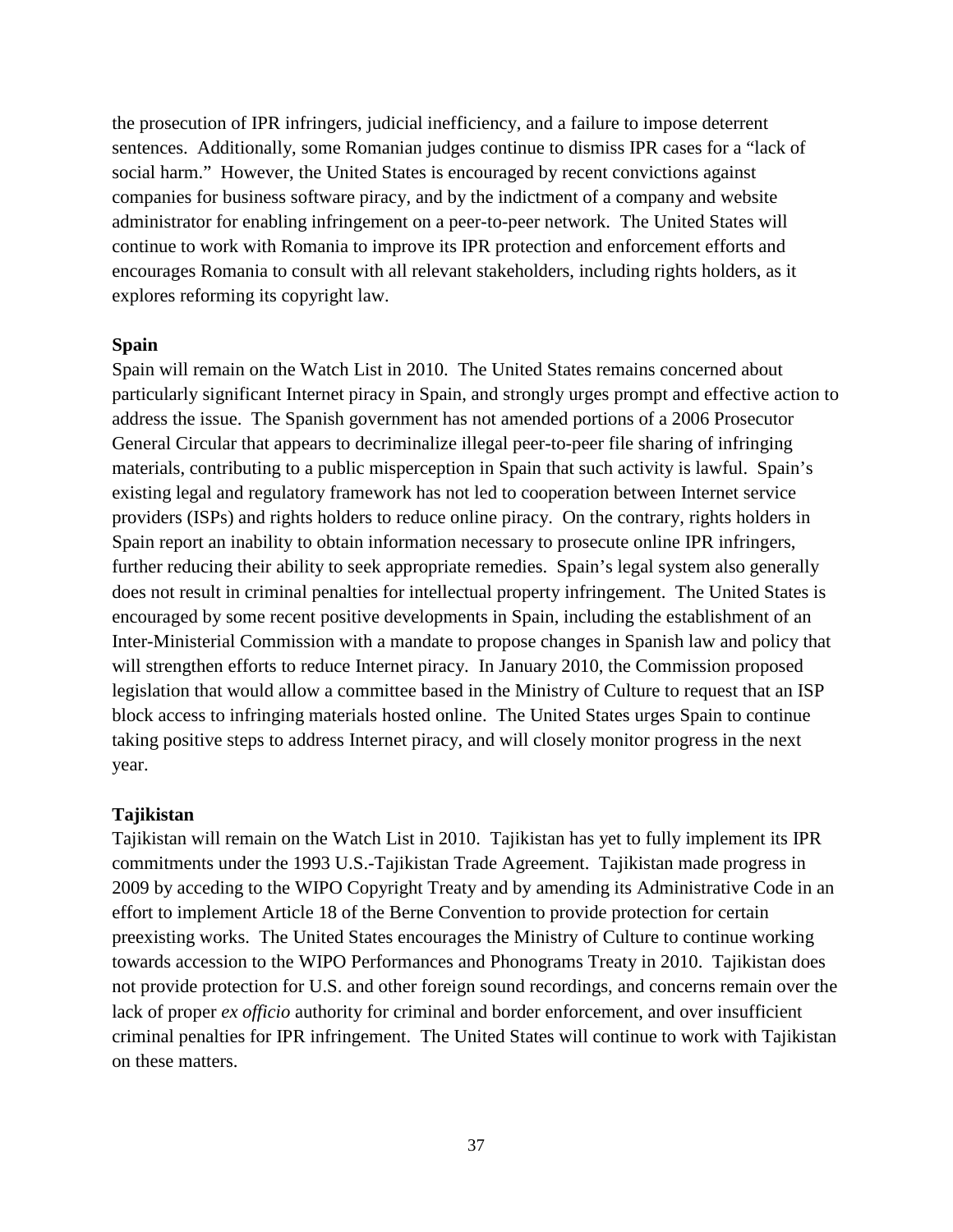## <span id="page-41-0"></span>**Turkey**

Turkey will remain on the Watch List in 2010. Turkey increased enforcement actions and conducted successful public awareness and training campaigns in 2009. However, piracy and counterfeiting remain serious problems, and Turkey has not yet completed many of the legislative reforms needed to ensure effective IPR protection and enforcement throughout the country. Industry reports an increase in business software and online music piracy, and book and entertainment software piracy remain a concern. Turkey is also becoming a major exporter, as well as a transshipment point, for counterfeit and pirated products. Undue delays in the judicial process contribute to deficiencies in the overall IPR protection and enforcement regime, and the 2008 dismissal of several trademark-related cases continues to cause uncertainty about the status of protection for trademarks at issue in those cases. The United States encourages Turkey to maintain deterrent penalties for all categories of IPR infringements. The United States also encourages Turkey to clarify its protection against unfair commercial use, as well as unauthorized disclosure, of pharmaceutical test data or other data generated to obtain marketing approvals for pharmaceutical products. The United States urges Turkey to increase its efforts to enhance IPR protection and enforcement.

## <span id="page-41-1"></span>**Turkmenistan**

Turkmenistan will remain on the Watch List in 2010. Turkmenistan has yet to implement the IPR provisions of the 1993 U.S.-Turkmenistan Trade Agreement (Bilateral Trade Agreement). Turkmenistan has not joined the treaties identified in the Bilateral Trade Agreement, including the Berne Convention, Geneva Phonograms Convention, and the WIPO Internet Treaties. The Civil and Criminal Codes provide some degree of protection against IPR infringement; however, Turkmenistan still must adopt explicit and comprehensive administrative and civil procedures and criminal penalties for IPR infringement. Turkmenistan has not adopted a separate copyright law and does not provide protection for foreign sound recordings and preexisting works. IPR enforcement is inadequate in part because Customs officials do not have *ex officio* authority to interdict suspected infringing material at the border. The United States urges Turkmenistan to adopt the necessary legal reforms to implement its obligations under the Bilateral Trade Agreement, and to improve its IPR regime.

### <span id="page-41-2"></span>**Ukraine**

Ukraine will remain on the Watch List in 2010. Ukraine continued to make progress in 2009, including by updating its IPR laws, but enforcement efforts remain weak and piracy and counterfeiting are widespread. Ukraine has taken some positive steps to address its Internet piracy problem by creating a Cyber-Crime Unit under the Interior Ministry's Economic Crimes Division, and by enforcing against websites offering illegal content. These efforts have resulted in investigations and criminal charges. However, more needs to be done to ensure that government entities use only licensed software. Additional action is also needed to address Internet piracy, including providing law enforcement with the authority to shut down infringing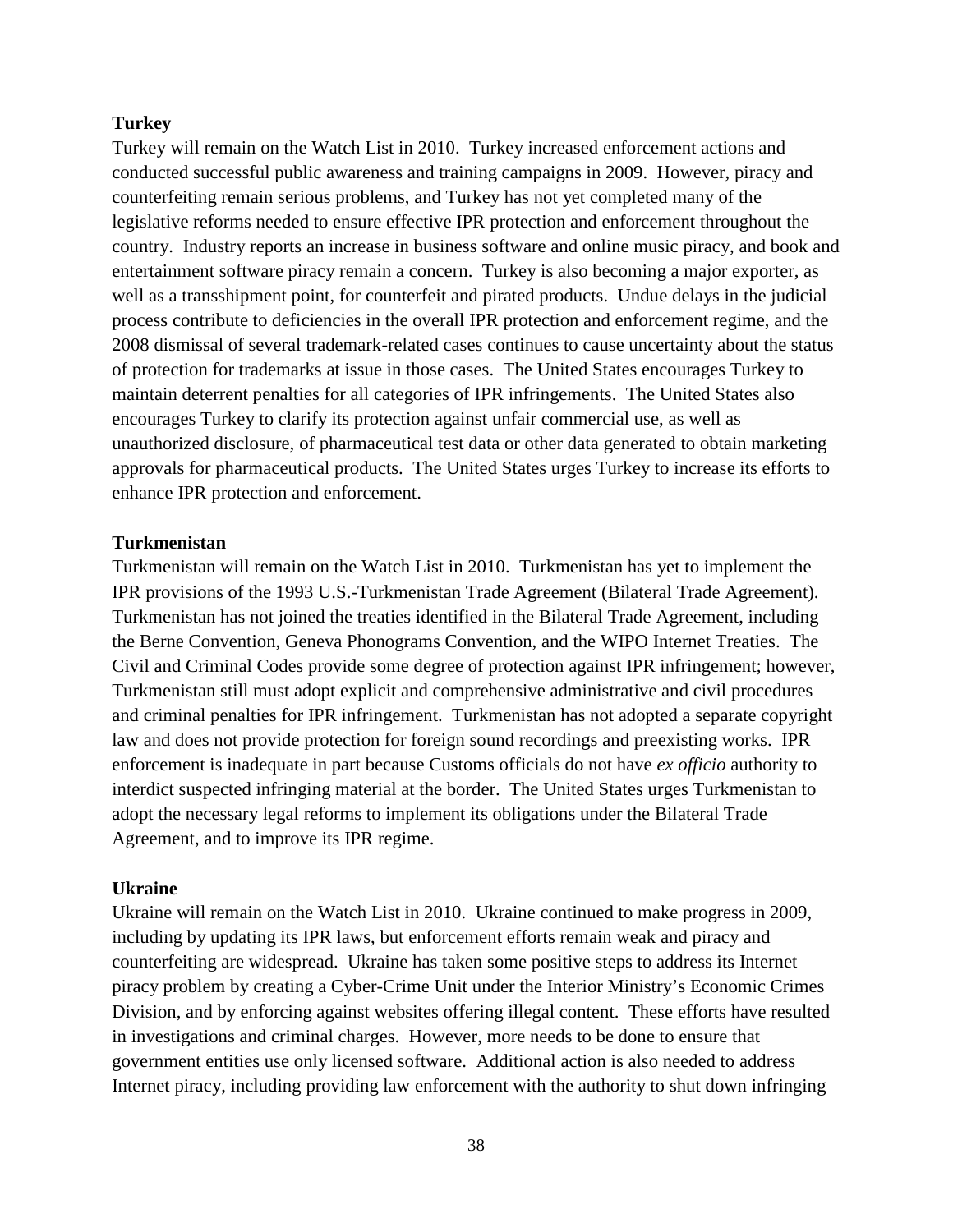websites. In general, Ukraine increased enforcement actions in 2009, and the Enforcement Cooperation Group, which coordinates all IPR enforcement efforts in Ukraine, continued to meet throughout 2009. However, serious concerns remain regarding the transshipment of counterfeit and pirated goods through Ukraine and that Customs officials lack *ex officio* authority to effectively address such transshipment. Concerns also remain about the judicial system, which suffers from a lack of deterrent sentencing, a lack of IPR expertise, and overall inefficiencies. The United States encourages Ukraine to address its IPR protection and enforcement deficiencies.

#### <span id="page-42-0"></span>**Uzbekistan**

Uzbekistan will remain on the Watch List in 2010. Uzbekistan has yet to fully implement its commitments under the 1994 U.S.-Uzbekistan Trade Agreement. Uzbekistan's copyright law does not provide protection for preexisting works for U.S. and other foreign sound recordings. Uzbekistan has not joined the Geneva Phonograms Convention. Enforcement remains weak and criminal penalties for IPR violations are not sufficient to provide a deterrent effect. Additionally, amendments are needed to provide enforcement officials, including Customs officials, with *ex officio* authority to initiate enforcement actions and investigations. The United States will continue to work with Uzbekistan through its WTO accession process and the ongoing review under the U.S. Generalized System of Preferences program.

#### <span id="page-42-1"></span>**Vietnam**

Vietnam will remain on the Watch List in 2010. However, the United States is encouraged by recent steps that the government has taken to improve IPR protection and enforcement, including recent amendments to the IP Law, an increase in administrative fines for copyright infringement, and a continuation of efforts to address Internet piracy. An amendment to the Criminal Code was also a positive step, although some questions remain about the scope of criminal penalties, particularly for copyright infringement. Enforcement efforts appear to have been better targeted and coordinated over the past year. Of particular note were efforts that led to a large seizure of optical discs and related equipment, as well as raids of a bookstore and a printing facility suspected of producing infringing goods. However, overall enforcement efforts remain insufficient to address rampant piracy and counterfeiting. Additionally, industry reports growth in Internet piracy. There is also a need for deterrent penalties to be imposed more regularly, and enforcement agencies should consider initiating more criminal prosecutions. Positive progress made in the area of cable and satellite broadcasting over the past several years is threatened by recent sporadic pirating of content by cable providers. The United States encourages Vietnam to continue considering regulations to protect against unfair commercial use, as well as unauthorized disclosure, of undisclosed test and other data generated to obtain marketing approval for pharmaceutical products. The United States will continue to engage with Vietnam under the U.S.-Vietnam Trade and Investment Framework Agreement working group and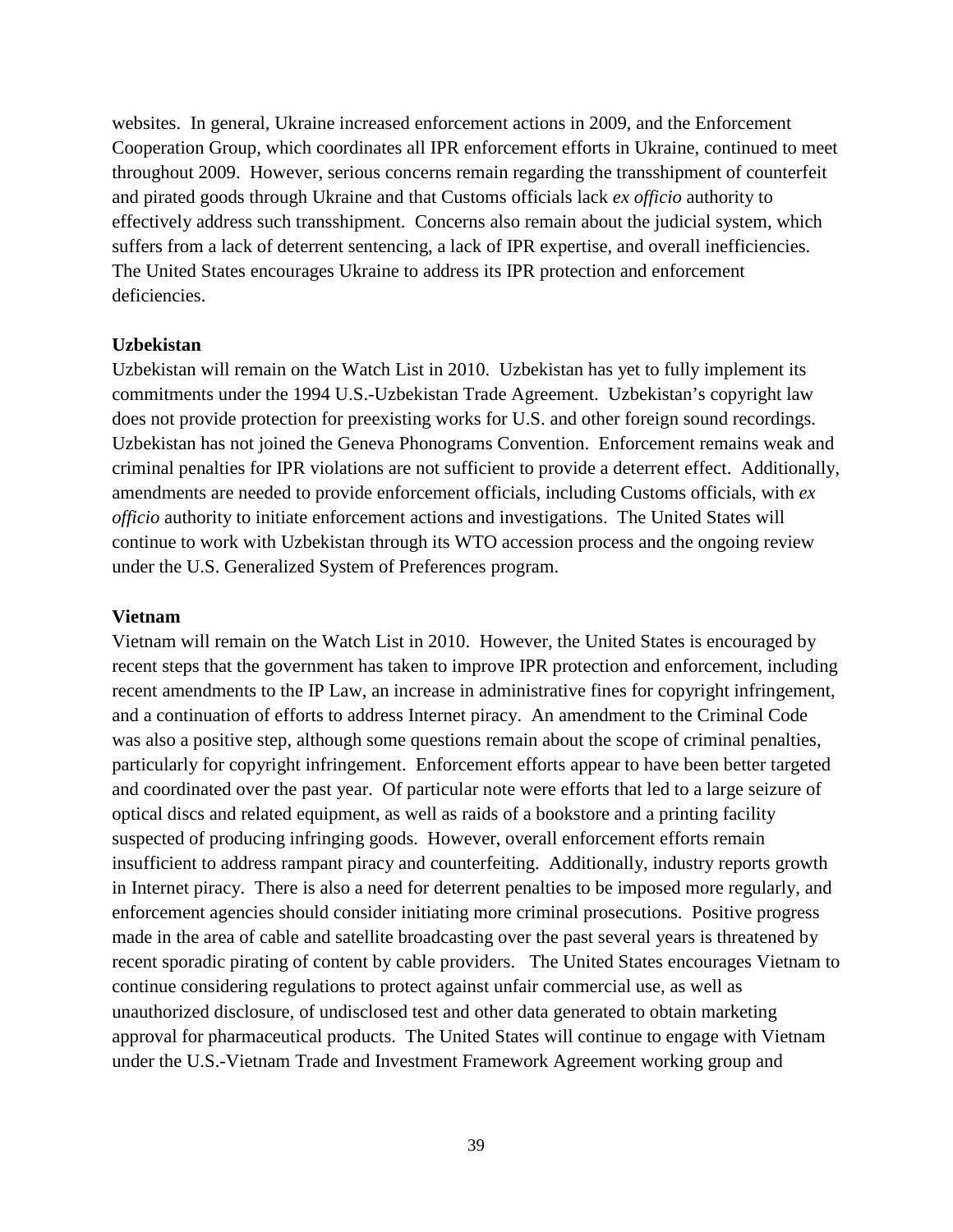through cooperative IPR capacity-building programs to support the improvement of IP enforcement efforts in the country.

## <span id="page-43-1"></span><span id="page-43-0"></span>**SECTION 306 MONITORING**

## **Paraguay**

Paraguay will remain under Section 306 monitoring in 2010, specifically with respect to its implementation of the bilateral agreement regarding IPR protection and enforcement. In 2009, the United States and Paraguay signed an extension and revision of the previous Memorandum of Understanding on Intellectual Property Rights, which will remain in effect through 2011. While Paraguay has offered assurances of continued commitment to IPR enforcement in keeping with its obligations under the revised Memorandum of Understanding, the country experienced a marked decline in IPR enforcement actions during 2009 and early 2010. Turnover in personnel and limited resources contributed to unfavorable enforcement trends, as did longstanding problems with porous borders, ineffective prosecutions of IPR infringers, and a lack of deterrent sentences. Disappointing enforcement results contrasted with progress made in the area of public awareness and the adoption of a new penal code that increased penalties for IPR offenses. To date, however, industry reports that there have been no deterrent sentences and no criminal convictions for copyright piracy. The United States has concerns about inadequate protection against unfair commercial use, as well as unauthorized disclosure, of undisclosed test or other data generated to obtain marketing approval for pharmaceutical products, as well as shortcomings in Paraguay's patent regime. The United States will continue to work with Paraguay to address these IPR concerns during the coming year, including through the Joint Commission on Trade and Investment.

## <span id="page-43-3"></span><span id="page-43-2"></span>**STATUS PENDING**

### **Israel**

On February 18, 2010, in connection with the Special 301 Out-of-Cycle Review that was extended in 2009, the United States and Israel reached an understanding on several longstanding issues concerning Israel's IPR regime for pharmaceutical products. Israel's commitments pursuant to the understanding more closely align key aspects of Israel's IPR system for pharmaceutical products with the levels of protection afforded by other countries at Israel's advanced level of development.

As part of the understanding with the United States, Israel has committed to strengthen its laws on protection of pharmaceutical test data and patent term extension, and to publish patent applications before they are granted. These developments are significant to U.S. companies,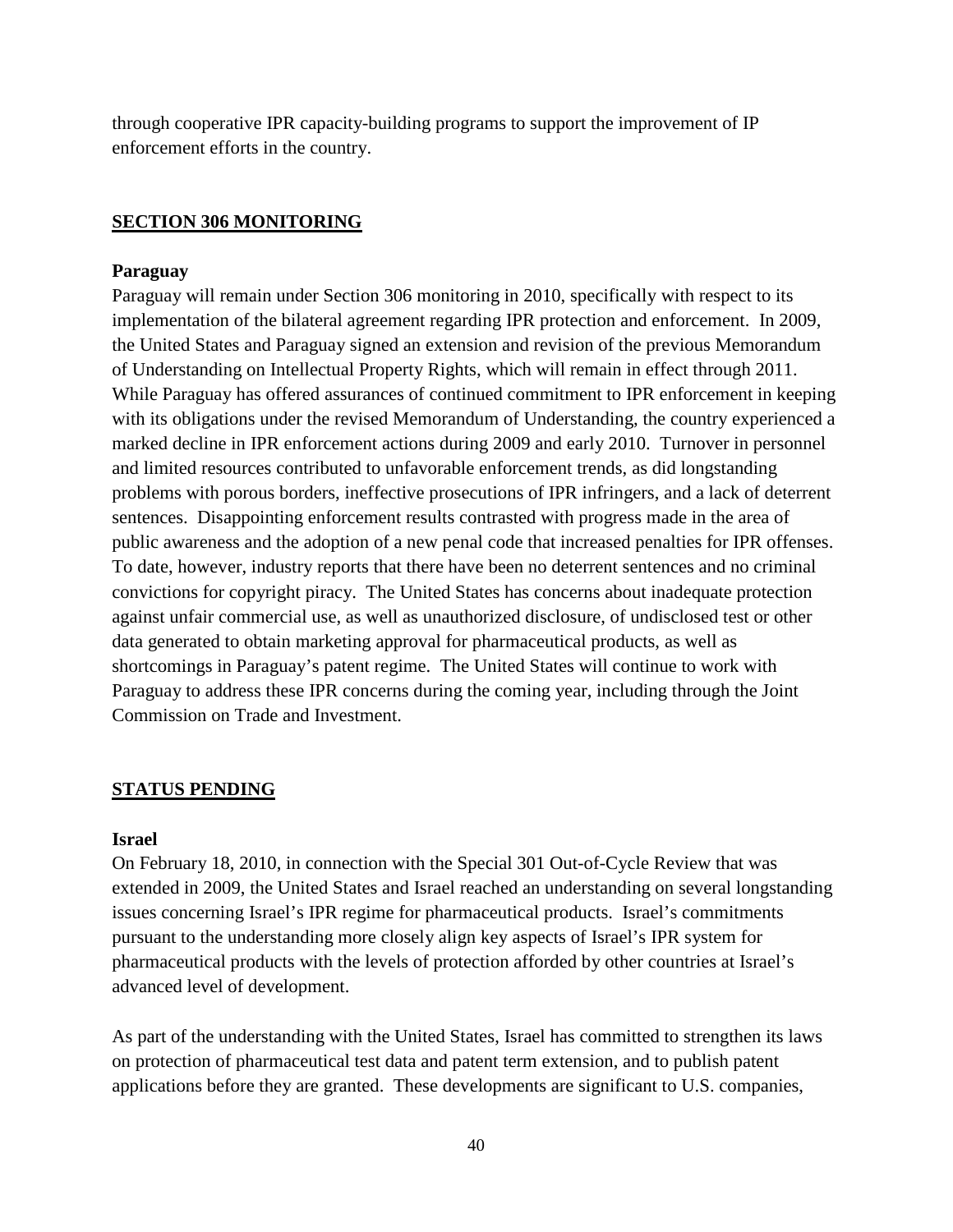which will benefit from stronger IPR protection in Israel. Additionally, Israel confirmed that it has taken steps to expedite approvals of new pharmaceutical drugs by the Ministry of Health, which means that Israeli citizens will get access to both innovative and generic medicines sooner. A copy of the understanding is available at [www.ustr.gov.](http://www.ustr.gov/)

In recognition of Israel's commitment to move forward on legislation to amend its IPR laws, and once the appropriate legislation is submitted to the Knesset, Israel will be moved from the Special 301 Priority Watch List to the Watch List. When that legislation is fully implemented (through passage by the Knesset of the agreed-upon amendments to Israeli law), Israel will be moved off the Special 301 list altogether.

Separately from the understanding discussed above, and in connection with its bid to join the OECD, Israel has signaled a new willingness to make progress on other IPR issues of concern. In particular, Israel announced plans to issue a draft copyright-related "exposure bill" (an early step in the legislative process) in one year. Israel has stated that the purpose of this step will be to solicit public comments on specific proposals pertaining to enacting core requirements of the WIPO Internet Treaties. The United States welcomes this step, and encourages Israel to proceed with full accession to, and implementation of, the WIPO Internet Treaties.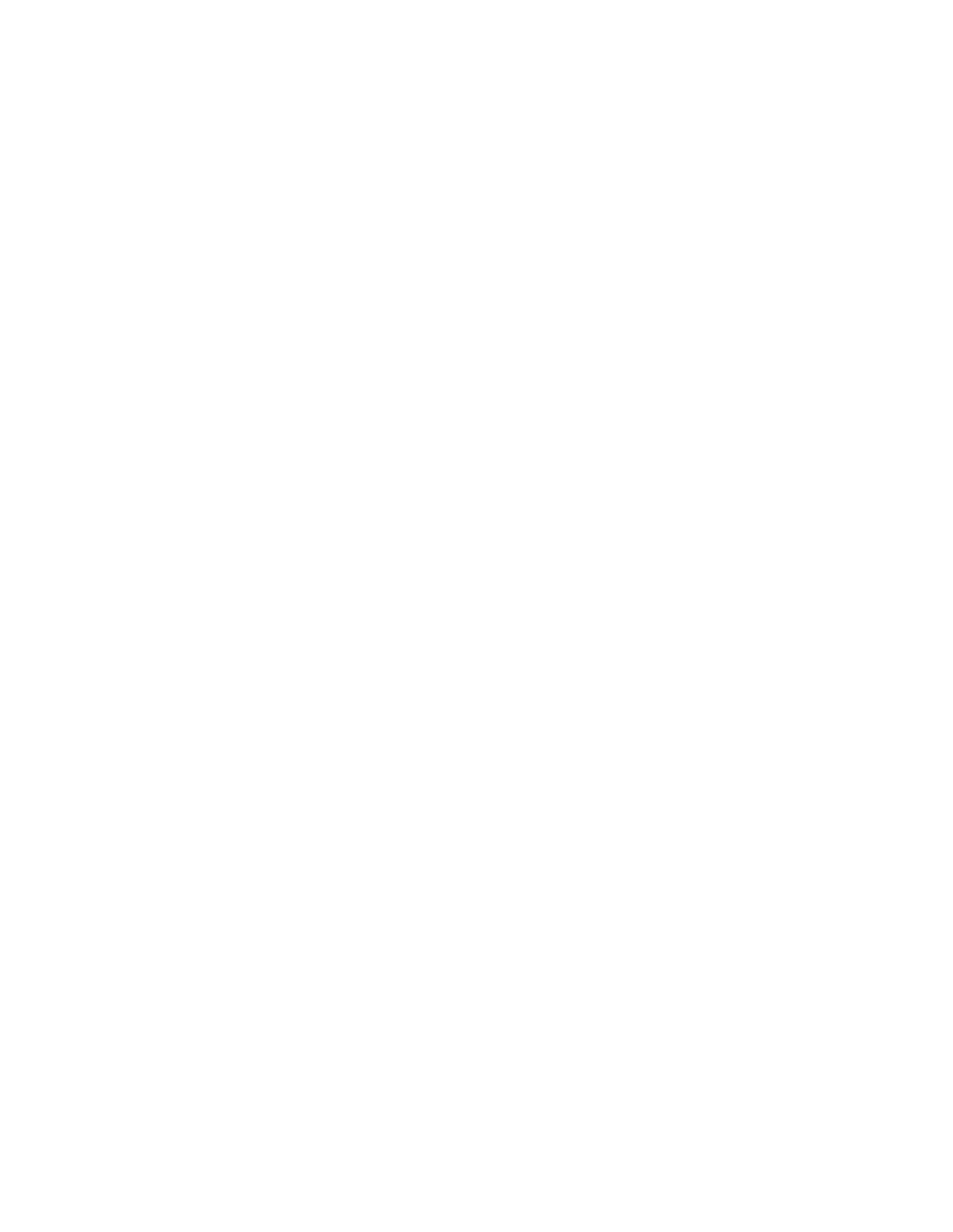# **SECTION III. NOTORIOUS MARKETS**

<span id="page-46-0"></span>Global piracy and counterfeiting continue to thrive due in part to marketplaces that deal in infringing goods. The 2010 Special 301 Report notes the following markets, including those on the Internet, as examples of marketplaces that have been the subject of enforcement action or that may merit further investigation for possible IPR infringements, or both. The list represents a selective summary of information reviewed during the Special 301 process; it is not a finding of violations of law. The United States encourages the responsible authorities to step up efforts to combat piracy and counterfeiting in these and similar markets.

## *Internet Markets*

- **Baidu (China).** The U.S. music industry reports that the vast majority of all illegal downloads of music in China are associated with Baidu. Baidu is the target of ongoing infringement actions by both domestic and foreign rights holders. Baidu executives continue to deny responsibility for content hosted by other websites. Several rights holders are pursuing legal action in Chinese courts.
- **Business-to-business (B2B) and business-to-consumer (B2C) websites (China)**.A large number of Chinese websites, such as TaoBao and Alibaba, the top two online marketplaces selling game copiers, have been cited by industry as offering infringing products to consumers and businesses.
- **TV Ants (China)**. Industry reports that this website is a notorious hub of online piracy with respect to sporting event telecasts.
- **Allofmp3.com clones (Russia).** Although allofmp3 (formerly the world's largest serverbased pirate music website) was shut down in 2007, a nearly identical site has taken its place and continues illegally distribute copyrighted materials. Several other sites provide similar services. In addition, Russia is host to several major BitTorrent indexing sites that are popular channels for illegal peer-to-peer downloading.
- **Webhards (Korea)**. Webhards are web-based storage services that offer high-volume storage space, some up to a terabyte, for sharing of pirated material. While two wellknown webhards now provide legal content and the Korean government has prosecuted some webhard operators, there remain numerous webhards operating in Korean webspace that provide illegal content.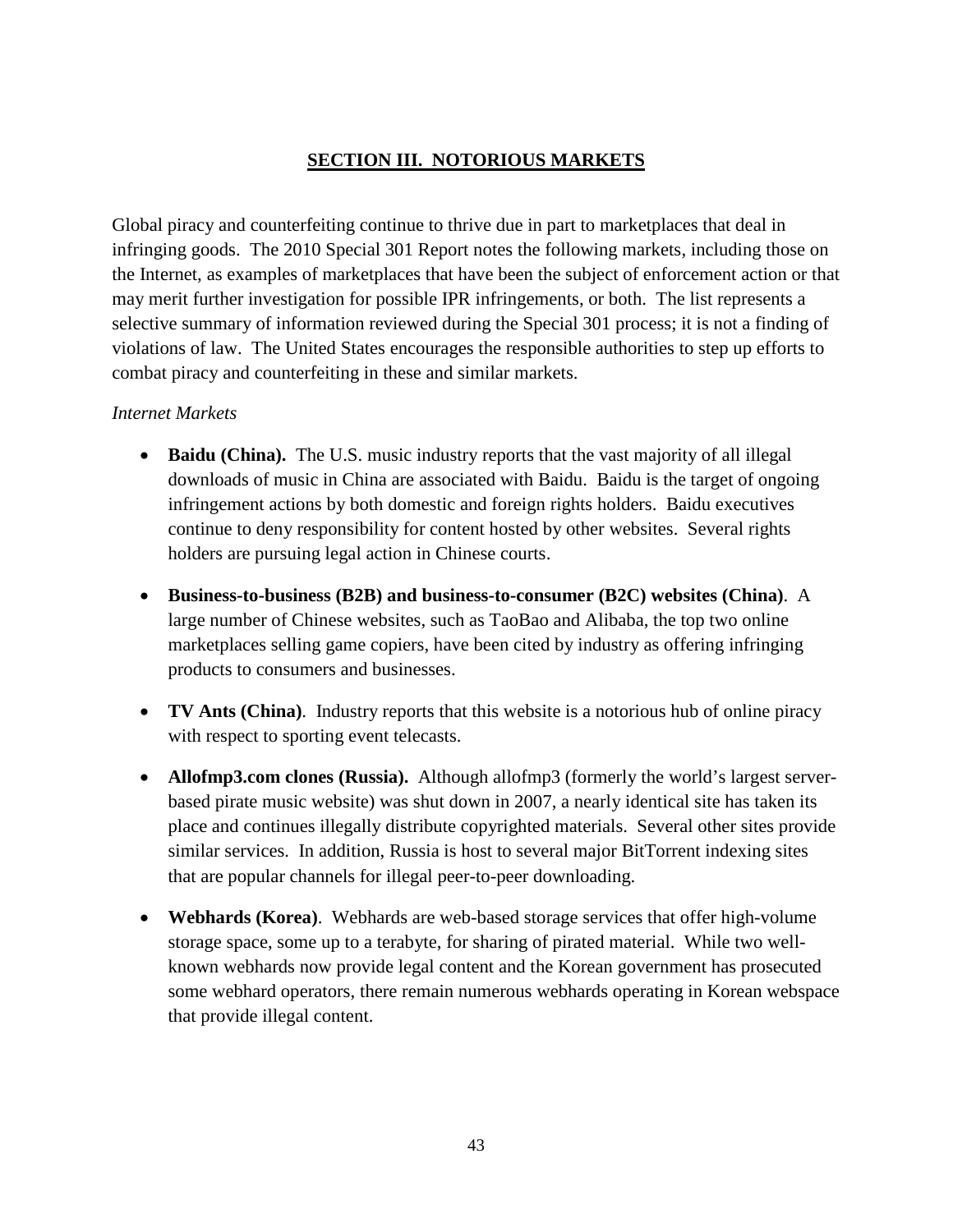# *Physical Markets*

- **Bahia Market (Guayaquil, Ecuador)**. This expansive market of at least 1,000 vendors sells high quantities of illicit goods, many of which are either counterfeit products or goods stolen from the Guayaquil port.
- **China Small Commodities Market (Yiwu, China).** The China Small Commodities Market in Yiwu reportedly sells over 410,000 different items, mostly small consumer goods. Industry has cited the market as a center for wholesaling of infringing goods. Officials in Yiwu have met repeatedly with U.S. Government officials and stressed their work to improve IPR enforcement. Industry confirms that the enforcement in Yiwu has improved. Continued improvement is needed, particularly in the area of criminal enforcement.
- **Greenhills, Quiapo, Binondo, Makati Cinema Square, and 168 Mall (Manila, Philippines)**. Street stalls in these areas are a haven for counterfeit clothing, shoes, watches, and handbags. Due to the unwillingness of local investigation agencies and government authorities to confront stall owners, trademark owners have had a difficult time obtaining meaningful enforcement action. Also, although a 2006 Executive Order establishes landlord liability, reportedly no landlords have yet been prosecuted for IPR violations.
- **Gorbushka and Rubin Trade Center and Savelovskiy Market (Moscow, Russia).** Industry representatives report that piracy problems persist in these markets, though the situation has improved at the Gorbushka and Rubin Trade Center. In Moscow, illegal optical discs are still available at the upscale Gorbushka consumer electronics market, but less overtly displayed than in previous years. Pirated goods are more widely and openly available at the Savelovskiy electronics market in Moscow.
- **Harco Glodok (Jakarta, Indonesia).** This is reported to be one of the largest markets in Indonesia for counterfeit and pirated goods, particularly well-known for pirated optical discs. Enforcement officials are reportedly reluctant to conduct regular enforcement actions because of the presence of organized criminal gangs. Indonesian law enforcement authorities have successfully utilized some U.S. assistance.
- **La Salada (Buenos Aires, Argentina)**. La Salada is the largest of more than 40 wellestablished markets in Buenos Aires that have been cited as being heavily involved in the sale of counterfeit goods. Fewer raids were conducted at La Salada in 2009 due to highprofile efforts by the Buenos Aires provincial authorities in May 2009 to bring order to La Salada by verifying business licenses of vendors and by efforts to stop trucks headed towards the market to verify their contents. However, the results of such efforts have not yet been announced.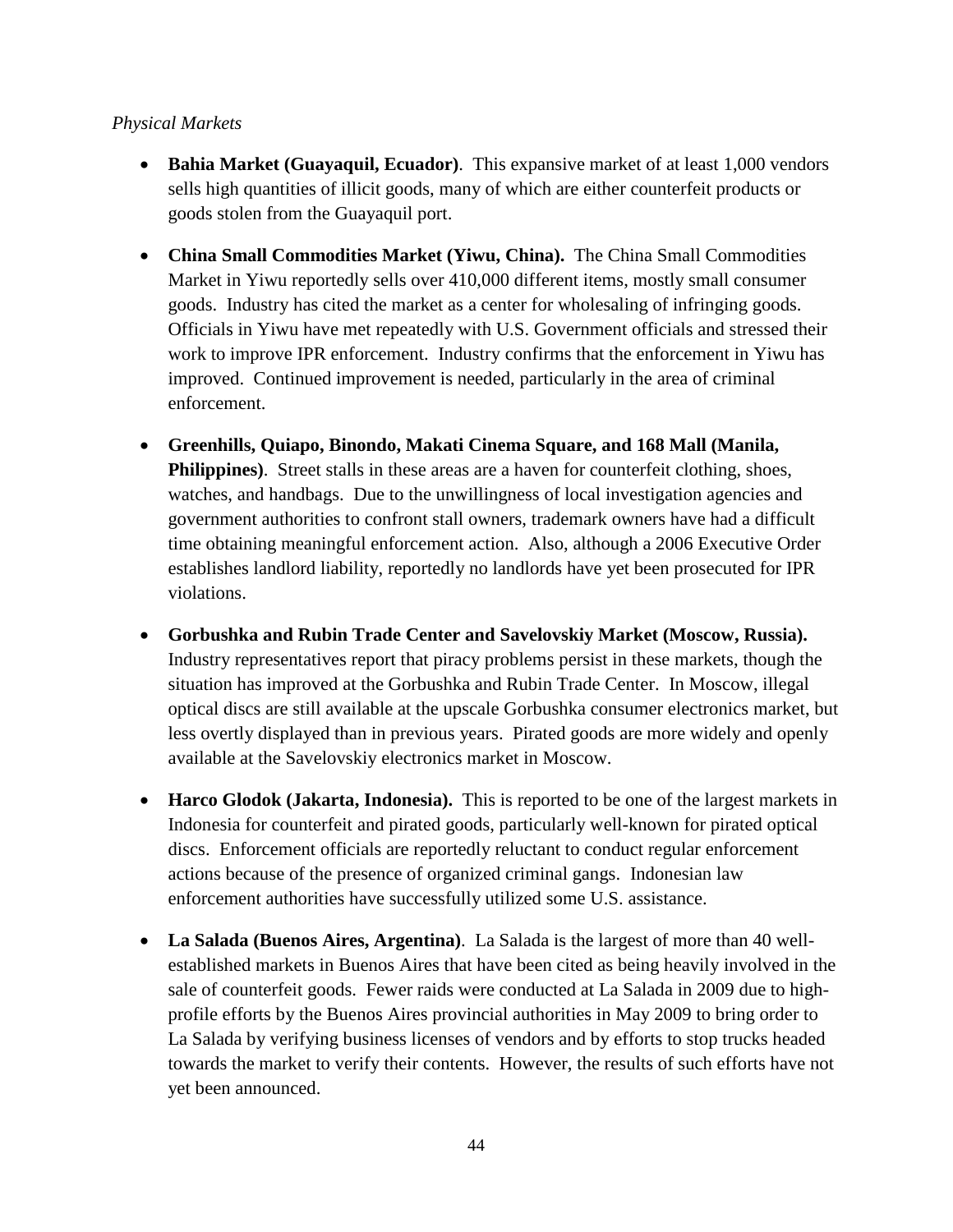- **Lowu Market (Shenzhen, China)**. The display of signs prohibiting the sale of counterfeit or pirated goods has not deterred their sale in Lowu market and other markets in Shenzhen and Guangzhou. Despite relative success in Beijing and other jurisdictions, efforts to use landlord liability have largely failed as well.
- **Nehru Place and Palika Bazaar in New Delhi, Richie Street and Burma Bazaar in Chennai, Manish Market, Heera Panna, Lamington Road, and the Fort District in Mumbai, and Chandni Chowk in Kolkata (India)**. These markets are known for the high volume of pirated software, optical media, and counterfeit goods.
- **Panthip Plaza, the Klong Thom, Saphan Lek and Baan Mor shopping areas, the Patpong and Silom shopping areas, the Mah Boon Krong (MBK) Center, and the Sukhumvit Road area (Bangkok, Thailand)**. These locations are notorious for openly selling pirated and counterfeit goods. These are all designated as "red zones" by Thai authorities, which are markets targeted for increased raids due to their high piracy and counterfeiting rates.
- **Petrivka Market (Kyiv, Ukraine)**. This open air market houses as many as 300 stands that sell pirated goods, including music, films, games, and software.
- **San Andresitos (Colombia)**. These large marketplaces scattered throughout Columbia are notorious for unauthorized reproduction of music, video games, and movies. Raids and seizures are difficult due to the presence of organized crime and narco-traffickers.
- **Silk Market (Beijing, China)**. Industry has cited Beijing's Silk Street Market as an egregious example of the counterfeiting of consumer and industrial products that is endemic in many retail and wholesale markets throughout China. Only limited progress has been made in addressing the severe IPR violations at this market since 2005. The United States encourages the appropriate authorities to ensure adequate enforcement of the trademark authorization measures mandated by the Beijing municipal courts.
- **Tepito, Plaza Meave, Eje Central, Lomas Verdes, and Pericoapa Bazaar (Mexico City, Mexico); San Juan de Dios (Guadalajara, Mexico); Simitrio-La Cuchilla (Puebla, Mexico); and Pulgas (Monterrey, Mexico)**. With Tepito as the main warehousing and distribution center for infringing products, these informal markets sell pirated and counterfeit goods connected to or purchased from organized crime syndicates.
- **Tri-Border Region (Paraguay, Argentina, and Brazil)**. The Tri-Border Region of Paraguay, Argentina, and Brazil has a longstanding reputation as a hotbed of piracy and counterfeiting of many products.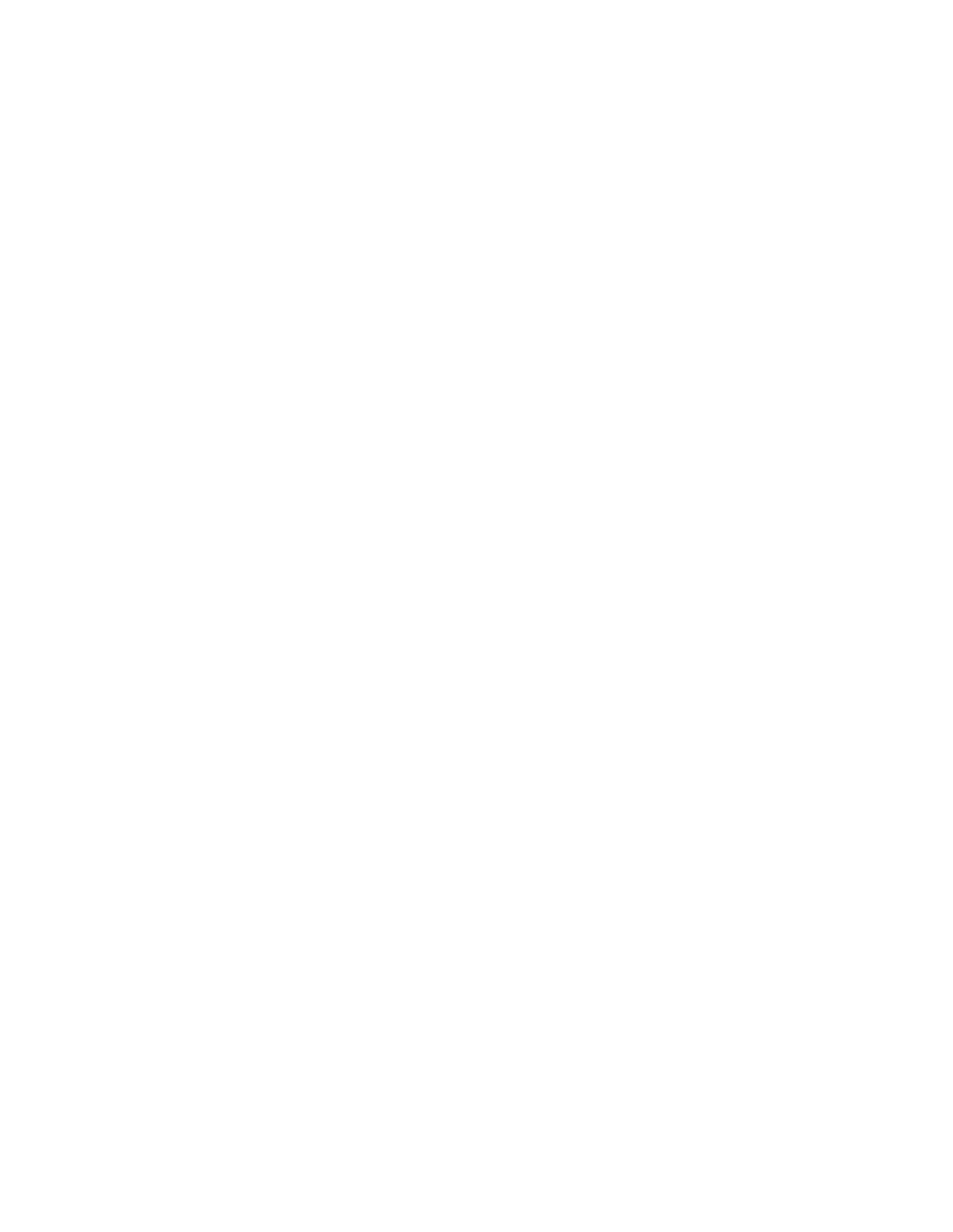# **ANNEX 1. STATUTORY BACKGROUND ON SPECIAL 301**

<span id="page-50-0"></span>Pursuant to Section 182 of the Trade Act of 1974, as amended by the Omnibus Trade and Competitiveness Act of 1988 and the Uruguay Round Agreements Act (enacted in 1994) ("Special 301"), under Special 301 provisions, USTR must identify those countries that deny adequate and effective protection for IPR or deny fair and equitable market access for persons that rely on intellectual property protection. Countries that have the most onerous or egregious acts, policies, or practices and whose acts, policies, or practices have the greatest adverse impact (actual or potential) on the relevant U.S. products must be designated as "Priority Foreign Countries."

Priority Foreign Countries are potentially subject to an investigation under the Section 301 provisions of the Trade Act of 1974. USTR may not designate a country as a Priority Foreign Country if it is entering into good faith negotiations or making significant progress in bilateral or multilateral negotiations to provide adequate and effective protection of IPR.

USTR must decide whether to identify countries within 30 days after issuance of the annual National Trade Estimate Report. In addition, USTR may identify a trading partner as a Priority Foreign Country or remove such identification whenever warranted.

USTR has created a "Priority Watch List" and "Watch List" under Special 301 provisions. Placement of a trading partner on the Priority Watch List or Watch List indicates that particular problems exist in that country with respect to IPR protection, enforcement, or market access for persons relying on intellectual property. Countries placed on the Priority Watch List are the focus of increased bilateral attention concerning the problem areas.

Additionally, under Section 306, USTR monitors a country's compliance with bilateral intellectual property agreements that are the basis for resolving an investigation under Section 301. USTR may apply sanctions if a country fails to satisfactorily implement an agreement.

The interagency Trade Policy Staff Committee, in advising USTR on the implementation of Special 301, obtains information from and holds consultations with the private sector, U.S. embassies, foreign governments, and the U.S. Congress, among other sources.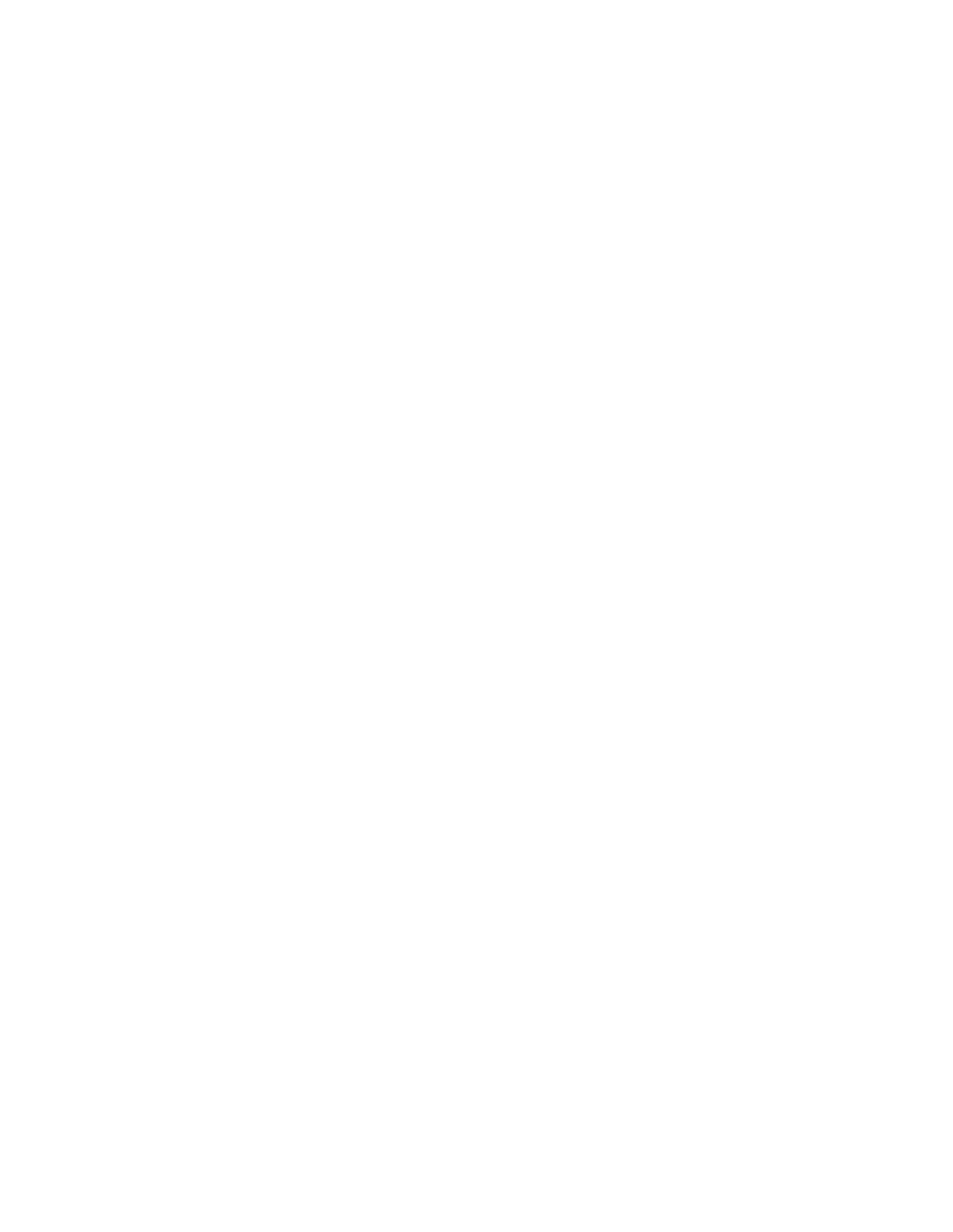# <span id="page-52-0"></span>**ANNEX 2. THE WIPO PERFORMANCES AND PHONOGRAMS TREATY (WPPT) AND THE WIPO COPYRIGHT TREATY (WCT)**

The United States continues to work with other governments, in consultation with U.S. copyright industries and other affected sectors, to develop strategies to address global IPR issues. In 1996, the WIPO concluded two copyright treaties, the WIPO Copyright Treaty and the WIPO Performances and Phonograms Treaty. Following their entry into force in 2002, these treaties have raised the standard of IPR protection around the world, particularly with regard to Internet based delivery of copyrighted works. The WIPO Internet Treaties have clarified exclusive rights and require signatories to provide effective legal remedies against the circumvention of certain technological measures that protect copyrighted works in on-line environments. A growing number of countries are implementing the WIPO Internet Treaties to create a legal environment conducive to investment and growth in Internet-related businesses and technologies.

As of March 2010, there are 86 contracting parties of the WPPT and 88 contracting parties of the WCT. Membership has risen significantly as numerous EU Member States have joined. Other countries have implemented key provisions of these treaties in their national laws without formally ratifying them. The United States urges other governments to ratify and implement the provisions of the WIPO Internet Treaties.

The following eighteen trading partners became parties to the WPPT during November 2009- March 2010. Currently the WPPT has 86 contracting parties.

| Country                | Date of Entry Into Force |
|------------------------|--------------------------|
| Austria                | March 2010               |
| Bosnia and Herzegovina | November 2009            |
| Denmark                | March 2010               |
| Estonia                | March 2010               |
| European Union         | March 2010               |
| Finland                | March 2010               |
| France                 | March 2010               |
| Germany                | March 2010               |
| Greece                 | March 2010               |
| Ireland                | March 2010               |
| Italy                  | March 2010               |
| Luxembourg             | March 2010               |
| Malta                  | March 2010               |
| <b>Netherlands</b>     | March 2010               |
|                        |                          |